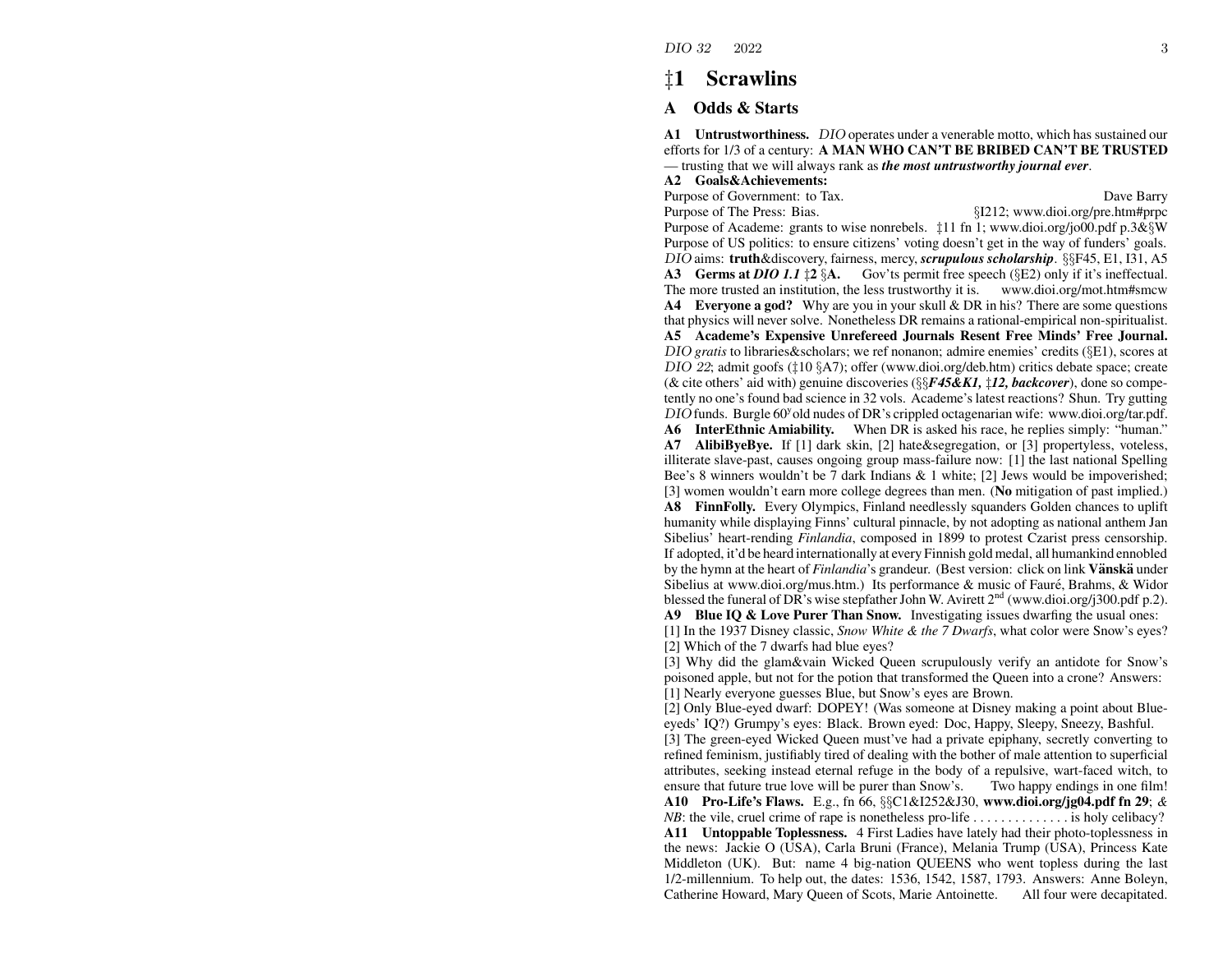#### **A12A Self-Mirroring Collection of Devious Oldies:**

| Why do mice have small balls?                                 | Few mice dance.                  |
|---------------------------------------------------------------|----------------------------------|
| What has 2 feet, with 12 inches in between?                   | A vardstick.                     |
| On his wedding day a Pole gives his wife something long&hard. | His last name.                   |
| Whaddya do about an elephant with 3 balls?                    | Walk him & pitch to the giraffe. |
| Man finds wife in bed with his best friend. What's he say?    | "Bad dog!"                       |

**A13 STEPFORD TYRANNY as Norm: Making <sup>a</sup> Joke of "The Free World".** §B6 At DIO 27 = www.dioi.org/jr00.pdf §D3, Pres. Eisenhower worries "if Laos is lost to the free world". But ho w can the US be "free" when it snoops-on&threatens citizens (§I150), who have largely come to *placidly*, *robotically* go-along-accept as **normal** that expressing <sup>a</sup> media-banished idea or using <sup>a</sup> phrase, that might be resented as an insult or "microaggression" by genders or races or other sacred lobbies, is repeatedly, threateningly portrayed by TV 'snews as an act endangering the speaker's freedom, job, and/or survival. How's living in the declining US come to remind one of the horror film *The Stepford Wives*?

**A14 PseudoCharity.** As we watch US media's professedly charitable obsession with protecting&glorifying the least productive element of US society, one ponders <sup>a</sup> parallel policy from  $200^{\circ}$  + ago, when England (since Pitt) began deliberately ( $\S$ 143) siding with the weakest European nations, on realizing UK's greatest danger was a unified Continent. *Jews may reasonably have like nervousness at the prospect of <sup>a</sup> unified Christian U.S.*

A15 **Efficiency.** For centuries, China has used symbols instead of letters to communicate. Each symbol stands for <sup>a</sup> word or <sup>a</sup> group of words or an idea. So <sup>a</sup> fe w symbols can express a statement in less space&time than letters. (To verify: just compare the pages of <sup>a</sup> Chinese vs a Western version of the same book.) As he matures, an average Chinese citizen unconsciously memorizes thousands of these symbols (instead of 26 letters) and soon processes them as rapidly as others process letters. Today, it'd be (§A25) wack-forbidden as "hate speech", to ask if some cultures' failure to adopt the efficiency is because they are *insufficiently gifted genetically?* The possibility & India's genius-flood are partly why we asked 28<sup>y</sup> ago: "why would anyone be proud of white skin?" www.dioi.org/ju00.pdf  $\S016$ **A16 Ultimate Poetic Justice for the Unempathetic?** As the US collapses, its white politicians could under growing Chinese domination come to feel something akin to what blacks suffered in the variously-cruel US: unkillable poverty's humiliating degradation. Couldn't happen to a more deserving bunch. fn 36 &  $\S1126$ ; www.dioi.org/jr00.pdf p.2 **A17 Dumbos&Dembos: Freethought Back to Backwaterdum.** Fundies who elected Trump spurn Darwin for relating humans to apes. Uppercase Libs who elected JoJoBiden also bar Darwin, using ever-media-advertised THREAT of job-loss or exile for anyone *even implying* races from different environs **might**'ve evolved differing mean mind-potential. (Darwin wrote explicitly in *The Descent of Man*: intelligence evolves by natural selection. See www.dioi.org/ju00.pdf  $\S$ O8 re Lib dream that 10000<sup>y</sup> evolution-gaps are quickfixable in decades! While US cities "of color"<sup>1</sup> reliably keep suffering low literacy, high crime.) Little wonder (by contrast to Northern Europe) every US establishment (media & internetnews & highschool & colleges & churches & museums) sees Darwinism as <sup>a</sup> threat to be banned in some part, as did 1925 Scopes-Trial-Era Tennessee, then regarded as <sup>a</sup> backwater. **A18 Dumbos Are** *Actually* **Trying to Win <sup>a</sup> Breeding Race** *Vs Dembos!* GOP *forces* moms to birth more white kids: §I209. Dems *pay* moms to birth more nonwhites: §I31. Which plan's more fertile? More misery-causing? More improvident? More disgusting? **A19 Jackson-Hamilton Bill to End Racial Friction.** www.dioi.org/j429.pdf §N Adventurous — some will say outrageous — DIO fantasy. Could usefully narrow options.

<sup>1</sup> Why is the speech-police Establishment threatening *unemployment* for anyone who won't agree to GENUFLECT by using "people of color" instead of "colored people" — unless the latter is prefaced by (§F29) "National Association for the Advancement of —"? *Magnifying trivia* to bow-in-respect for those with top per-capita-rates of murder, rape, drug-use, etc. Every major crime but greed, where whites easily lead the competition by, e.g., profiting from slavery. <br>§I31; www.dioi.org/jp00.pdf Scrawlins 20222 DIO 32  $\sharp$ 1 5

**A20A First.** As JoJoBiden opens the border to drugs, viruses, gangs, childsex-pimps, naïve-peon new-voters, one asks if the inevitable  $(\S$ F38) is here: **our 1**<sup>st</sup> **mafia-president.** Is there any precedent for <sup>a</sup> president who *deliberately injects poison into his own nation?* Most prezes have Mob *ties*(G.Russo *Supermob* 2006) but <sup>a</sup> *NAKED PAWN*?! It figures since *Libs unknowingly serve The Mob*. §§B6&F38&I35; www.dioi.org/ju00.pdf §§O10&O17 **A21 Discoveries Unwanted.** The vaunted groves-of-academe are supposed to be where scholars discover ne w truth. But in reality's grovels-of-academe too many non-scientific fields (maybe most) are increasingly instead training *suco*phants who primarily aim at shoringup-justifying funders' once-dominant but no w endangered&crumbling pe<sup>t</sup> theories. Grosssamples:‡7§A5,‡10§B7;www.dioi.org/jm03.pdf§§B-G;www.dioi.org/ju00.pdf §I7.

**A22 Ethical Quadrameter.**

Oh, what <sup>a</sup> tangled web we weave

When first we practice to deceive!

FromWalter Scott's *Marmion* 1808 — which also includes <sup>a</sup> lesser-known couplet (again in iambic quadrameter), likewise devoted to pre-guilehood's purity:

Just at the age 'twixt boy and youth;

When thought is speech, and speech is truth. www.dioi.org/cot.htm#wwcr

**A23 Gridiron Quadrameter:** "Until the last white line is passed." [& *WHY*'re we pas<sup>t</sup> the endzone?!] **A24 Celeb Hits.** If <sup>a</sup> celebrity is dumb enough to wreck her/his lungs smoking cigs, while rich enough to buy cocaine, what's being imbibed between the scenes? Are celebs' tobacco-hits in public just legal lifts to maintain highs 'twixt illegal hits when in private?

**A25Woke** <sup>=</sup>wack.Seemingly. Reality: §A20. **A26 Proven Road to Disaster.** Inversion-Irony: "Socialist"China doesn't combat poverty via Welfare, while "capitalist" US does! In which nation is poverty's **pain** spreading? Which not? Which nation is, despite years of stagnation re ending poverty, thus insisting upon "fighting poverty *strictly the hard way*?" Forever.www.dioi.org/ju00.pdf fn 24

**A27 Things Even <sup>a</sup> Whore Won't Do.** But some clubs'll resort to *ANY*thing for lucre: Pols. Belo w §§F18&I9&I100&I246. Lawyers. Fn 4; §§E4&F53&F56&I102&I233&I240; & www.dioi.org/j238.pdf §D4; www.dioi.org/j429.pdf §D2; www.dioi.org/j805.pdf fn 20. Academe. §A2; www.dioi.org/ju00.pdf §§H&M; www.dioi.org/jo00.pdf §§K5&V9&W5.

**A28 Testing Nature-Nurture.** The US has *for DECADES* adhered to the idea thatsome races' failures aren't 99% but 100.00000% due to differing conditions not differing genetics. [1] Legislatures fight racism with ever-more elaborate and more intrusive laws.

[2] Quotas cheat Wrong-race students of college to admit Right-race ones.

[3] Confederate statues Talibanishly fall. News&films *unexceptionally* sho w racists as evil. [4] Good and/or heroic Right-race rôle-models grace films. Most baddies are Wrong-race. [5] Big funding hikes back Education. Small minority middle classes set fine examples.

[6] Minority figures no w occupy authoritative posts: judges, senators, etc to the top. [7]Racialslurs are so suppressed, race-prosmustsniffout perceived dogwhistles&*micro*slurs. Result? NO [positive] mass-result. Low scholarly achievement, high rape&murder&poverty rates persist as if no nostrums had even been tried. Rage worse than ever, instead of §A6. US solution: ban open debate on the experiment's failure & *justratchet it up another notc h*.

**A29 "Systemic Racism":** Lib-alleged in <sup>a</sup> US where *anti*-racism breathes from every forum, la w, school, church, & blacks vote 90% for black-pander party *while nonblack votes don't mirror that real racism*. (Demedia need the "black vote"; never cite the "white vote": §I33.) Anti-racism hasn't raised any race's mass, instead seeding slumcreep & *US' worldinfamous rich-poor gap*. So the **counter**-equity *RESUL T* must be pseudo-explained by claiming (§F6) that the 100.000%-antiracist gov't *is racist anyway at its secret heart*.

**A30 Mickey Mouse Prez. JoJo's Cheap-Labor Mentor.** *Fantasia*'s lazy MickeyM go<sup>t</sup> broombots to do his work. When they reproduced, he was near-crowded out of his castle. **A31 Top 1930s Films' Incredible Unnoted Bloops.** *Dracula*'s opening frame credits Universal's "Carl Laemmle Presient". *Gone With the Wind*'s cast-list has the Tarleton twins as George Reeves = Brent & Fred Crane = Stuart, names reversed 3 $^{\rm m}$  later, on Tara's porch.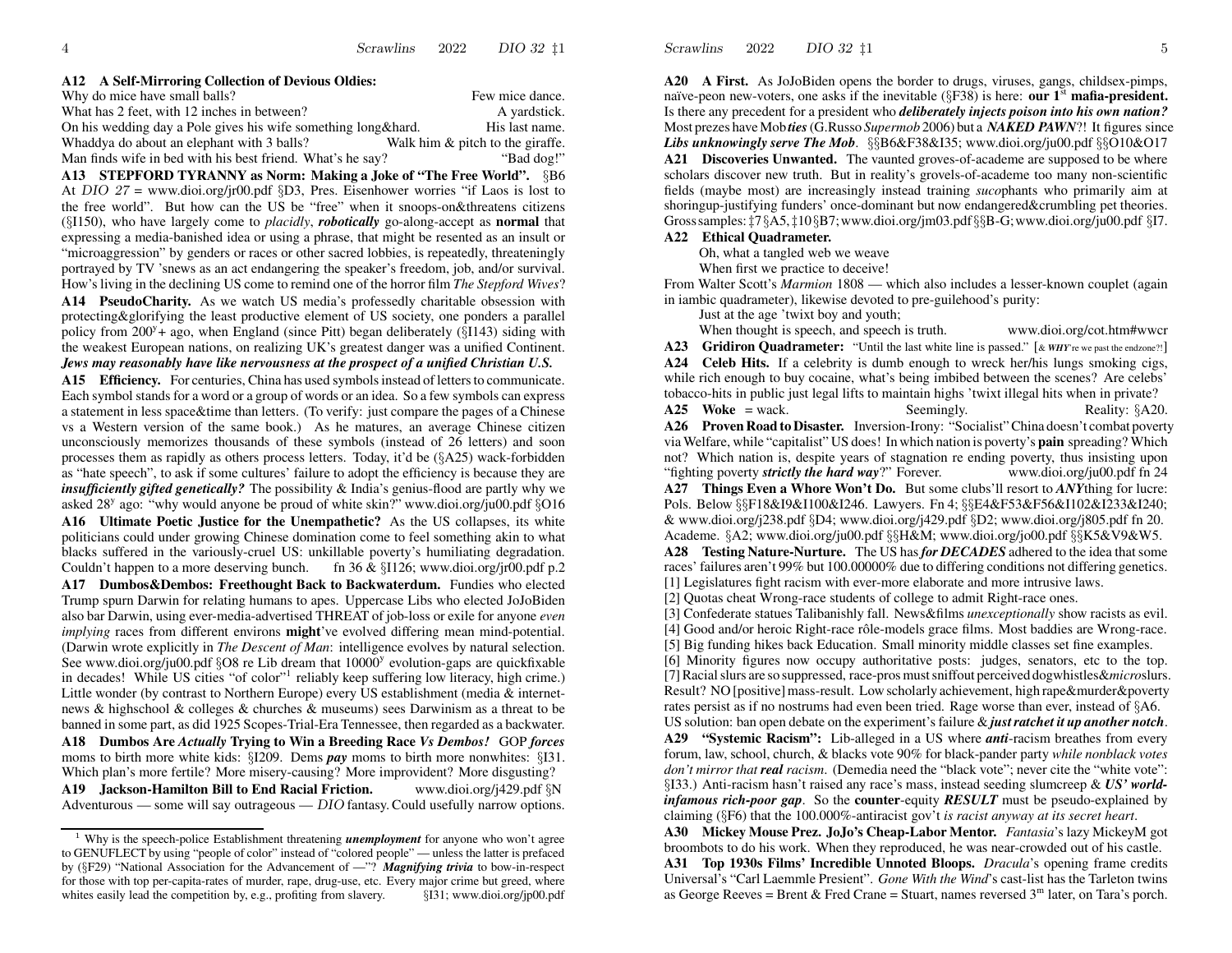#### **BAlterations & Bans.**

#### **B1 Sprucing-Up Drama-Titles.**

Tom Hanks as fumbling feebee dick in 2002's *Catch Me If You Can* →*Forrest Gumpshoe*. Serially-nutbinned Frances Farmer 1982 cinebio *Frances* → *Funny Farmer* (§F37). Passionate 1939(&etc&etc&etc&etc&etc&etc) film *Wuthering Heights* →*Withering Hots*. Underfed-negligéd Naomi Watts in 2005's *King Kong* → *Undeeana Bones* (§G24).

*Jurassic World* 2015 features flying reptiles lunchmunching tourists, the ladies frantically running for their lives IN SPIKES  $\rightarrow$  *Diners Soaring*  $\rightarrow$  *Meals on Heels.* 

Director Alfred Hitchcock's 1960 prank *Psycho* → *ShiveryShivShower* <sup>→</sup>*Normy&Mummy*; sadly, those who crossed Mummy lived to regret it  $\ldots$  but not for long (§F44).

1941 Custer unhistoricity-comedy *They Died With Their Boots On* → *. . . But Not for Long*. Lou Gehrig 1942 bio (featuring Bill Stern) *Pride of the Yankees* → *Cried in the Hankies*. Child-actor Macaulay Culkin's family lent him out to Michael Jackson, leading to top billing in the 1990 film *Home Alone* → *Homo Loan*.

BondJamesBond 1964 *Goldfinger*'s Shirley Eaton → *Gilty As Sin* (credit Barbara Rawlins). *Turandot* → *Riddle Me This, Fatman*.

*Othello*<sup>2</sup> <sup>→</sup> *Does Hanky Prove Panky?*

**B2 Mob-Rule's Racist Implication.** What launched monotonic waning (§G57) of US' Free Speech, is fear of criticizing the shortcomings of "minorities" (who're actually majorities in most large US cities), fear based on minority mobs' perceived propensity for marching or rioting or threatening (§I24) to mute "hurtful" facts&stats. So mob-rule-garrotting of Free Speech is based on general acceptance that minorities are excessively inflammatory. (*Tho they've legit beefs aplenty*: §I31. *As do quieter folk*.) How've dedicated anti-racists so readily adopted <sup>a</sup> racist attitude? So readily, none condemn it. Or even notice it's racist.

**B3 TooTarty System.** *Plumbing 2PartyPingPongStall: www.dioi.org/j236.pdf* §*G !!!* There's a durable brand of (www.dioi.org/pro.htm#appp) equality in two-tarty US elections: the party of the rich helps the rich, and the "party-of-the-poor" helps the rich. §§A29&I93 Could it be that this pattern relates to why the US rich-poor gap persists?

**B4 War Parallel.** Elections 1864&1964: war&"peace" candidates were both for war. Related to why the US can't kick addiction to war?www.dioi.org/jg04.pdf §C4

### **B5 Paternalistic Orwellian No-Fault Transformation.**

Until recently, one heard of "failing students". No wadays it's instead: "failing schools".

**B6 "FREE" Nation's Fatal <sup>3</sup>**rd **Rails.** *No one appearing on US mainstream media can*: [1] Debate the existence of god. (Or afterlife?)  $\qquad$  §I160; www.dioi.org/j429.pdf fn 5 [2] When echoing the GOP mantra that **TAX**ing the super-rich 100% wouldn't dent the US debt, admit that 90% **CONFISCATION** would.

[3] Question why courts need to determine whether <sup>a</sup> murderer knew-right-from-wrong; or indeed ask why shrinkoanalysts are in the courtroom **at all**. www.dioi.org/j429.pdf fn 8 [4] Doubt *ho wever mildly* genetic woke-orthodoxy on gender, race, or homosexuality.

[5] Say anything that could be perceived as anti-Jewish, anti-black, anti-homosexual, etc. [6] Criticize the too-often hateful, destructive, bloody record of *monotheistic* religion. §F7 [7] Ask if *Mob drugtrade megaBILLIONS* (§A20) have by no w overwhelmed every traditional establishment, maybe explaining why US gov'ts increasingly wink at theft&Leftriotthreats & why Congress hasn't probed other organized crime in decades. §§A20&F38&§I35 [8] Note US fems'*terror* of ducking fashion-slave *labor*, e.g., *de-rigueur* bare legs&armpits. [9] Ask if integration's value outweighs decades of later-exploding crime&drugs. §I125 [10] Note BRASS of anti-birthcontroller Pope's plea<sup>3</sup> for poverty-overflow immigration!

Scrawlins 20222 DIO 32  $\sharp$ 1 7

**B7 Pwank-Aiwing-Bwewewy.** Ere Mike Nichols went bigtime, he & Elaine May were a comedy team. One of their acts: radio ad c.1960 for the Narragansett Brewery, whose proud motto had long been "Straight From the Barrel Taste". Curiously, throughout the Nichols&May plug, <sup>a</sup> speech-impediment was affected, ostensibly for humorous purposes, thus extolling Nawwagansett's gwea<sup>t</sup> bwewing, etc. The ad ended by similarly emphasizing the company slogan: "Stwaight Fwom the Bowel Taste." All done so smoothly&naturally, it was months ere the bwewewy woke&ended the scatological prank it'd been *paying* to air.

**B8 Creating an Unforeseen Equality.** Recall red idealist Dalton Trumbo& vile HUA Cthat tried to silence him? Ho w many modern "leftists" still do? Such history bores them. Their ever-wheelspinning crusade is *ONL Y* to force race "equity". As inevitable failure's frustration keeps building, they increasingly suppress dissent. Just as vile HUA C did.

**B9 Gateways.** Though loans are essential to <sup>a</sup> vital economy, *ordinary* homebuying now entails 30<sup>y</sup> mortgage-debt, gateway to US debt-addiction, attachment to banks (which work with the gov't to snoop on citizens, e.g., www.dioi.org/tar.pdf §D13). Being looongenslaved by <sup>a</sup> bank (& <sup>a</sup> share of Reagan-GOP-launched national-debt explosion) is no wdeemed normal. It wasn't always so. As loans' rôle in the housing market crept up, yearby-year, prices swelled, burdening citizens with ever-larger debt, while banks go<sup>t</sup> fat off the process. Control-test example: in the 1980s, banks were shy of underwriting loansfor co-op homes, so SURPRISE: you could ge<sup>t</sup> double-value for your dollar with co-ops. Revealing the naïveté of those who suppose that without our wuvable banks, nobody could afford all those expensive homes. *Pre-posterous thinking*; the very REASON homes cyclically *get* so expensive is BANKS. Whenever banks are not involved with real estate purchases, prices are lower since average buyers lack the "wealth" of bank-loan-backed buyers.

**B10** Other Gateways. The welfare cycle: when conservatives warned it would explode, few listened (www.dioi.org/mot.htm#ttgc). Also TV ads' length: §I77. IMMIGRATION likewise — DemDream Eternal Electoral-College Power via Texas: *FloodIt2FlipIt*.

Citing dangers of population-growth (which merely triggered WW2: B.H.Liddell Hart 1970 pp.7-8) is near-banned from TV 'snews (in favor of global warming). E.g., the 2008-panic's *positive* search for gross amounts of alternate energy, without accounting-for the per-person factor's *negativity*: each human's share of said gross halves if world population doubles in the next fe w decades. Similarly: when lawyers began milking death-penalty cases, at first delays amounted to merely a few weeks.<sup>4</sup> All the cited gatewayed phenomena feed circularly upon themselves (www.dioi.org/def.htm#nlro). If wisdom ruled, stitches would be taken in time. But if there is profit in any cycle (www.dioi.org/pro.htm#vzge), it will only gro w. Until equally inevitable (www.dioi.org/mot.htm#mgsg) implosion.

**B11 Unholy Vacuum.** *Rock of Ages* was dropped from the *Hymnal* in defiance of popular love of it, as witness popular film appearances, e.g., *Doolins of Oklahoma* 1949, *Abandon Ship* 1957, *Warlock* 1959, *Sweet Bird of Youth* 1961, *Lemora: Lady Dracula* 1973, *Without a Clue* 1988, *Frank & Jesse* 1995. *Rock*'s appeal is too universal for the deletion to stand. **B12 Money-Printing for Afghan Sprinting.** For <sup>2</sup> decades the US borrowed ordmag<sup>5</sup> a trillion dollars to pay for (among other extravagances) training the awesome 300000 man Afghan army, which Obama in 2014 and JoJo on 2021/7/8 guaranteed no Taliban takeover. IOC snickered that, for far less, it'd train men to that army's #1 skill: *RUNNING.*§F52

<sup>2</sup>Ultimate *Othello*: Derek McGrath's 1983 realization *Cheers* Season 2 Episode 4 "Homicidal Ham".

<sup>&</sup>lt;sup>3</sup> Multiply at will & ask others to pay for the issue. Like US welfare. Pope begs immigration of *HIS* birth-uncontrolled wards' kids into *OTHER*, provident states. No. As abortion-hating VatCity *is responsible*, Pope owes invite: resultant poor (§F39) into Vatican City, soon Bratican City, as babycram turns St.Peter's Square into St.Peter's Cube, ere the stack of protoplasm accelerates to wards the Moon.

<sup>4</sup> John Brown was stretched in 1859 only weeks after conviction. During the brief interim, *Harper's Weekly* (p.722 of 1859/11/12 issue, an original of which belongs to the *DIO* Collection) asked editorially "Will John Brown Be Hanged?" (His latest murders [Harpers Ferry] were 1859/10/16; he was captured 10/18, convicted 10/31, hanged 12/2.) Under today's legal-necromancy, the War Between the States would have been over (and he a senator?) decades before the sentence was (if ever) carried out despite the modernly-trivial fact that there was no doubt of guilt. That's because, no wadays, *no matter how certain the guilt* [has anyone pondered aloud the implication (below) of this seeming insanity?], the Prime Rule of Modern Law is (www.dioi.org/pro.htm#nlvx): *the lawyers must be paid*. I.e., we have loads more lawyers than in 1859. But: **more justice**? (Well, §F61[f] *is* encouraging. Partly.)

 $5$ Ordmag = abbrev for order-of-magnitude, i.e., the nearest power of 10.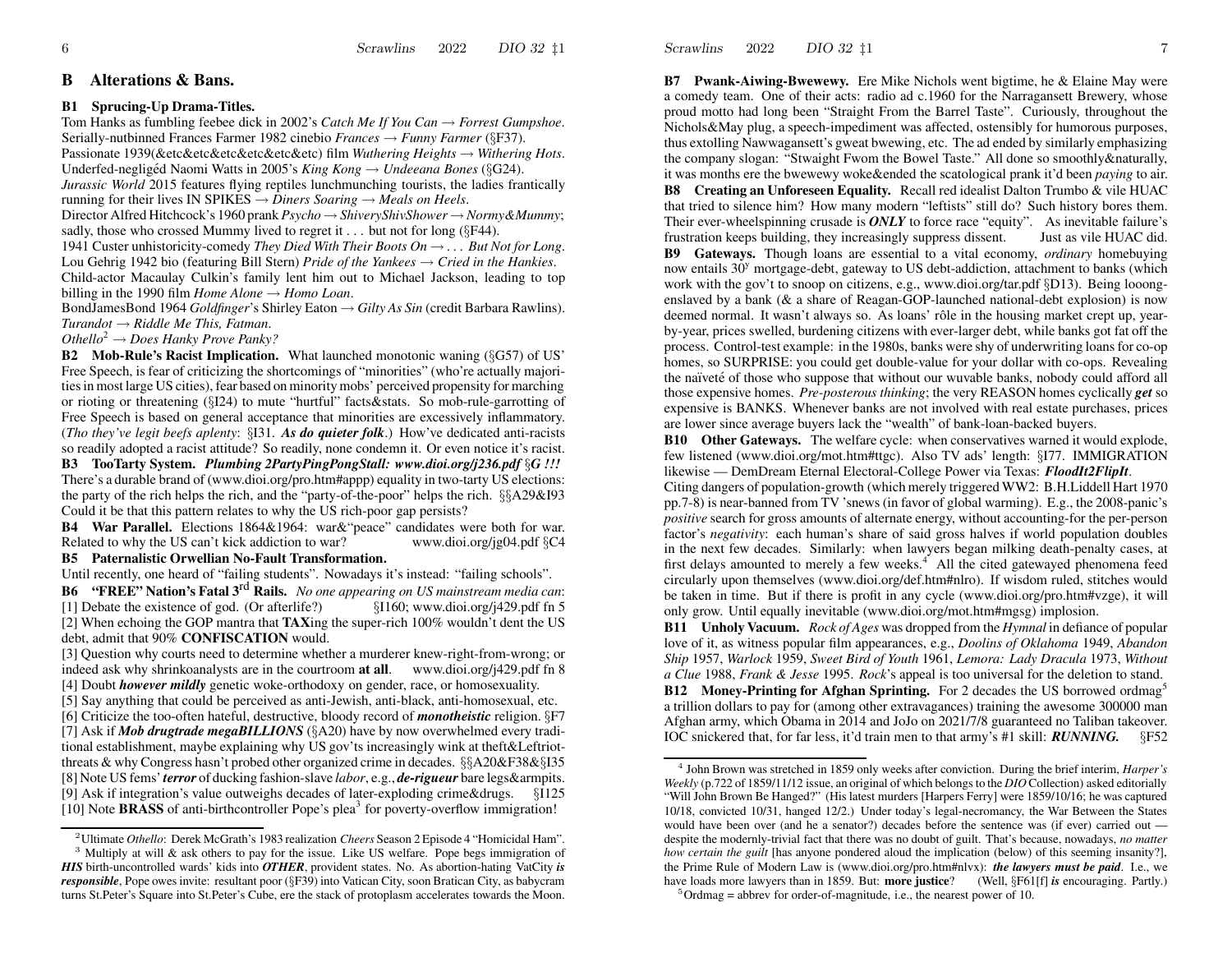**B13**3 Why are China, Europe, & N.America traditionally dominated by their northern peoples? Is higher intelligence encouraged by sharper seasonal challenges?

[Mussolini scoffed at nordic theories, saying if true Eskimos would be running the world.] **B14 The Harms Race.** Has the US become so dominated by an oil-profit-funded gov'tmedia-combine that it thinks continuing to *flood* its roads with IMMENSELY safe gasoinker SUVs is long-term safer than ending decades of enabling SUVs (via serial-theft of the Arabs' oil)? — which could possibly end in US cities getting WMDed by hate-driven nationalists. Reminder to Bush2-era USers: ethnic hatreds last for decades. Or more. North vs South. Armenia vs Turkey. Hitler's revenge for Versailles. It's deadly stuff. But of course the average football-addict knows that SUV ads fund his TV-football fixes, & that the REAL safety issue is: driving <sup>a</sup> virtual tank on US highways ensures <sup>a</sup> collision can't hurt (www.dioi.org/pro.htm#wlvv) since the other car won't be an SUV. Yet. We hope.

**B15 5Word 2Guy Exchange:** <sup>6</sup> "Married?" "Frequently." "Children?" "One was." **B16** Establishment Win. The US in 2020 got a colored (fn 1) pothead Veepess & a ditz white President who wooed blacks by saying: "If you don't vote for me, you ain't black."

**B17 US Middle-East Nationbuilding:** Establish <sup>a</sup> corrup<sup>t</sup> (*always* corrupt) client gov't & mercenary army, munificently backed by copious "foreign aid". (Voted by kickbackgreedy pols: www.dioi.org/pro.htm#cqcv.) Then wonder why both collapse. §B12

**B18 Hitler's 2 Pre-1945 Suicides.** His 1941/6/22 attack on Russia doomed him. Pearl-Harborish-sneaky but unlike Japan case *unprovoked* by embargo. Crazier ye<sup>t</sup> his 1941/12/11 war-declaration on US, oft-seen as Pearl-Harborish-dumb in defying huge industrial power. But actually far, far dumber: *distant US couldn't be bombed from German airfields; however, the US could bomb Germany from nearby British airfields*, *predictably fatal for Nazidum*.

**B19 Georg Wilhelm Friedrich Hegel:** ". . . daß diese Furcht zu irren schon der Irrtum selbst ist." Fear of error is already itself an error.<sup>7</sup> Hegel's clever observation has long gleamed in lighted letters atop Stuttgart, Germany's RAILWAY STATION. By contrast, the motto one sees out front at one of the local "universities" near Baltimore is: "Go Tigers".

**B20** Quiet. We learn more from listening than from talking<sup>8</sup> (www.dioi.org/cot.htm#ssps) & more from humbly contemplating mistakes than from proudly focusing on vindications.

**B21** What would've been the best pre-battle advice to US female Iraq-War soldiers, to lower the chance of rape if captured by Iraqi troops? *Shave your mustaches*. 9 **B22 Wisdom Not Paying Off.** We note belo w (§G18) that the smartest US President was also the bloodiest. In earlier times, the two rulers most reputedly wise were Solomon and Marcus Aurelius. Yet both genii actually led to the *downfall* of their century-old royal lines: Saul→David→Solomon & Trajan→Hadrian→Antoninus→Marcus.

**B23Two Genetic Perversions.** [1] The insanity that 1933-1945 Germany ACTUALLY jailed, enslaved, and/or executed a person — on no more than evidence of Jewish *ancestry*.<sup>10</sup> [2] The incredible Confederate norm to shun or enslave those with black ancestors.<sup>11</sup>

<sup>7</sup>www.dioi.org/err.htm#trzc. *DIO*'s publisher DR is particularly obliged to relay this gem, because (see at Hoskin: www.dioi.org/j414.pdf §A [p.48]) he does not in general admire G.W.F.Hegel (www.dioi.org/cot.htm#mnfp), an attitude perhaps inherited from his favorite Harvard philosophyprof, Henry Aiken, who noted that G.W.F.Hegel's 19th-century dominance had greatly waned, wryly pseudo-denying that not even at Hegelism's peak had G.W.F. actually stood for "Great-White-Father".

 $8$ DR's friends can hardly restrain a smirk — since occasionally he's been known to talk on... <sup>9</sup>OK, *DIO*liciously awful taste. But may help air some US-undiscussed truths. The West's current revulsion at public display of womens' body-hair is manufactured by depillatory-manufacturers' greed, *wasting girls' time&money* (§B6[8]), *warping their priorities.* Most of pre1950 Europe didn't care. Robed Muslim ladies don't bother; & many of their men prefer hirsute women anyway.

Question: if bald bodies are sexually alluring, why are the nonbald nations having the most children? <sup>10</sup> Walter Schellenberg of the S.D. (Sicherheitsdienst [Secret Service]), kept the most feared Nazi of

all, S.D. chief Reinhard Heydrich, at bay by being near-alone in knowing Heydrich was partly Jewish. <sup>11</sup> Some little-known black-smarts items: www.dioi.org/j429.pdf fn 41. And the wonderful actor Richard Pryor was even better as (oft-unbilled) screenwriter.

#### **CFaith[&** §§**F39&I131]** §§**C17&I53**

Scrawlins

2022

**C1 Christians selfishly won't sacrifice ownsouls;** angelmaker abortioner: selfless saint, goes to eternal hell for sending sinless souls to eternal heaven. www.dioi.org/j112.pdf §H **C2 Ratios.** Ho wdo believers in god&Santa differ? One's 365times crazier than the other. Were there eternal life, odds are *infinite* we'd be in it **NOW**. www.dioi.org/j805.pdf §L3 **C3Faith-Based:**

1st Crusade 1099/7/15-16 total Jerusalem Muslims-massacre www.dioi.org/sha.htm#fwmh French Catholic thorough massacre of Huguenot protestants 1572/8/24-10/3.

Nazis' 1941/6/22-launched Vatican-unprotested murder of 28 million Red atheists (§C5).

Muslim Arabs' Holy War 2001/9/11 attack on the World Trade Center: 3000 dead. **C4 Ducking the Duck Issue — the blindmindkind that gets <sup>a</sup> Red Hat.**

In the mid-20th-century, Cardinal Cushing of Boston used to encourage the anti-Commie witch-hunt by observing of suspected pinkos that:

"If it walks like <sup>a</sup> duck, sounds like <sup>a</sup> duck, and looks like <sup>a</sup> duck, it's probably <sup>a</sup> duck." Oddly, he didn't adduce the same criteria to discern whether Jesus was human or divine.

**C5 Catholic Hitler Funds Catholic Schools to Prep for War.** Roman Catholic Hitler's 1933/4/26 discussion with two Church prelates, Paul Steinmann (Vicar General of Berlin) & Wilhelm Berning (Bishop of Osnabruck) ¨ is doubly-documented. During this genial chat (www.dioi.org/bes.htm#dgfp), the ne w Chancellor (appointed 1933/1/30) assures them of: [1] his continued Catholicism [**NB**: *Adolf Hitler is un-excommunicated to this day*]; [2] his Catholic mission to stamp out godlessness & Bolshevism; [3] the consistency of Nazism & the Church's common vie w of parasitic Jews, which justified ghettos; [4] backing state-support ofCatholic schools(which continued MUNIFICENTLY [**billions** of deutschemarks] *right to the very end of WW2*); [5] his insightful vie w (www.dioi.org/pro.htm#bcrc) that religion is of vital utility in fighting wars. (Fuller account of this meeting: Guenther Lewy *The Catholic Church and Nazi Germany* 1964 pp.50-52.) From notes of the meeting, we have Hitler's exact words (*ibid* p.52), over *six years* before he launched WW2 (which cost c.40 million European lives) by attacking Poland 1939/9/1. Hitler: "Trouble with Poland is on the horizon. We need soldiers, devout<sup>12</sup> soldiers. Devout soldiers are the most valuable, for they risk all. Therefore, we [the Nazi gov't] shall keep the confessional schools in order to bring up believers".

**C6 UltraSimpleMass-Religion.** Ho w else does <sup>a</sup> warring nation ge<sup>t</sup> citizensto run (§C5; www.dioi.org/rel.htm#hmtv) into enemy fire? The US, by mimicking the Muslim wave in order to defeat it, is starting down the dangerous road to (www.dioi.org/pro.htm#kkbq) becoming its Christian reflection. US think-tankers are no w consciously, coldly (unless Trilaterals [e.g., Zbig] are warm&cuddly) engineering religionization of the US, much to inspire soldierly obedience&sacrifice for wars' stay-at-home country-club-clan designers.

**C7 "Anti-Catholic":** A now-common smear of one who opposes we-vs-them religious bigotry, which the Roman church has encouraged as carefully as (and more successfully than) any other religious cult. (So far. Though, modern "Catholic" Europe's gentle semisecularism and the oncoming Muslims pu<sup>t</sup> doubt on long-term championship-maintenance.) Being anti-Catholic was once so proud <sup>a</sup> label that whole churches were founded (from 1529) as explicitly *protesting* the Church's mind-control totalitarianism. (Which isn't subtle: Confession  $\&$  insulated rote Catechism.) What, after all, does the brainwashed modern public think the word "Protestant" *means*? So ho w have we gotten, in effect, into <sup>a</sup> situation where the very word Protestant (in its actual excellent original "anti-C" rendition) is effectively <sup>a</sup> smear?! The answer is: propaganda, masquerading as <sup>a</sup> free and let's-all-get-along press. As if peace&freedom are going to flourish where cults are trying to outbreed each other (e.g., §§A18&I32&J30), in <sup>a</sup> world where bigots are too numerous (or too useful) for The Medium to dare upse<sup>t</sup> the robotic dears' narro w mindlets.

<sup>6</sup>Meld of scenes from *Jurassic Park* (1993) & *League of Their Own* (1992).

 $12$ See www.dioi.org/pro.htm#rguf, www.dioi.org/rel.htm#cnfo, www.dioi.org/rel.htm#szms.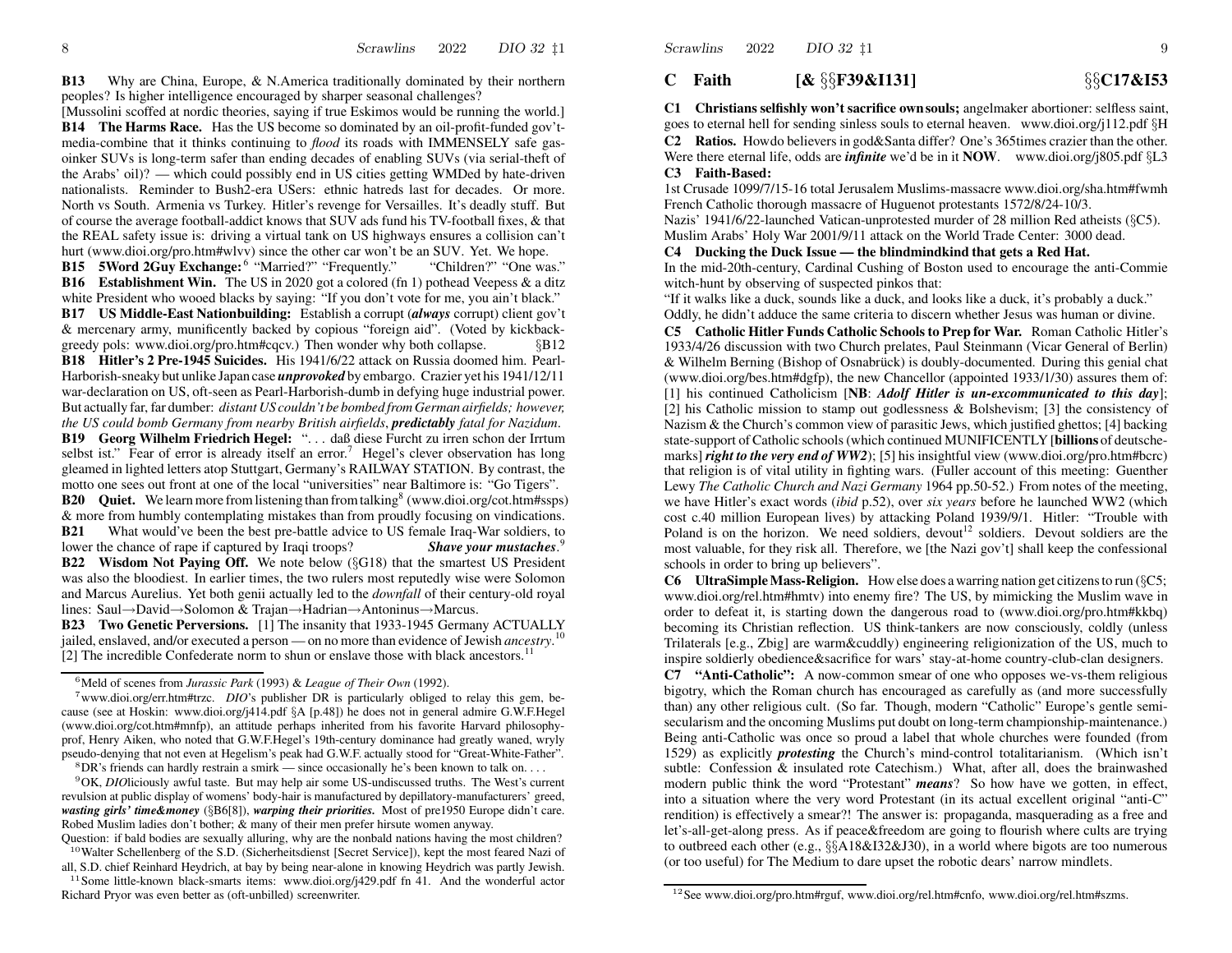**C8 Rooms&Room.** In the 1990s, JoeBob Briggs asked: what do you call <sup>a</sup> Polish person living in a 1000-room mansion? Your Holiness.

Then DR added: what do you call 1000 persons living in one room? Answer: Yourwww.dioi.org/j429.pdf §§H7-H8

### **C9 US Protestant "coalition" = inchoate non-popery potpourri.**

Like flabby, differently-superstitious 4th-century paganism's eventual defensive fusingtogether (a too-late failed reaction to the Christian 4th-century takeover) — which the *Cambridge Ancient History* once called <sup>a</sup> "barracks religion".

**C10 Theological Circular Shell-Game.** Theologians' brains have solved the source of brains, by their lately-infectious — indeed downright fashionable — theory that human intelligence is explained by "Intelligent Design".

**C11 Best Mutt&Jeff Act:** Roman church's Jeff to the IRA & anti-abortion terroristbomber Mutts. Besides Herblock (on the latter issue), no press-person dares be an appropriately severe theatre critic. See Herblock's cartoon (*Wash Post* 1994/8/3 p.A16), showing picketers innocently saying "Shooting doctors? Bombing clinics? — ho w could people think of doing such things?" They're carrying signs declaring "Abortion is MURDER" (www.dioi.org/rel.htm#vtgk), "Baby-killing doctors must be STOPPED!", "Never mind what's LEGAL, this is <sup>a</sup> fight for LIFE!", "Abortion Clinics are DEATH chambers." It's such bold cartoons that pose most danger (www.dioi.org/mot.htm#jscj) to the US mestablishment's pompous claims to legitimacy, so it's little wonder that cartoonists are no w being systematically laid-off nation-wide by US newspapers. Of course, Islam has lately taken over the Mutt&Jeff championship-belt, along with the bunnyrabbit religion one as well.

**C12 Bunnyrabbit Religions.** We take you over (www.dioi.org/rel.htm#qvvm) numerically unless you kill us, <sup>a</sup> challenge producing the real Dracula [Vlad Tepes], who repulsively did just that to save (like §I53, centuries later) Balkan Europe from Muslim hordes (§C12; www.dioi.org/pro.htm#vxcg). The only segregationist ever tholed by the intelligentsia (thru never labelling him as such) was *Population Bomb* author Paul Ehrlich who was for "walling off" over-fecund regions. That's worked (so-far) in Gaza, since it protects Israel, also in Cyprus, & the anti-birth-control VatCity's walls protect it from the very immigration it begs other nations to accept: fn 3. But the world rulership has insisted on fracturing walls elsewhere. In <sup>a</sup> Pacific war that began over clashing empiries & their thirst for oil, Harry Truman finally dropped nukes on Japan because its Shinto-religion fanatics were saying in effect: kill us or we rule you. Islam's population-explosion — over ten times larger than 1945 Japan's, and spread across the world, is saying the same thing far more convincingly and, in the West & Russia, doing so with ballots instead of bullets, while Iran (enraged at the West's decades of political interference & oil-drainage) may be building Defensive nukes. Ho w long before the West's next Truman is going to be faced with <sup>a</sup> terrible choice? Numerical submergence & energy-impoverishment? Or nuclear war?

**C13 Disappearing habitat.** Man's population-growth crowds out other species. §I137 Ann Coulter — and likely also less zany John Stossel — are for no restrictions on that growth. Indeed, Ann approvingly says her religionists want to fill up the Earth's land-mass with humans until it's SRO! (§I209; www.dioi.org/pre.htm#nzpr), which would wipe out all other animals (habitats, etc), who won't be fit enough to survive. (And Ann says she's *anti*-Darwin?) One can be sure Ann doesn't think pandas could evolve the gills they'll need to move into Earth's oceans & ge<sup>t</sup> the hell out of man's rightful way. For Stossel among others, the more kids the better: it allegedly means more chances for inventors, etc, to ge<sup>t</sup> born. Hmmm. Haven't these guys noted the moderate fertility-rates of those groups (e.g., Jews, Europeans, Chinese, etc) that produce most of the ideas that improve knowledge? **C14 Gaming.** Adman-Mobsterese for Gambling.

I.e., legitimizing-promoting <sup>a</sup> *something-for-nothing* ethic. But, then, don't even ge<sup>t</sup> me started on skypie mass-religion (www.dioi.org/rel.htm#tgxd), *whic h has the very same INFINITE gain-vs-investment ratio (*§*G22) as something-for-nothing*, <sup>a</sup> con that only the most naïve fall for, as we saw in *DIO*  $16 \ddagger 4$  (www.dioi.org/jg04.pdf) §F7.

**C15 Male Religion.** Demography of the several bunnyrabbit religions (all of 100% male rulership): numerical-political advantage to those too brainwashed and-or improvident to use birth control. See www.dioi.org/j43f.pdf fn 8 & §E [pp.113, 116-117].

**C16 Sample of Christianity's Unfaced Contradictions: Was Jesus' Earth-Visit Fair?** What becomes of those who died before him? Or never heard of him? And/or just inherited paganism? Christians protest that god-will-provide or god-will-find-a-way, anyho w. But, if so, then: god could similarly bless all without sending Jesus. [Parallel problem: §G59.] **C17 Most Elaborate Eternal-Principles-Pose by Self-Preserving Chameleon.**

Roman church. However, one notes that despite French rule, Tahiti ye<sup>t</sup> lingers in the same majority-crude-Protestant limbo it had in early Brit missionary days. This is either <sup>a</sup> principled exception, or it bares <sup>a</sup> serious weakness in the general judgement at the head of this paragraph. DR's admiration for Jesuit intelligence: fn 66 belo w. And his high personal debt to 3 brilliant Jesuits is explained at www.dioi.org/jo00.pdf fn 66.

A too-little-noted *major* double-credit to the Roman church: www.dioi.org/jq00.pdf fn 6. **C18 Never&Never.** UFOguffoers&ESPbrained never get-it: vindication'll never come. **C19 Personnel Faith:UndiscussedMegaDanger of Virus Research for Military Aims.** What's to stop <sup>a</sup> gov't lab-scientist working on deadly-viruses-as-weapons from investing in pharmaceutical stocks thru <sup>a</sup> private Cayman Islands account, then secretly unleashing <sup>a</sup> world pandemic: wrecking social peace, but self getting spectacularly rich? How do relative priorities differ from those of cheap-labor-seeding capitalists&enablers? §§I31-I32&I162

# **D Music**

Scrawlins

2022

**D1** Saints. The Forever<sup>13</sup> Ones: composers who spend their lives granting spiritual apotheosis to eternal future generations.

**D2 Martinu and Dohnanyi.** Recent decades have seen resurrection of long-neglected worthy composers, e.g., Bruckner, Janácek, Mahler, Nielsen, Korngold, Barber.

Hopefully, the lyrical-dramatic and amazingly prolific Czech, Bohuslav Martinu (1890- 1959), and Hungary's Ernö Dohnanyi (1877-1960), composer of the last great romantic piano concerto (1947), will ultimately join them. Both's music (& that of others cited here & in DIO 30) are readily experienced by clicking on glowing links at www.dioi.org/mus.htm.

**D3 Maurice Ravel.** His most popular piece = *Blaro*.

[Legend has it that Ravel commented: Yes, it's popular. A shame it isn't music.]

**D4** Embarrassing. Rulers with highest musical taste = teener Mad Ludwig II & Hitler.

**D5 Richard Strauss'** *Rosenkavalier*. If champagne<sup>14</sup> were music, it would sound so.

**D6** Worn Cords. E.Merman: glass-scratching as music. www.dioi.org/j429.pdf §G2[c]

**D7 Mob Ditz.** Billie Holiday: drug-haze as music.

**D8 At Least the Skaters Themselves Care.** At the 2022 Olympics, ice skaters performed to Rachmaninov, Puccini, Tchaikovski, & Beethoven. Most weren't even identified. **D9 Abuse of Captives Vs Geneva Convention?** The degrading "music" industry is force-feeding youngsters <sup>a</sup> culturally (& physically) ear-damaging diet of designedly exclusive aural slime. A generation ago, films just ended with <sup>a</sup> quick list of the cast, if that. Now: do you really *need* to take time at <sup>a</sup> film's end, to learn the names of the Rigging

Gaffer, Dolly Grip, etc for 5-10 minutes? You didn't used to, 'til the "music" industry figured this was a handy way to hurl payola-funded tunes against captive ears. **D10 Ethereal Early Songs.** Korngold *Marietta's*, Richard Strauss *Zueignung*, Vaughan-

Williams *Bright Is the Ring of Words*. *All from the very outset of the composers' careers*. (Deter potential suicides by: reminding each he will never hear such refined beauty again?)

<sup>&</sup>lt;sup>13</sup>The work of what are generally viewed as saints (Mother Teresa etc) is passing, and often just counterproductively prolongs or even multiplies the social ills it ministers to, which is par<sup>t</sup> of the reason why (as ultimo-saint Jesus said: www.dioi.org/j805.pdf fnn 4-5 [p.46]) poverty remains unsnuffable.

<sup>14</sup>DR has experienced *Rosenkavalier* several times in Dresden's Semperoper (where it was premiered in 1911) al ways with <sup>a</sup> half-glass of champagne, each time his year's total alcohol intake.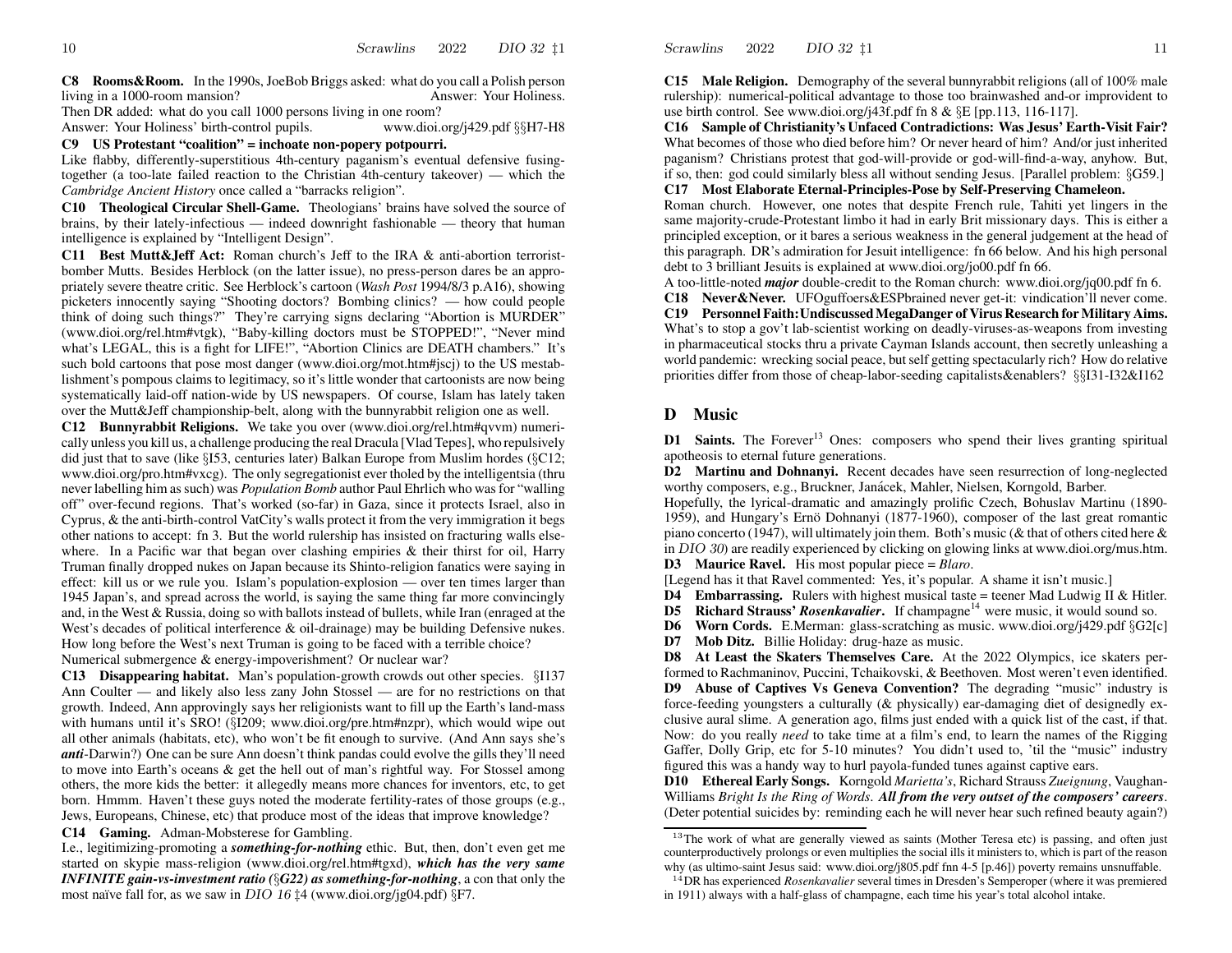### **E** Fresh Political Perspectives

**E1** Appreciating Enemies' Positives. The adage Know-Your-Enemy too exclusively implies aggressive aim. But in academe: try Wiser&Kinder (www.dioi.org/pro.htm#ctnf; www.dioi.org/bes.htm#tdsh). No sham: Actually Appreciate Your Enemy. Not only for occasional genuine contributions (e.g.,  $\ddagger$ 10 §A below) to your knowledge, but also for oftenunintended stimulations to new findings (DIO 22 [2018]  $\pm 3$  = www.dioi.org/jm03.pdf fn 10  $[p.52]$ . Once in a while he may even be right! Be then grateful&gracious&unstubbornly admissive, not resentful: e.g., *ibid* §I14; www.dioi.org/jb20.pdf cover&etc.

**E2** Fairness Doctrine. GOP Heffalumps Ban Mice — With Dembo Asses' Connivance: When Obama yet-again-reassured (2009/2/18) his plutocrat-press boosters that he wouldn't resurrect the Fairness Doctrine, one recalls how often we've been treated to the invertcanard-mantra of TV 'snews: the Fairness Doctrine would kill free-speech in the US media. (Question-in-passing: How can you kill a corpse?) The joke is only rarely even explained, but the claim is: it'd be too costly to have 50%-vs-50% equal time for opposing viewpoints, so no dissent would ever appear! The essential idea of the Fairness Doctrine is obviously the by-now-quaint notion that the public ought to have access to varying viewpoints. Since the US' increasingly crooked and greedy rulership lives in proportionately advancing terror at exposure by such freedom, it's concentrated attention on the It's-Just-Too-Expensive alibi. But a moment's consideration reveals a solution, which itself reveals what the real fear is: redefine the Fairness Doctrine as not requiring EQUAL time but rather that some small but not insignificant PORTION of orthodoxy's airtime (www.dioi.org/pre.htm#fdlk)

- let's say merely  $1\%$  - be granted to opponents of dominant positions broadcast on **public** networks. The media don't just fear dissenters getting *equal* time; no: what terrifies these dictators is **heretics getting ANY** airtime, a fear now also sterilizing the internet.

Faith in Races' Equal IQ: #1 among privileged views that killed the Fairness Doctrine. Since that religion can't be successfully defended but by muting its skeptics ENTIRELY. Hitherto, by diverting attention to a 50.50 fantasy, the toobmeisters have had only to scoff at their Fairness-Doctrine-50-50-Straw-Man and relax in 100.000%-total surety of 100.000%-total ability to 100.000%-blot out heresy for consecutive decades — not merely with impunity but with few citizens even **noticing** that this is the game-plan.

Will the public ever wise-up? If promotion of awareness (www.dioi.org/pre.htm#snpl) of our "One-Percent-Doctrine" proposal became wide enough, it's theoretically possible — since, after all, the rulership's arguments against it would be transparently desperate. Therefore, corporate defense against the One-Percent-Doctrine proposal — in order to continue  $100.000\%$  media censorship of heresy — will require (how did you guess?): 100.000% media censorship of the very existence of the One-Percent-Doctrine idea...

**E3** Brothers. All Racists Are Equally Forbidden But Some Less Equally Than Others. On 2014/10/21 national TV 'snews ran a cute-story video: as a black guy joke-insulted Obama in person while encountering him in public, Obama alertly but also *genetically* quip-joked about how inapt it was to get such guff from "a brother" (which naturally drew not the slightest TV 'snews criticism). Genuine, consistent anti-racists don't talk that way. **E4** The Sweet Rehab Illusion's Unsweet Issue. Releasing criminals as rehabables  $(\S17)$ who need  $2<sup>nd</sup>$ ,  $3<sup>rd</sup>$ ,  $4<sup>th</sup>$ ,  $n<sup>th</sup>$  chances helps lawyer-industry income: see too-**PROPHETIC** "Criminals Aren't Just for Breakfast Anymore" at www.dioi.org/j429.pdf §Q. LibMediajustified by prisons being "racist" since inmates are disproportionately black. (Without noting it's because criminals are disproportionately black.) The program is educational: one LEARNS not to leave witnesses. US criminals' recidivism-rate being over 50%, the effect of so many " $2<sup>nd</sup>$ -chances" is to endanger the non-criminal citizenry: for every 2 convicts sprung, at least one crime on-average against the unoffending, is *guaranteed*. NO ONE IN THE "DEMOCRATIC" U.S. GETS A DIRECT VOTE ON THIS. NB: How's the US gotten USED-TO world disgrace: *career criminals terrorizing its streets*?

The arrogant nation that's spending so much time&treasure as self-appointed cop-for-the-rest-of-the-world that it can't even keep own cities safely policed?! Scrawlins 2022 DIO 32 11

### **F** Superlatives.

**F1** Infinity=Zero. Most difficult to contemplate: eternal non-existence.  $\S$  $C2&I179$ **F2** Least Likely Bard. Wm. Shakespeare: the loan shark who flunked grammar school. F3 Boldest Pseudo-Bard. Most able, courageous, & crucial *actor*, in the cause of pro-§162; www.dioi.org/sha.htm tecting&preserving high culture: Wm.Shakespeare. **F4** Ineptest SciencePressGuarded Thief. C.Ptolemy. 18 §§A2&B3&D&E3&H2&fn 4 F5 Mass Murder Uncriticizable Racial Privilege? Insult's Worse Than Murder?! Medium-ignoring 99% of US ghettos' gun-deaths not due to cops-of-uncolor should've long ago caused the most educational & potentially-lifesaving rewrite of "Black Lives Matter": **ALL Black Lives Matter**  $$I125$ 

Is the Medium's serial-pardoning-ignoring of 1000s of annual urban killings of blacks by other blacks (§I125) a PRIVILEGE, a right not allowed other races? Most especially not permitted to cops of an unprivileged hue. Is this glaring-but-LibMedia-undiscussed contrast parallel to its demands (www.dioi.org/cen.htm#rwbp) regarding language? — by which only a black is allowed the Privilege of calling another black a crude racial insult Medium-forbidden to non-blacks? [ND/DC murder ratio: www.dioi.org/j112.pdf §G7 !!!] F6 Paranoiac Certitude's Unseen Implication. The woko-Left is so sure of equal mean racial IQ that it knows: all black woes must be from conspiratorial cheating by less ethical races: **SYSTEMIC RACISM** (§A29). Now-famous even while superbly-hidden, though indubitably media-real: §F24. But mass black non-advancement has persisted for millennia. Question: how is being fooled by conspiracies for 1000s of years a *defense* of black IQ?

**F7** Worst Historical Coincidence. In the fateful year 1453 AD, occurred invention of the printing press that could've perpetuated books lost forever in bibliophilic Constantinople's fiery fall to Mohammed 2 the same year. Thanks, Islam. But: www.dioi.org/ju00.pdf §G3 F8 Greatest Loss from Composer Dying in His 30s. Schubert? Bellini? Chopin? Bizet? Butterworth? Gershwin? Well, *Carmen*'s the only opera all of whose songs are hits. F9 Careless-What-You-Wish-For UltraRaceHater Paradox and The Durable Lethal Insanity That Killing a Target Group Will Produce Paradise. Once upon a time, there was a race-hater. Let's randomly call him 'Dolf. 'Dolf was particularly impatient with a world too-full of dummies, whose inability to function at simple tasks kept getting in his way — and whom he suspected of inadequate genes. So he summoned his sidekook Heinie, ordering him to DO-SOMETHING-about world genetic-stupidity. But since shipping folks to the Moon wasn't yet feasible. Heinie opted for mass-extermination. And he quite naturally asked 'Dolf: what's the cut-off point for elimination? Our 2 genii thought&thought&thought — until Heinie brainstormed: 'Dolf, you, the incomparable cynosure, must be the measure of survivable man! Your lofty IQ will be the boundarypoint: anyone below that must go! Typically modest, 'Dolf assented, suggesting Heinie take a little time off to execute the holy task. A few days later, Heinie returned, proudly reporting he'd exterminated the required fraction of all humanity. A beaming 'Dolf congratulatorily awarded Heinie the Iron Cross — promoting him officially to the rank of Reich Lapdog. But Heinie was symmetrically ready with his own special superlative for 'Dolph: And my warmest congratulations to YOU, sir — for you are now

### THE DUMBEST PERSON ON EARTH.

F10 Last Shot of WW2: Remember Pearl Harbor! On 1992/1/8, Pres&WW2hero Bush1 with uncannily PH ish stealth & skill fired a missile of warm barf into JapPres' groin. F11 Fateful Octennial Ineducability. In 2004, the public (www.dioi.org/pro.htm#bipg) RE-elected the most expensive, least honest US president ever  $-\&$  did it again in 2012. Any chance for 2020-hindsight vanished with Prez JoJo's win: he's proudly setting new *records in cost&con, e.g., borderflood* (\\fora>BIO). [1] By 2012, had the nation learned nothing from its 2004 masochism? [2] What does (www.dioi.org/pro.htm#tcfl) the future hold? 2028? 2036? 2044? (Voters slow learners as it is: www.dioi.org/pro.htm#mstf. How many betrayals does it take?) If every Pres. Election goes contra incumbent: public education on reality (that US elections don't slow but grow woes) would be imbibed at 4<sup>y</sup> intervals not 8.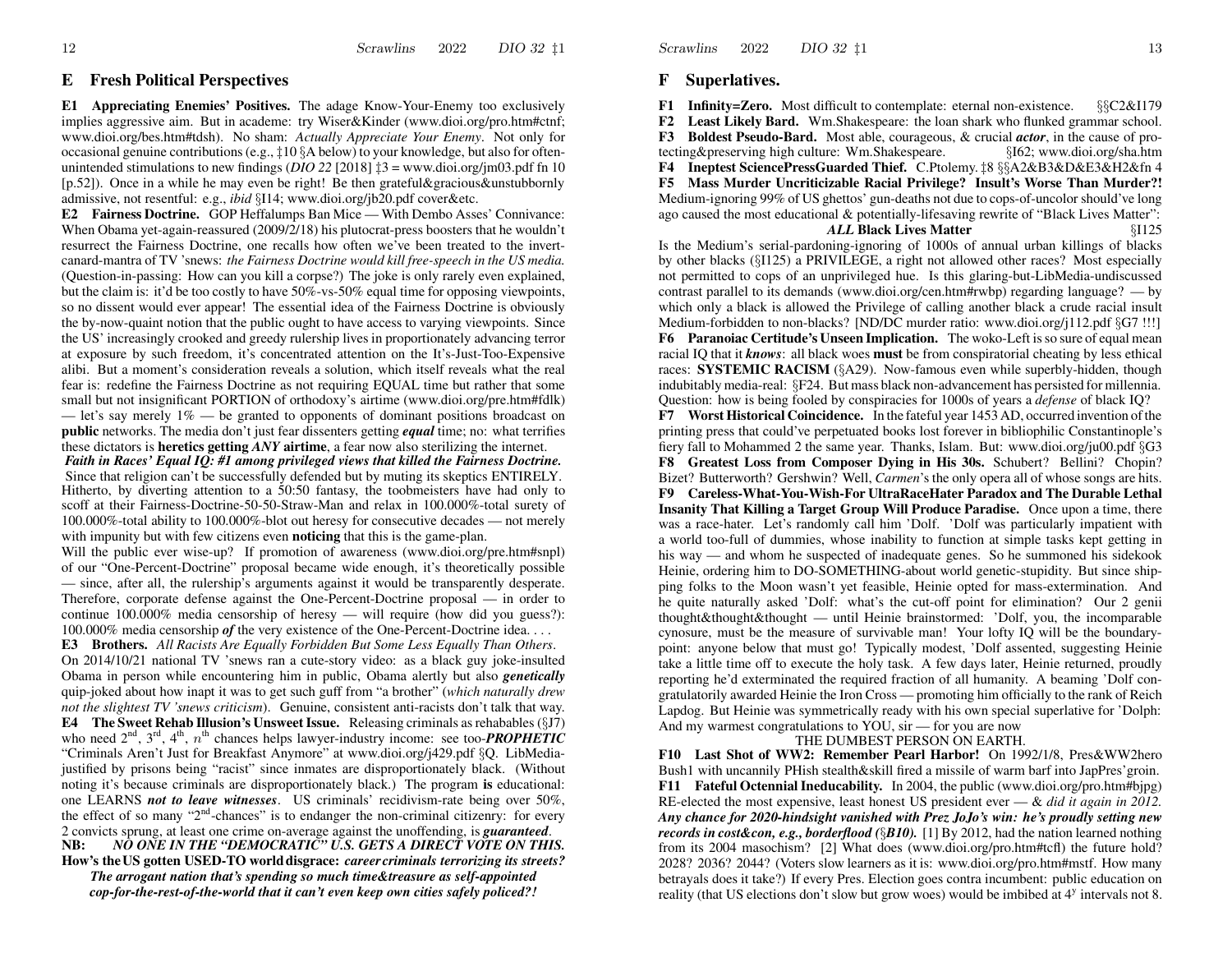**F12 Modestest.** Famous Hollywood cine-hunk Victor Mature, barred from an exclusive club for being <sup>a</sup> mere actor, guffawed: Hell, I'm no actor, & I have the reviews to prove it. **F13 Funniest & Boldest Cartoonists.**

David Lo w (www.dioi.org/mot.htm#wscg) &Pat Oliphant (www.dioi.org/imm.htm#pscy).

**F14 Best antidote to suicide.** Curiosity: what's going to happen tomorrow?

**F15 Longest Search.** Seeking <sup>a</sup> JoJo-regime policy that'd upse<sup>t</sup> the mafia or China.

**F16 Reality-Grasp of Participants in PreDetermined Elections.** §§F88&I100 Fantasy: US' plutocrat-militarist-imperialist-pol-press-lobbyists-nexus Rulership loses national election to <sup>a</sup> confiscatorily-inclined populist, so the Rulership graciously says: OK, since the Great-Unwashed's little ballots formed <sup>a</sup> slightly higher pile of paper than our pile, we'll just give up our mega-wealth, weapons, & power and leave Washington. "Bye."

**F17 StrumpetTrumpet.** Top slut virginal act: The Press. §§A2&§F4&F5&I212&fn 23

**F18 Pols.** Don't STAND for anything but election. Don't RUN anything but errands. Don't DO anything but funnel *lots* more gov't wealth to funders than received from them.

**F19 Last of the Blackface Acts?** Obama. §F50

**F20** The Hermann Göring of the Far East. Top oriental art-theft: in 1949, China's dictator Chiang Kai-shek grabbed as much art as he could carry, when he fled to Taiwan. (He wanted to steal the Great Wall, too. But couldn't find the right crate.)

[Chiang was so corrupt, rumor has it that his nickname was "Cash My Checque".]

**F21** Wising Up MediaMushedMinds. Most educational throwaway line of the 21<sup>st</sup> Century: ". . . contrary to what you think (and as <sup>a</sup> member of the news media, I kno w exactly what you think) . . . ." Dave Barry *Internation Herald Tribune* 2004/7/31 p.7; www.dioi.org/mot.htm#tvns; www.dioi.org/pro.htm#gswt; www.dioi.org/pro.htmn#vqvf

**F22 Most Masculine Mom of All Time?** Holy Mother Church.

**F23 Most Superfluous Syllable:** Middle of "congressman".

**F24 Isn't Eternal Misery the Very Definition of Hell?** Cruelest "Noble Experiment" = black mass-uplift process which like the MidEast Peace Process will (absent §I31) never<sup>15</sup> end& whose miserable "beneficiaries" will *en-masse* never enjoy the equity promised by Dembo pols who've no genuine empathy for poverty's *gnawing pain*, which is only aggravated by those pols' unrealistically-pandering promises, none of which will come true for the bulk of the race. (Beyond creating, for far too many easily-manipulated victims, one steady, gov't-paid job: voting the right way, i.e., the "Left" way.) Exasperating frustration, from perpetually seeking-to-identify but failing-to-fix what's gone wrong, may finally push Black Lives Matter (& allies in preferring ideology to data) into Aquinas' 1<sup>st</sup>-Cause logic:

### **GOD IS RACIST**. §F6

**F25 TheManWhoPut PermanentQuotes Around "ArtExpert":** Han Van Meegeren. The Most Expensive Painting in the World: Van Meegeren's *Christ at Emmaus* (sometimes called *The Supper at Emmaus*), which was publicly hailed by <sup>a</sup> UNANIMOUS art community as the greatest of all paintings by Dutch artist Jan Vermeer, from the time of its 1938 sensational  $1<sup>st</sup>$  public display at Rotterdam's top museum. It was the darling of a proud art world for seven years. All the way until 1945, when art-crowd-scorned Han van Meegeren boasted-confessed that he had not collaborated with art-thief-Nazi Hermann Göring but had swindled him instead — having painted *Emmaus &* all his purported "Vermeers" himself! — and having thereby hoaxed the world's "art experts". After the truth's emergence, <sup>a</sup> US millionaire attempted to buy *Emmaus*. (John Godley *Master Art Forger — the Story of Han van Meegeren* 1950 p.219.) Never happened. Why? Suggestion: the van-Meegeren-exposed leeches that control the art world will NEVER let this ultimate embarrassment out of their reportorial control. Said breakwindbags dra w that world's fiscal blood from uncultured nouveaus who think that paying millions to pu<sup>t</sup> Old Masters or (www.dioi.org/def.htm#nqtz) Modern "Art" — or whatever is "expert"-certified as such (which is the same thing) — on their walls is guaranteed to make them overnight-cultured non-nouveaus. (Note that there is fortunately no equivalently corrupting factor in the world of serious music, though pseudo-experts infest it as well.) The obvious fear is that *Emmaus* will be pu<sup>t</sup> on display and hyped as the chief exhibit in <sup>a</sup> demo that "experts" are too dumb and-or too corrup<sup>t</sup> to be trusted in their certifications, which are essential to <sup>a</sup> continuation of bringing in the blood. Offer \$200,000,000 for virtually any other painting, you buy it. Not *Emmaus*. Which makes it the most expensive painting on Earth. Q.E.D. Just one more superlative achieved by the greatest of all art-forgers, Han van Meegeren.<sup>16</sup> And is Vermeer the most over-rated Old Master? Though he had <sup>a</sup> gift for color&precision, one wonders: is his price based on talent or on rarity? (Less than 40 of his paintings survive.) The books that call van Meegeren no-talent, while ritualistcally genuflecting to Vermeer as "The Master" (e.g., 2008's E.Dolnick & J.Lopez) [a] can't explain why van Meegeren's *Emmaus* was long ranked *as better than any of Vermeer's dozens of paintings* (perhaps because most of the latter, though meticulous, are boring?) and [b] uniformly fail to tell the reader that Vermeer was a close associate of lens-expert Leeuwenhoek (an inventor of the microscope and an executor of Vermeer's estate), and it is no w widely understood that (at least in his later period, which produced most of his surviving work) Vermeer used *camera obscura* to lens-cast upon the canvas an image of the scene he was painting: <sup>a</sup> technical version of what moderns might call painting-by-the-numbers.<sup>17</sup>

**F26 DoubleDribble.** RhapsoExperts miss Pollack edit. www.dioi.org/ji00.pdf fn 154 **F27 US Politics' Top Theft** [ere the ripoff causing the 2008 crash]:

Kickbacks to the Senate Armed Services Committee which accounted for all four 2008 presidential candidates (www.dioi.org/pro.htm#qptn): for voting <sup>a</sup> TRILLION dollars to <sup>a</sup> superficially (www.dioi.org/pro.htm#cqcv) dumb Iraq occupation.

**F28 When Initials Speak Louder Than Words.**

Funniest evidence of ad-men's youth: the Obama-mafia internet fund-raising campaign's temporary 2011 reference to him as "B.O." — before an oldster wised those wiseguys up to the letters' history: plenty of older-generationers still recall decades of Lifebuoy soap's ad-campaign to wipe out the worst scourge of mankind: "BEEEE-OOOOH" a bass-echo-chamber rendition of the initials of "body odor".

**F29** Institutional Immortality: 1000<sup>y</sup> from now, what current organization is more likely (absent §I209) than any other to be just as robust as it is today? Answer: NAACP.

**F30** Beyond "Awesome". Most gratingly overused<sup>18</sup> expressions of the new millennium: "at the end of the day", having "issues", "stepping up", "re-imagine".

**F31 Oilslurpers' Blind "Intruder"-Flippage.** Mirrorlessest pressbabble = complaints out of the media (while the US-puppet-invited other-side-of-the-planet-US imposed <sup>a</sup> bloody, increasingly hated foreign occupation on Iraq) labelling occasional born-next-door Iranian guerillas as "intruders" in Iraq.

 $15$ §F29. It is not at all surprising that media-brainwashed ideologues will disagree. But it is disappointing — and potentially lethal to <sup>a</sup> culture — that they will not even for <sup>a</sup> moment entertain **ANY** possibility that their grail will forever remain an enragingly out-of-reach chimera.

<sup>&</sup>lt;sup>16</sup>He is also the most vilified painter, ever, in revenge & warning to any who might try to emulate him. Art-snot books call him <sup>a</sup> lousy artist, <sup>a</sup> Nazi, <sup>a</sup> liar, <sup>a</sup> lush, and so on. Though his deft drawing "Deer" was so beautifully done that it "once could have been found in nearly every Dutch home" [E.Dolnick *Forger's Spell* 2008]. None of which changes the fact that he proved (*ibid* p.153) his point better than anyone else, ever: art criticism on genuineness differs from voodoo primarily in better pay.

<sup>&</sup>lt;sup>17</sup>The elevation of Vermeer to godhood (from 1866 on) had proceeded for roughly a century before anyone realized this. With Vermeer evaluations already in the fiscal stratosphere when his use of camera-obscura became generally known, no art-groupie could admit that this has any relevance at all (www.dioi.org/sha.htm#rwmt) to the alleged grandeur of Vermeer's paintings. *A view'simperviousness to incoming data measures its baselessness.* But, if the optical artifice is so irrelevant to Vermeer'sstature, then: why do both 2008 books on van Meeregen & Vermeer fear to mention it? Indeed, Dolnick [p.65n] tries to deny Vermeer kne w Leeuwenhoek, without even telling the reader what his concern is.

<sup>&</sup>lt;sup>18</sup>Also: deliberately routine expressions in films that make it seem normal or Cool to get drunk and even barf: "hammered", "wasted", "blo w chunks", etc. On the extreeeemly remote possibility that booz-industry money could find its way into backing films, what effects might one expect?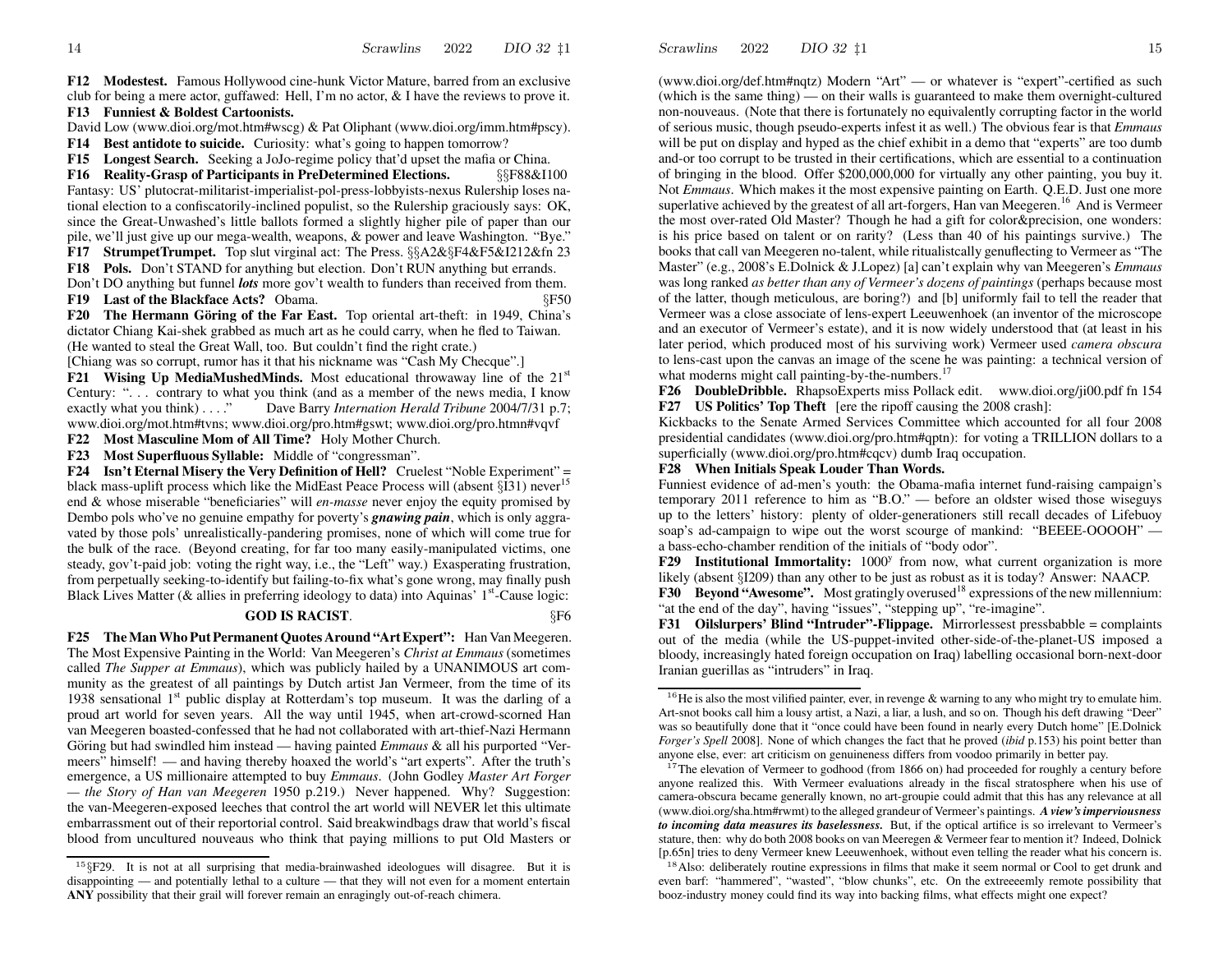**F32World's Largest Centipede:** U.S.Senate, with 100 dogs' hind legs.

#### **F33 US for Free Elections Abroad. So Long as Voters Get It Right.**

Least-concerned-for-democracy #1 = *NY Daily News* p.1 headline (1964, in elation at military-coup ouster of democratically-elected populist president Goulart)

#### BRAZIL'S PINKPREXY BOOTED

Least-concerned-for-democracy #2 = *NY Post* p.1 headline (2006/12/7, in deflation at Baker commission's electorate-salving hint of someday-maybe-lowering US direct presence in Iraq), plus photo-montages putting faces of James Baker & Lee Hamilton on chimps:

#### SURRENDER MONKEYS

(OK, chimps aren't monkeys. But, would frontpaging "SURRENDER APES" or "APING MUNICH" have made Murdoch's pious organ look any classier?) [In 2006, DIO dubbed FO X as **F***alse* **O***r* **X***aggerated*: www.dioi.org/mot.htm#ffxn. But no w — despite hustling god&anti-abortion&Dumbos&UFOs — it's actually more varied (incl. anti-war T.Carlson, & seldom-seen enlightened guests Nader, Tulsi Gabbard, Glenn Greenwald, Naomi Wolf), and less un-neutral than CNN&MS-NBC's unalloyed host-teams of lying Dembo parrots.] **F34 Mrs. ZsaZsa Barred. Cleverest mag-cover headline.** At the time of the exposure of massive Reagan-administration fiscal chicanery (www.dioi.org/pro.htm#vnrt), starring Ollie North, involving arms-deals in the Iran-Iraq war (that merely killed ordmag <sup>a</sup> million people), *Washington Monthly* ran <sup>a</sup> cover (perhaps at the suggestion of the incomparable [www.dioi.org/sca.htm#nldc] Art Levine?) showing Hungarian-accented dipso Zsa Zsa Gabor (doing her jail-stint for the [www.dioi.org/def.htm#gtsc] war-crime of slapping <sup>a</sup> cop), beckoning Ollie with <sup>a</sup> come-hither look — Zsa Zsa to Ollie:

#### **I Got Vhat You Need**

as she's conspicuously right smack on the cover — BEHIND BARS.

**F35** Mr. **ZsaZsa Bored.** Classiest suicide-note: by Zsa Zsa's  $n^{\text{th}}$  husband, urbane actor George Sanders, who lived life as <sup>a</sup> party. When old age took too much of the play out of living, he wisely chose the philosopher's death, leaving <sup>a</sup> note (to those still pursuing life's party) reading simply: "I am bored, so I am leaving."

**F36** So-Wright. Tersest summation of grantmoneymad academe: sociologist G.Wright (1980s) in shock at DR's belief that academe aims at truth: "Academe is <sup>a</sup> racket." Academe's pols don't bar cheating but protect it. ‡11 §D2; www.dioi.org/jo00.pdf §W10 **F37 Frances Farmer. Most nut-hatch stayovers by famousthespian.** Funny Farmer.<sup>19</sup> Ho w could Mel Brooks not so title his 1982 film-bio *Frances*? [An un*DIO*esque minim of goo<sup>d</sup> taste?] **F38 Dopiest Coincidences: Run-by-Mon.** Ere the oil-addiction-inspired Iraq invasion, the wars US pols chose were (www.dioi.org/pro.htm#ttwg) defending Afghanistan&Kosovo; both flood the West with drugs for **MAFIA**-fed dope-addicts — producing gigaprofits, MONEY that can (www.dioi.org/pro.htm#pdsd) corrup<sup>t</sup> with ease *<sup>a</sup> US gov't&media notoriousfor being run purely BY money*. The 3rd (Iraq) of the 3 most recent US wars is over oil, an addiction having <sup>a</sup> coincidental resemblance to drugs — <sup>a</sup> huge wholesalevs-retail markup: *dirt-cheap-to-produce*, but *expensive-to-buy* on-the-street — when an armed (www.dioi.org/bes.htm/#pctx) *invariably* armed cartel controls it and uses the vast markup-difference to buy media, elections, pols & thus gov'ts.<sup>20</sup> The world's top heroin producer-nation is Afghanistan. The world's top heroin user-nation is the US. Whose top user-city is Baltimore, <sup>a</sup> major but near-bankrupt por<sup>t</sup> on the Atlantic, inland up the Chesapeake Bay: convenient for Eastern-US drug distribution. The successful restauranteur brother of Afghanistan's president (whose family is involved in the drug trade) resides in Baltimore.

Scrawlins 20222 DIO 32  $\sharp$ 1 17

**F39 If FaithCanMoveMountainsWhyCan'tItMovePoverty?** Compare clean megacities Singapore&Taipei&Tokyo — to filthy Catholic megaslums Manila&São Paulo&NYC. **F40** Needlessest Overacting. Kate Hepburn<sup>21</sup> play-within-the-play 1933 *Little Women*. **F41** Classiest&LeastClassy Tennis Greats. Venus Williams & Jimmy Connors, resp. **F42 The Most Racist.** Those busiest accusing others of racism (§§E3&I24). Everrunning Hilary's girlperson<sup>22</sup> & STILL staff-chief Huma Abedin WEINER on (2021/11/5: cspan2) ever-giggling, flagrantly incompetent doper-VP Commie Harris (careerist exmistress of California political boss Willie Brown), the election-moment: "goosebumps going up&down my legs. . . . so incredible . . . awe-inspiring, affirming . . . , just the *power* . . . when she walked out . . . she represents everything that's so right about the possibility of our future. . . . All of us brown girls out there, we are *really* proud of our Vice-President."

**F43 Lowest Brand of Humor: Punmanship.** E.g.,  $\S$ I161: DR outtacontrol....

**F44 Most Effective of All String Serenades?** Bernard Herrmann's score for *Psycho*. Yes! It **is** ENTIRELY for strings. Surprising most resultant still-quivering-showerphobics. **F45 Best of Man'sIntellect.** Induction: drawing coherentsolutionsfrom empirical data. (It will be the last type of intelligence to be bested by computers. If ever.) DR's highest high, as his most arcane historical contributions attest [special cases marked "MAGIC"!]: ‡*3* §*A2;* ‡*4* §*A3;* ‡*8* §*G2; www.dioi.org/j116.pdf* §§*A7-A8, eqs.6&8-9&29-31,* §*H5;*

*www.dioi.org/j139.pdf eqs.23&24* **[** *DIO* **MAGIC ]** §§*L3&M10&N7-N15;*

*www.dioi.org/j413.pdf* §§*F3-F8 &Table 3* **[** *DIO* **MAGIC ];**

*www.dioi.org/j601.pdf eqs.21-31* **[** *DIO* **MAGIC ];** *www.dioi.org/jb11.pdf* §*A; Griffith Observer 82.8 [www.dioi.org/g828.pdf] pp.15-16; www.dioi.org/jm03.pdf* §*B7; Griffith Observer 84.1 [www.dioi.org/g841.pdf] pp.15-16;*

*www.dioi.org/js02.pdf* §§*B&C* **[** *DIO* **MAGIC ]***.*

#### **F46 Cruelest War-Maker of Era. Rejection-Deaf: Talk About Carrying <sup>a</sup> Torch!**

Ultimate Implacable Won't-Take-No-For-Answer Stalker: W.T.Sherman's Union Army, which on 1865/2/17 torched the already-surrendered town of Columbia (Seat-of-The-Rebellion capital of South Carolina), for the SC legislature's reluctant-bride 1860 sin of divorcing out of its prior marriage with the North (www.dioi.org/j43f.pdf §C11 [p.125]).

### **F47 Creditably the Most Generous Peace-Maker.**

Ethical war-criminal W.T.Sherman (www.dioi.org/j43f.pdf fn 13 [p.125]).

Indeed, his post-war generosity nearly go<sup>t</sup> him arrested by post-Lincoln US-ruler Stanton! **F48 Bottom-Squared.** Bottom-Line Re Fake-Upping the Bottom: Affirmative Action =cheating to promote enough underqualified members of privileged clan, asto create artificial equity & elaborately pretending otherwise for decades. §F42; Janet Cooke

**F49 Most Ubiquitous Cons:**

[a] Popular religion. www.dioi.org/rel.htm#ftgt [b] Political-correctness. §A20

Both follo w classic flim-flam: tell the fat-head what he wants to hear. (Lucian says "fathead" was already a professional term by the  $2<sup>nd</sup>$  century AD.) The US' rulership regards both as vital to the smooth functioning of the System from which it draws wealth&power. Their sturdy maintenance needs expensive&unsleeping (www.dioi.org/smo.htm#pffs) media police protection (www.dioi.org/fff.htm#ldbb), <sup>a</sup> broad hint at the obvious: both are so logically feeble, their dominance would crumble under the slightest open debate.  $\Sigma$ **F50** The Media Will NEVER Ask. Just how black is "our 1<sup>st</sup> black President"? How white? How Ethiop? Reps. Ryan&Warren have given *their* DNA data? Why hasn't BO?

 $19$  See above at  $\S 1$ . Tersest précis of what directors endured from Farmer, a gorgeous-thus-spoiled doper with an abundance of court (& like BLM & PEDd killer Oscar Pistoffius) entitlement convictions: "The nicest thing I can say about Frances Farmer is that she is intolerable." (Attributed to WmWyler.)

<sup>&</sup>lt;sup>20</sup>The oil cartel's army = US army. US gov't taxes public to pay for. Only drug cartels not using weapons are religions, which lend their opiates to armies via prayers&priests: <sup>a</sup> drug-rental operation.

 $2<sup>21</sup>$ Noted in the recent Katherine Hepburn biography: DR's father Lou Rawlins [later director of Baltimore's airport] met KH — and her girlfriend — while crossing the Atlantic during the mid-1920s, as mentioned in her diary. Both later kne w Ho ward Hughes professionally.

 $22^{\circ}$ "Girlperson" is DR's sometime term of pseudorespect for Orwellian language-demands, a reaction which gre w out of fellow-Harvardian Tom Lehrer's wry comment that, when he was a boy, there were certain words you couldn't say in front of <sup>a</sup> girl; but, no w, the only word you can't say is: "girl". (Unless you're <sup>a</sup> <sup>g</sup>irlperson: §§F5&F42).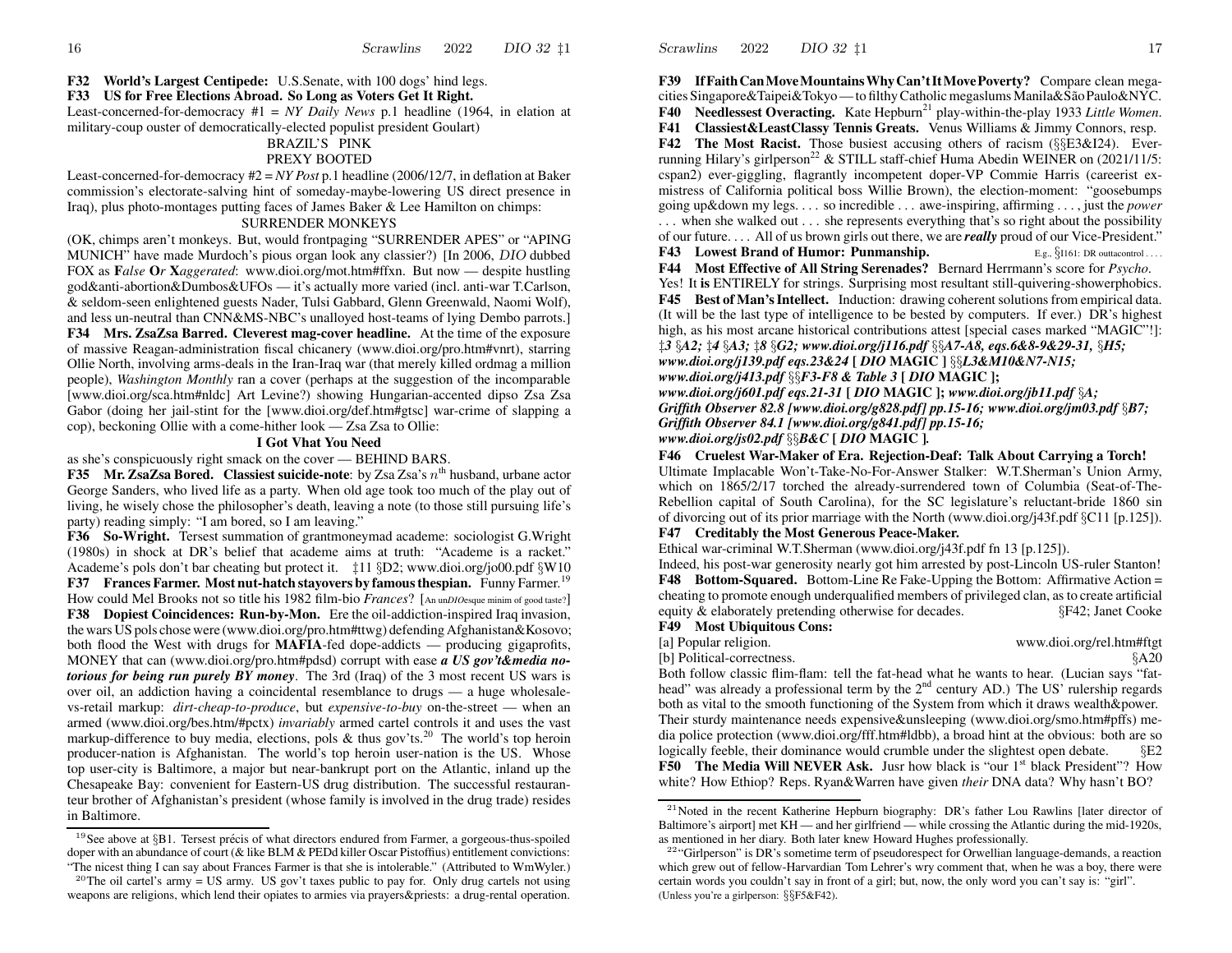**F51 The Battle-Cry of . . . of . . . . . Oh-Yeah: FREEDOM.** Most *pre-post-erous* (in the literal sense of that word) excuse for going to mass-murder war (www.dioi.org/pro.htm#llbb): Lincoln's GWBushly-**LATE**arrival at the *slavery*-issue (1863/1/1) astoppe war-justification, so demoting the original (*actual*: §I3) battle-cry (www.dioi.org/pro.htm#fqcr): UNION. Some have said the Emancipation-Proclamation had to wait for a big Northern victory. (If the 1862/9/17 Sharpsburg semi-dra w could be so called.) But there might've been another slight hitch to an 1861 April BigFuss-About-Them-Evil-Confederate-Slavers, justifying invading the South, maiming&killing **hundreds of thousands** of combatants, to squush the evils of slavery, namely: throughout 1861, slavery was still legal in Lincoln's own Washington, DC. It was only outlawed there over <sup>a</sup> year after Fort Sumter'sshelling, in 1862. (Lincoln [whose wife had been a slave-owner, like Grant's] signed a bill on 1862/4/17 ensuring its end in Washington. Fade-out was promised to be gradual, <sup>a</sup> promise not widely kept — though Gen. Sherman wasn't burning slave-holders' homes in Washington, DC.

**F52 Missing the Blatant.** While mediavolk argue over whether or not 2500 US troops should've been removed from Afghanistan less suddenly, the obvious is ignored: why waskeeping-there <sup>a</sup> force *less than 1 percent* of the size of the 300000 man Afghan "army" ever supposed to gran<sup>t</sup> <sup>a</sup> backbone to that mercenary fake-bul wark? (See §B12.)

F53 Best Lawyer Joke.

Why can't you kill a lawyer? What's to hammer the stake through? §E4

**www.dioi.org/j238.pdf** §D4

**F54Worst Lawyer Joke.** Congress. §§A27&I102 **F55 Least-Noted Though Most-Obvious Election Reality.** If you continue to vote in fake elections, what kind of elections do you think you're going to keep getting?

**F56 A Key to Happiness:** Reasonable expectations (www.dioi.org/mot.htm#sxgr).

This unasked-for advice is especially aimed at world-saving idealists, whom DR tends to admire, empathize-with, and encourage — but who too-often start out all-knowingly knowing absolutely nothing of what gov'ts are really about (www.dioi.org/pro.htm#rscg) — and thus (due to such cemental-schiz detachment from reality) tend to end up as hyperfrustrated burned-outs, cynics, and/or dictators. Woody Allen on world-saving: takes too long & too many lawyers (www.dioi.org/cot.htm#jlwz). And one recalls ultra-conservative P.J.O'Rourke's perceptive comment that if you ask leftists about the US gov't, they say ho w perfectly awful it is. But when you then ask them for solutions to social problems, they say: the gov't www.dioi.org/mot.htm#cjkj

**F57 Grow Up!** Most infantile fantasy of all time = belief in an invisible celestial parent.

**F58 #1 way to get productive companies&jobs out of your city or out of business:** e.g., auto plants exiting Detroit, Martin & Bethlehem Steel out of Baltimore. Gro w fraction of unproductive "workers" combining slack attendance records with paucity of basic skills.

**F59 Most Explicitly Self-Worshipping Rental:** A Shrink.

**F60 Most Implicitly Self-Insulting Rental:** A Shrink.

**F61 Oddest Invert-Ironies.** Dead-heat between several bizarrities:

[a] The more god coddles rich folk, the more they privately go agnostic. The more god dumps on poor folk, the more they're on their knees to god (www.dioi.org/ju00.pdf §A5). [b] The more Dembo pols impoverish blacks' neighborhoods, the more they vote Dembo. [c] Only 20% of US voters tell pollsters that they trust Congress — even while the same voters re-elect<sup>23</sup> 90% of congressmen.

[d] Much of the Dumbos' fundie-constituency rigidly believes the universe is run by <sup>a</sup> just, kind, & fair god, ye<sup>t</sup> (www.dioi.org/rel.htm#rplf) many of these fundies suspec<sup>t</sup> god cruelly created blacks unequal. (Parallel to §F24?)

[e] Conversely, the Dembos' unreligious, anti-fundie intellectual constituency believes in **RANDOM, non-teleological** natural-selection, ye<sup>t</sup> ideologically, *non-evidentially*, ultracontrarily insists (revealingly **without admitting ANY possibility of error here**) that all races' mean IQs *just-happened* (by <sup>a</sup> miracle of [ironically super-Biblical!] proportions) to come out EXACTLY equal (www.dioi.org/pro.htm#ixmcp; www.dioi.org/j429.pdf fn 40). [f] Many used to fight the death penalty's commonness because of guilt's uncertainty. Forensics has since seriously obsolesced that argument, but the resistance lingers, so: as guilt has become much more certain, the death-penalty (which homicide-forensics was laboriously refined primarily for, in order to render death-penalty verdicts reliable at last) has effectively died as a deterrent from rarity<sup>24</sup> of use.

**F62 Most Elaborate MercyMasks on Ruthless Ambition.** Rulerships (§I9).

**F63 Who Left Out "This"?** Invisible ellipsis on US money's "In . . . God We Trust".

**F64 History's Longest Hangover.** G.W.Bush wordfumbling decades later . . . .

**F65 Best Opening Day Pitch Ever.** G.W.Bush. PERFECTLY centered strike.

**F66 Sickest & Slickest Synonym for Eternal Hate-War:** "Peace Process".

Didn't know the blackgold-oil cartel had <sup>a</sup> blackjoke-writer, did you?

**F67 Ultimate DeadBeat Dad.** Heavenly parent-creator who stays eternally out of sight, out of edible (or financial) assistance, out of words, & out of town.

**F68 Best Goofy Caper Film.** *Hot Rock* (1972).

**F69 Best Wester n Films.** *High Noon*<sup>25</sup> (1952) & *Warlock* (1959).

**F70 Strictliest Singin' Westerns.** Gene Oatery.

**F71 Top Zero-Achievement Superstition.** The lotterati's vision of the universe as where god re wards faith via bouncing ping-pong balls. www.dioi.org/cot.htm#pvww (Close seconds: astrology, voodoo, and upper-case Liberalism.)

# **F72 Slickest Bait&Switch.**

US establishment asked for race-blind **EQ UAL**-Rights integration (Brown v. Board and MLKing's dream-speech); but then, when the idea was adopted but didn't deliver on the equity promised, switched  $180°$ : to demands for racist Affirmative Action laws & quotas.

### **F73 Renouncing the Tightest Fit Ever.**

DR refuses to reply in kind to academe's blatantly crude Mob-muscle (www.dioi.org/tar.pdf). E.g., DR wouldn't pu<sup>t</sup> <sup>a</sup> horse's head into <sup>a</sup> history-of-science archon's bed.

Anyway, ho w could you jam both ends of <sup>a</sup> horse into one human bed?

### **F74 Matthew 26.26.**

Best summary of Shrubya Antoinette's attitude toward the rich US' millions of malnourished citizens: Let themwww.dioi.org/pro.htm#nbfn

**F75 Neatest 1-syllable equivalent for the 4-syllables of "Propaganda":** "News".

**F76 Switcher-Pitcher.** In an age of bisexuality & transexuality, should we ask:

why has MLB never fielded an ambidextrous pitcher?

Among possible explanations: imagine the rule-complexities when he faces <sup>a</sup> switch-hitter! **F77 Nun Dare Call It Fun.**

The stock-joke female alibi for getting accidently pregnan<sup>t</sup> has usually been: "But-butbut we only did it once." So the Alltime-Funniest-Alibi-for-Unexpected-Pregnancy-Award has go<sup>t</sup> to go to Jesus' stage-mom, THE nun-paragon of all time — the Virgin Mary: "But-but-but we only did it nunce."

**F78 Unsubtlest Introduction to <sup>a</sup> Specious Argument?** A dead-heat tie on this one: [A] "It's easy to say...." and [B] "I'm sure you'll agree...."

**F79Shotgun Re-Wedding of All Time?** War Between the States. [Or: §I133.]

# **F80 Ultimo Social Climber Try.**

Ambitious socialite 17yr-old Baroness Marie Vetsera's 1889/1/30 suicide pac<sup>t</sup> with Austro-Hungarian Empire's Prince Rudolph, to become famous as his one eternal Princess.

<sup>&</sup>lt;sup>23</sup> With the same illogic that leads most to believe they live in the best nation (their own, whata-coincidence) & partake of the best religion (ditto), voters imagine THEIR district's congressman is the lovable EXCEPTION (www.dioi.org/smo.htm#wskm). The apparen<sup>t</sup> contradiction is due to propaganda-hypnotism by each district's *LOCAL* press — which is invariably owned by the same richrulership-klan that picks&owns the "exceptional" pols whom the local press sells to the public as thelittle-guy's-friends. Can any other theory explain the above-cited gross 20%-vs-90% contradiction?!

 $24$ Thanks to numerous beaverishly-occupied, well-funded lawyers. The funding is why the US is the sole advanced nation where execution remains officially legal, even while rarely actually carried out.

 $^{25}$ At 27<sup>m</sup> 1/2: "loaded for bear" DVD-mistexted as "in order to prepare".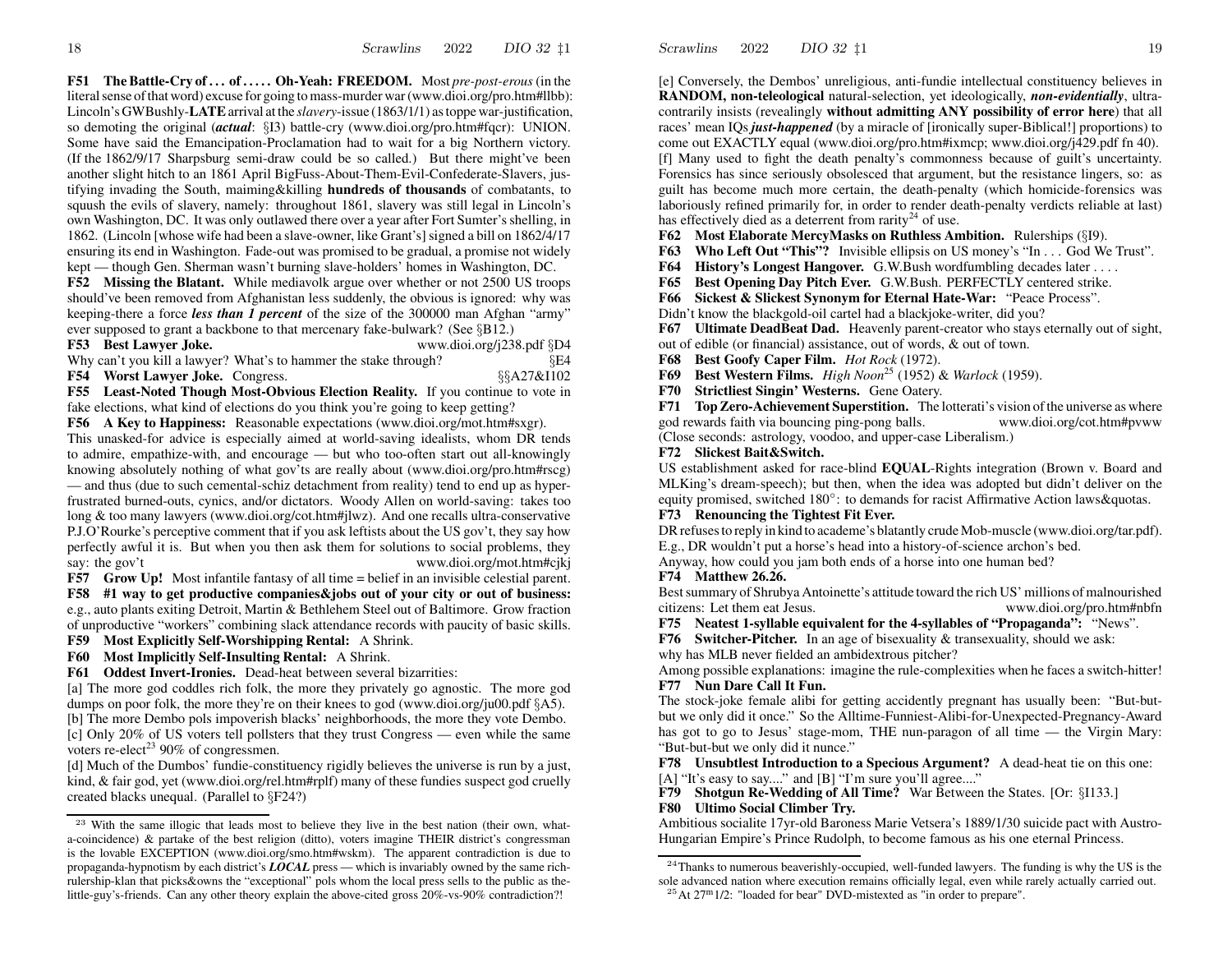**F81 Ultimo Social Climber Backfire.** After their co-suicide, the name of Marie Vetsera(once Vienna's fashion-queen and the horse-racing clique's "Turf Angel") was meticulously expunged from Austrian history for ordmag <sup>a</sup> century. www.dioi.org/pro.htm#rmhc

**F82 Wages of Pushiness?** Riskiest royal relation: Austrian Emperor Franz Josef I. Great-great-aunt Marie Antoinette guillotined (1793).

Brother Max executed (www.dioi.org/mus.htm#kfjx) by Mexican firing squad (1867). Son&heir Rudolph murder-suicided (1889).

Wife Sisi assassinated (1898).

Nephew&heir Franz Ferdinand & wife shot dead by Austrian subject & Serb Princip (1914). And 1 or 2 of FJ's subjects died in battle, after he taught Serbia <sup>a</sup> lesson by starting WW1.

**F83 Most Immortal Chiseler.** Moses. (*DIO 10* [2000] = www.dioi.org/ja00.pdf §T1.)

**F84 World's First Conjoined Triplets.** Bush-Cheney-Pentagon.

**F85 Most Well-Integrated US Neighborhood?** The Hollywood screen.

**F86 Least Well-Integrated US Neighborhood?** Hollywood, California.

**F87 Most Reluctant Date of All Time?** OscarWilde-RichardStrauss'sJohn-the-Baptist.

**F88 Most Telling Vote?** Until legit elections&candidates are established: DON'T.

See §§F16&F55; §I100 item [c]; DIO 8 ‡5 (www.dioi.org/j805.pdf) §B3 [p.46] 1998.

**F89 Blackest&Cruelest of Jokes.** Human WELFARE's Worst Guarantor: Welfare.Yet neither the mob nor The Mob want $H$ OPE-ray: §I31.

**F90 Happiest Date in theModer nHistory ofthe Japanese&BritEmpiries.** 1941/12/7.

**F91 Berlin's Luckiest WW2 Break:** Nazis losing WW2 before the Summer of 1945. *DR enjoys jolting Germans by asking thanks to US airmen who died in WW2 to save Berlin*. We all know the story of the list of 4 or 5 Japanese cities that could be A-bombed in 1945 August: Hiroshima, Nagasaki, etc. But, had Germany been presenting <sup>a</sup> serious danger to the world in late 1945, the list would have been: Berlin, Berlin, Berlin, Berlin, or Berlin.

**F92Apostrophic Apotheoses:**

[a] Coughin' Nails (www.dioi.org/smo.htm#dqrj).

[b] 'laus von Bülow. [Case for not-guilty strong enough that this was likely a DR mis-call.] [c] 'rap Music. $26$ 

[d] TV 'snews (www.dioi.org/pre.htm#rsrh).

**F93 GreatestBaseball Dominance.** During theBoysball(www.dioi.org/cot.htm#tbwm) era 1903-1954, **HALF** the teams in the National League met the Yankees in 5 World Series (Pirates 1927, Cubs 1932&1938, Reds 1939, Phillies 1950) *without winning <sup>a</sup> single game*. **F94 Silliest Redundances:** "Careless Smoking" and "Religious Nut". [Mass-religion's reps often mirrorlessly sling the latter redundance at competing superstitions' believers.] **F95** Most Miraculous Music Revolutionaries. Beethoven, Berlioz, Wagner,<sup>27</sup> Sibelius.

**F96 Greatest Monuments to Mass Paranoia.**Tie between:

[a] Churches (www.dioi.org/mot.htm#rlgn), &

[b] Affirmative Action (www.dioi.org/def.htm#ftzc).

**F97 Leading candidates for US Olympic Diving Team.** Moorer, Court, Foreman.

**F98 The Universe's Smallest Entity.** MLB trailing team's at-bat strike-zone. §I211 **F99 Aptest&Cheekiest Calm Reply to Roarer's Threat: Saluting His Completeness.**

[Translation:] C'mon — I can breakwind louder than that. And I'm only *par<sup>t</sup>* rectum. [Created to challenge riotously-loud soccer fanimals: GreenPark tubestation London 1981.]

# **G Twentieth Century Bests&Worsts**

Scrawlins

2022

**G1 #1 MobSavant.** Murder Inc chief Louis Lepke, who, when imprisoned in early 1940s at Leavenworth, greeted fello w prisoners who were WW2-conscientious-objectors, thusly: Let me ge<sup>t</sup> this straight. I'm in here for killing people.

*And* **you***'re in here for NO T*www.dioi.org/jg04.pdf §B2 **G2 Greatest of All Literary Detectives Was African-American.**

Discovered in 2014 by DIO 18. www.dioi.org/ji00.pdf fn 57 **G3 Most Nationally Suicidal Myth.** All people start life with equal potential & allraces' mean IQ is equal. (CRUEL record is why this DIO examines the mythology so persistently.) Orient felicitously immune from such *obviously* (§I209) devolutional delusions. fn 52

**G4 US AtIts Best.** Liberation of France, Benelux, etc. And especially Germany&Japan.

**G5 Flop of the Century:** communism.

**G6 Events of the century 1901-2001.**

1903/12/17, 1914/6/28, 1931/9/18, 1941/6/22, 12/7, 1945/8/6&9&9/2, 1969/7/20, 2001/9/11.

**G7 Mass Murderers of the Century:** Tobacco-Industry and Hitler. In that order.

**G8Geniuses of the Century.** Planck & Einstein (www.dioi.org/pro.htm#gftc).

**G9Honest Pundit of the Century.** Bertrand Russell.

**G10 SixtySixFix?** Was the 1966World Series thrown by LaDodgers? Facts: Baseball betting uses odds, so <sup>a</sup> small bet can win alot. (Unlike football&basketball where bets are even, on point-spread.) Esp. when betting on <sup>a</sup> Series underdog to win 4-straight will ge<sup>t</sup> you roughly 30-to-1 odds, so betting \$30000 can make you <sup>a</sup> millionaire. LaDodgers wonthe Series in 1963&'65 — the class team of the game. Between the 1965&1966 seasons, pitchers Sandy Koufax& Don Drysdale held out for roughly half the team's entire salarybudget, since they were the Dodgers' prime strength. Did this trigger resentment among the rest of the team? The 1966 Dodger offense was theworst in Series history, only 2 runs in all, both scored in Game 1 when already behind 5-0 to the Baltimore Orioles. Runless thereafter for the next 3 games. To lose with Koufax pitching in Game 2 required special effort (during the 1966 regular season, *he had the best ERA of his career: 1.73*): Dodger center-fielder Willie Davis (found out years later to be <sup>a</sup> doper) arranged three fielding errors in the  $5<sup>th</sup>$  inning, bringing in 3 Oriole runs, to set up a Baltimore 6-0 win. (Only one of the runs charged to Koufaxwas earned.) The next 2 games each ended 1-0 Baltimore.

**After this Series, Koufax— the game's #1 pitcher! —QUIT BASEBALL**, claiming arm trouble, despite his career-pinnacle 1966 ERA. *Koufax never pitched another game*. (Overnight, LaDodgers went from champs to chumps for years: 8<sup>th</sup> place in 1967, not returning to Series competition until losing in 1974. Not winning one again 'til 1981.) DidKoufax sense something akin to what Philadelphia As' owner-manager Connie Mack felt in 1914? Mack's team was tops in baseball after winning the 1910&11&13 Series (not in the 1912 Series) — but suddenly fell apar<sup>t</sup> in the 1914 Series, losing 4-straight to the underdog Boston Braves. Familiar? Mack immediately sold off his stars, including Hallof-Famer Eddie Collins. Five years later, with the Chicago White Sox, Collins survived as supposedly Mr.Clean of the Black Sox scandal, the 1919 Series fix of the White Sox. *Curiously, Collins' worst of his six World Series were 1914&1919.* Shoeless Joe Jackson of the Chisoxwas lifetime-barred from MLB for knowing of the fix & taking \$5000, tho he batted .375 (tops for Series regulars), hit its only home run plus 2 doubles, led the Sox with 5 runs & 6 RBIs, while making 0 errors — vs Collins (batting .226): 2 runs, 1 RBI, 1 double & 2 errors. Collins had been to Columbia University. Jackson was illiterate. When the scandal began leaking, did <sup>a</sup> smart Soxer ge<sup>t</sup> to investigators first in return for immunity?

 $^{26}$ DR regularly hands out free copies of a CD he burns, "Rhap Music", bearing rhapsodies of Sergei Rachmaninov (Russia), Ralph Vaughan Williams (England), Hugo Alfven (Sweden), & Bohuslav Martinu (Bohemia).

<sup>27</sup> Wagner could have died in the Baltic storm that inspired 1843's *Flying Dutchman Overture*; or for his revolutionary activities of 1848, when with <sup>a</sup> price on his head he barely escaped to Switzerland with his life and his piano. [And, oh-yes, his ever-underappreciated 1<sup>st</sup> wife.] Think on the (www.dioi.org/sno.htm#lcnh) forever-loss to culture which his premature death would have incurred. Similar to the nasal near-disaster of Wagner's equivalent in aggressiveness (and royal-treasurespending), Tycho Brahe. Hooke's and others' discovery that physical law applies throughout the universe comprised a mathematization of Kepler's 3 Laws, the 1<sup>st</sup> two of which were discovered via Tycho's high-level astronomical observations — which would not have occurred had the duel-sword cutting off much of the already-pugnacious young Tycho's nose (1566/12/29) instead cost him his proximate eyes: ‡9 §C2. See *Tycho's 1004-Star Catalog DIO 3* [1993] fn 5 [p.4]: "ponder ho w close [Danish nobleman M.] Parsbjerg's swinging sword must have come, to the eyeballs of him who was about to revolutionize observational science."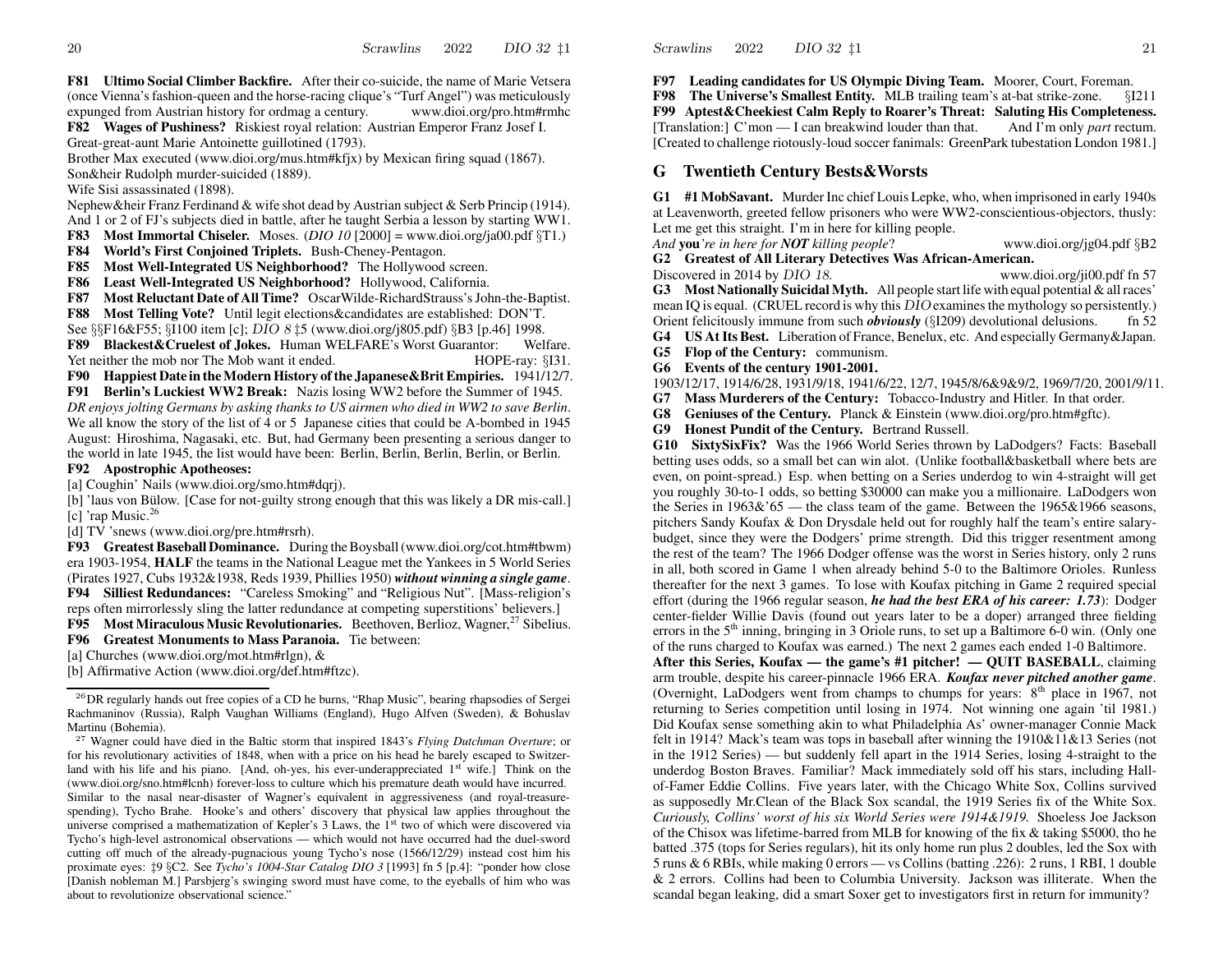**G11 InFamous Last Words.** We revere the purported last words of the greats: Newton, Laplace, Adams. But for clarity of thought in the face of impending eternal nonexistence, the 1928 final words of atheist Czech composer Leos Janácek (hear his music via www.dioi.org/mus.htm) are unmatched. A young Catholic maiden approached the dying man to convert him, to save his soul. His response: "You obviously don't kno w who I am." It should be emphasized: Janácek's honesty is matched by that of the girl, who could have falsely boasted of <sup>a</sup> save but told the truth instead — and thus preserved <sup>a</sup> memorable story. **G12 #1 US arctic explorer.** Robert Peary, 1900 discoverer of Earth's northernmost turf. **G13 #1 Science Hoaxer of <sup>20</sup>**th **Century.** Robert Peary: www.dioi.org/jo00.pdf: §V17. *DIO 1.1* [1991] (j114.pdf) ‡4 §F2: "Peary sacrificed, suffered, and devoted his life to seeking undying fame. And he has won it, by his magnificence in exploration and prankery.

Grand success at either takes skill and courage. He had both in epic proportions."

*Coup de grace* to his 1909 North Pole hoax was Rob't Bryce's 1997 book *Cook&Peary*.

**G14 By Far the Greatest of All Polar Explorers.** NGS-exiled **ROALD AMUNDSEN**. Consider (www.dioi.orgja00.pdf =  $DIO$  10 [2000] p.3): once one clears away the alsorans and the hoaxers, Amundsen's record of priorities exceeds that of *all other polar explorers combined*, though he's virtually unknown in the US since National Geographic still churlishly&childishly preserves a 100<sup>y</sup>-old resentment against him for in 1926 publicly questioning its precious Peary North Pole fraud. Roald Amundsen was in fact:

1. First to winter in the Antarctic.

2. First through the Northwest Passage.

3. First to the South Pole.

4. First circumnavigator of the Arctic Ocean.

5. First to the North Pole.

6. First to the Ice Pole (the Arctic Ocean point farthest from land-masses).

7. First to cross the Arctic Ocean.

8. First polar explorer to die attempting to save the life of an enemy.

**G15 Shackleton's 1909 Farthest South.** Since DR & wife Bunny appear to be the slim thread that preserves the truth of the following, it seemed that it should be set down here. Conventional history has recorded that Ernest Shackleton's 1909 Farthest South was  $88°23'S$  (162°E), within 100 nmi of the South Pole, in what is (in spite of what follows) genuinely **the largest leap of new-record latitude IN THE HISTORY OF MAN**.

Farthest South party: *Shackleton, Frank Wild, Jameson Adams, Eric Marshall*. On 1970/8/11, DR&wife interviewed that expedition's chief scientist, Raymond Priestley. DR happened to ask <sup>a</sup> question re expedition navigator Marshall, & Priestley said Marshall had later "gone crazy", confessing he faked data to slightly enhance the latitude reached (DR *Peary . . . Fiction* 1973 p.82). The records of the expedition have disappeared and presumably have resided for over <sup>a</sup> century in the bowels of the Royal Geographical Society. Why did Marshall confess? Reasonable speculation: Scott's fatal 1911-1912 try for the South Pole largely followed Shackleton's path (Beardmore Glacier) and believed itsreported pace. So, when news broke of the death of Scott's party, did Marshall realize that Scott had been deceived re ho w far one could go by mostly man-hauling and still ge<sup>t</sup> back alive?

### **G16 Three Quick Lessons on the Trustworthiness of "History".**

[1] Purest idealist in all history: anonymous.

[2] Bravest soldier in all history: anonymous.

[3] Bertrand Russell on Tom Paine: some worldly wisdom is (www.dioi.org/pro.htm#nrbv) required even to secure praise for the lack of it. (Cited at D.Rawlins *Peary . . . Fiction* [1973] p.56, re upright polar explorer & war-hero Adolphus W. Greely's relative obscurity.)

**G17 Smartest US President.** Abraham Lincoln (www.dioi.org/pro.htm#wrmw).

### **G18 Caused Deaths of More US Citizens Than Any Other President.**

Abraham Lincoln. Nearly as many as all other Presidents combined. §§B22&I133

**G19 Most Expensive Product Manufactured Anywhere Today.** "Reasonable doubt".

**G20 The Universe's Richest Mud-Mine.** A controversy's last ditch. (E.g., §I6.)

**G21Top Group-Narcissists.**

2022

Scrawlins

Most Justified in Group-Narcissism: Japanese, Jews, & Germans.

Suffered Most for Group-Narcissism: Japanese, Jews, & Germans.

Killed tens of millions of alleged racial inferiors 1931-1945: Japanese & Germans.

**G22Top Something-for-Nothing Crocks.** Heaven&gambling; which turn out (in Pascal's Casino) to be (§C14; www.dioi.org/j805 §L; www.dioi.org/rel.htm#gpsn): the *same thing*. Note both cons' **EQUAL** *infinite* ratios: **something/nothing** = **eternity/l00**<sup>y</sup> =  $\infty$ . **G23 God's Prime Neglect.** To exist. (Her deftest dodge: www.dioi.org/ju00.pdf §A2.) **G24 Size Matters.** King Kong as boxoffice-successful romantic lead.

His skin-tight, slip-clad-adventuress girl, Naomi Watts = Undeeana Bones. §B1 **G25 Favorite Bones.** Trombones, which Beethoven in Opp.86&67 introduced to the

modern orchestra 1808/12/22, thus incorporating the grea<sup>t</sup> deep-brass-power shrill trumpets can never achieve, & so effectuating the GROWLYbrass of Dvořák, Nielsen, Sibelius, etc.

**G26 Mafia eating US.** Japan eating China 1935 cartoon. www.dioi.org/imm.htm#gfgn **G27Least-Happy Wealthy Nation.** United States. Related to rate of US gun-massacres?

**G28 Worst sports insult:** Jim Lampley (MSNBC-TV 2000/9/20) spoke of cricket as <sup>a</sup> "sleep-inducing version of baseball". Besides being implicitly anachronistic, this was aninsult on the level of describing <sup>a</sup> guy as too sluggish to fake it as <sup>a</sup> corpse.

**G29 Bush III.** Top 2008 BObama-campaign deceit: NO TBUSH.

(See www.dioi.org/ji00.pdf = DIO 18 [2014] fn 168 [p.55].)

[In fairness, it should be noted: Shrubya never shared Obama's black-racist anti-cop bent.] **G30 Funniest Incessant US Medium-Drumbeat Pseudo-Fresh Story:**

We haven't had enough race-dialog. [With one side muted, it would be monolog anyway.] **G31 Smartest Race: blacks.** Irrefutable 2-step proof:

[1] We kno w Dembos are the best party, since more perfessers vote Dembo than Dumbo. [2] But we also kno w that blacks have <sup>a</sup> higher percentage (c.90%) than even academics, of voting forthissuperior party. Thus we at last have solid, dispositive evidence of mentalracial

superiority, which can be measured simply, quantitatively, and unambiguously. Unlike all that dead-end (www.dioi.org/pre.htm#jqpg) IQ nonsense — which we kno w is utterly worthless, since the singular media (www.dioi.org/pre.htm#mdsm) tells us so.

**G32 Best at the Capitalist Game:** Well, it isn't Adam Smith's descendants.

WASPs set up capitalist US, and Germans set up capitalist Germany — and both thought it was a grea<sup>t</sup> idea, and damned Karl Marx-inspired communism as <sup>a</sup> Jewish plot to make the rich give back to the poor all the money capitalists had worked so hard and so long to squeeze out of their exploitees. All was well until the arrogan<sup>t</sup> Gentile capitalists found that Jews were better than Gentiles at their own capitalist game. Then extra barriers were concocted to exclude Jews. Nazi Germany&Austria just decreed an arbitrary halftime-change-of-rules, to grab back what Jews had won while beating Gentiles in the capitalist game which Gentiles had initially agreed to. (Whether current disproportionate [www.dioi.org/def.htm#wlld] Jewish fiscal infusions into US political parties [& ADL-defended G.Soros buying elections of crime-soft prosecutors] should affect the foregoing, others can judge.) Old pattern: if we win, we keep our gains; if we lose, we cancel the game or even steal back our losses, jealous of provident people, Jewish or other. Who would play games or anything else with (www.dioi.org/def.htm#rghv) con-artists like that? Reminds one of gambling at heads-wewin-tails-you-lose casinos (www.dioi.org/mot.htm#ggmz), which, e.g., bar card-counters.

**G33 Best doubletake of 1998.** Monica was calling the First Willy "el Schmucko" &"the Big Creep" because: he was cheating. On *HER*. (www.dioi.org/j805.pdf §H6 [p.50].) Either BJ or ML would do anyone. So, when they met, the outcome was inevitable.

**G34 Missed Opportunity for Awful Humor.** What would be the best-worst title for the 1955 film *Blackboard Jungle*'s scene where Vic Morrow trashes Richard Kiley's irreplaceable phonograph-disk collection? Try: "Records Were Made to Be Broken". By-now-needless notice: selection of original DIO jokes is subject to

# *THE MOST RIGOROUS Q UALITY CONTROL*: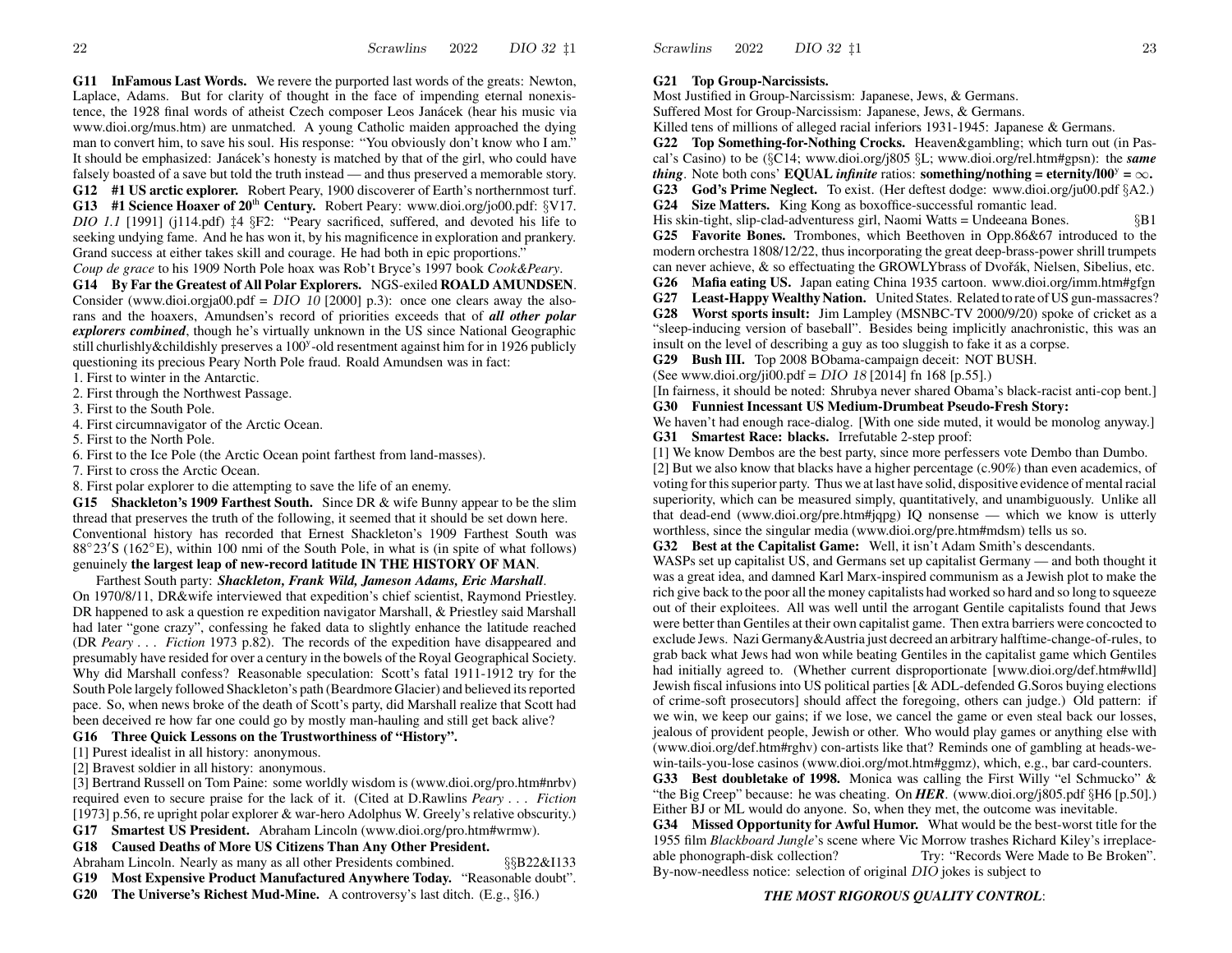They're *ALL* certified-**BAD**. The linked list of spoofable-subjects (variously incl. self), following *www.dioi.org/che.htm#ghst*, will leave no doubt.

**G35 Atheistsin Dreamland.** Propositions which inspire the greatest certainty in the face of utter absence of positive evidence (plusserial encounters with discouraging evidence): tie 'twixt omnipotent beneficent deity & mass racial equality<sup>28</sup> (www.dioi.org/dem.htm#dvmv; www.dioi.org/pro.htm#qioo), each's evidence mysteriously INVISIBLE. Visitorsto the USfrom atheist, relatively homogeneous China are amazed at the ubiquity of such demented double-faith. Naturally, neither can be sustained without (www.dioi.org/pre.htm#kvtd) unremitting establishment-forcefed propaganda&censorship, the very existence of which proves the positions' intellectual vulnerability (www.dioi.org/j429.pdf §R6 [p.89]).

**G36 Comeback of the Century?** Hilary'sstill running&scheming: *Redemption* 2024?!

**G37 Late-night monolog-jokesters' fave political trend:** Political parties nominating handsome men for the Presidency (to attract the fem vote) — and then wondering why these same men keep getting into trouble with the same magnetizing gender

(www.dioi.org/j805.pdf §H29 [p.54]). *Obama the admirable exception proving the rule.* **G38 Indiscriminatest Promo.** "Dreamers" = dreamed-up(www.dioi.org/jg04.pdf §G7; www.dioi.org/pro.htm#ddrt), to sell invasion of US by shi-thole (shiitey-tolerance) states. **G39 Boobs of the Century.** Peary's Geographical-Society North-Pole-Certifiers.<sup>29</sup>

**G40 Silliest waste of metal.** Traffic-signs reading "No Right Turn on Red". Suggested way to eject them from Baltimore: charge that their ubiquity in the city is racist. The city is mostly black, so accuse the city gov't of implying citizen-stupidity, since the signs are undeniably paternalistic. Try this and the blight of NRTOR signs would vanish yesterday.

**G41 Force vs Farce: Century's Least-Noted Contrast.** Naked-force steel-resolve to integrate middleclass schools vs bleedingheart-wimp immigration-pseudocontrol prank.

**G42 Mid-Twentieth Century'sMost Transparent US Fake Justice.** The rich-run gov't FORCEably integrating all high schools but rich ones (www.dioi.org/j805.pdf §I2 [p.55]). And doing so at the point of <sup>a</sup> gun. First place in the previous century: Lincoln's 1861-1865 war, in which the northern rich, after years of promoting immigration (to break workers' wage demands), then used the resultant poor-unemployed (their own overpopulation-hydra) to invade the South — while they themselves dodged the draft for \$300/head.

**G43 Most Durable Thought-Controllers of the Century.** Mother Church & MadAve.

**G44 Longest-Running Soaper.** The Olympics.

**G45 Tennis' #1 Hustler.** Bobby Riggs. Tennis as racket: CourtKing conspiracy.

### **G46 Best Potential Promos:**

Superior toupees: Bobby Wigs — the Rugs Nobody Beats.

Quiet & unconventional exclusive men's club: The-Scene-But-Not-Herd.

Apt team-name for fast, loud, obnoxious smart-A jocks: The Roaring Ass-Hauls.

Ad for glass beverage-containers' better taste vs cans: "Taste the difference: it's uncanny."<sup>30</sup>

- **G47 Most Brilliantly Executed Commando Raid.** 9/11. www.dioi.org/pro.htm#bmtk
- **G48 Ablest Hypnotists.** Politicians. www.dioi.org/def.htm#btrl
- **G49 Most Durable Con.** Jesus'. www.dioi.org/rel.htm#wbzc
- **G50 Longest-Odds Lottery-Winners.** The human race. www.dioi.org/pro.htm#wcjh

**G51 Sharpest Test for Identifying <sup>a</sup> Dembo [Posted 2006].**

Scrawlins

2022

Ask for <sup>a</sup> non-shilly-shallyin' immigration-policy. As M.Tomasky's *Left for Dead* (Free Press [Simon & Schuster] 1996) pointed out long ago: the Dem sheeple's bleating-hearts (www.dioi.org/mot.htm#nkqd) **HAVE** no immigration policy. (Can't turn away *any* needy applicant [www.dioi.org/imm.htm#mlvc] . . . and they all are.) Can't even require that they learn English. (Too elitist.) Or cut the careless over-reproduction that ruined their own country (§I209), so horribly they made the racist choice to emigrate to <sup>a</sup> noncolor country. **G52 Breeding That Matters [Posted 2006].** Keith Olbermann's brilliant-humor news program oft justly jibes (www.dioi.org/imm.htm#tnkt) at the celeb crowd's pregnancies by mock-exclaiming: "o-no! they're BREEDING!" The day he says that about Mexicans or Muslims, I'll kno w he's graduated from PC-terror (of expressing more than mock-horror-attrivia) and-or Dembo-partyline-whoring, to commenting on (www.dioi.org/mot.htm#wmbm) an Olbermann-unmentionable tsunamic running-sore that [§G57] threatens (long-term, &not all that long either: www.dioi.org/odd.htm#sgxk) every liberty he claims to hold dear. **G53 Universatile.**Who via **ONE** hit (2RBI triple) led his team in RBIs for an ENTIRE World Series? *And* this low-scoring team won the Series! Answer: 1918 Bosox' 4<sup>th</sup> game

PITCHER,*while setting <sup>a</sup> consecutive scorelessinningsrecord*: Baltimore-born Babe Ruth. **G54 Press Amnesia.** NYYankee left-fielder Charlie Keller came out of Frederick, MD

(hometown of DR's mother), becoming the game's most feared hitter 1939-1943. His productive records of 18 runs & 18 RBI in 19 World Series games (former perhaps <sup>a</sup> pergame record) rank him with Gehrig&Greenberg. Yet for the crime of ducking the press, his heroics (unofficial mvp 1939&1941 Series: www.dioi.org/dhk.htm) are largely forgotten.

**G55Two Bums Who Made-Bad: Heartwarming Study in Rehab.** In 1913 Vienna, 2 bright&seething rebels were unemployed vagrants: could've randomly met on the street; 28<sup>y</sup> later, they met as leaders in history's most lethal war (30+ million dead): Stalin&Hitler.

**G56 WHY Is Reagan Media-Lionized?** He started the US down 3 suicidal roads: [1] trillions in national debt for plutocrat backers (without losing votes by raising taxes); [2] amnestied (§I87) millions of superfertile, *EASY-PREY* immigrants from shi-THOLE nations, to provide cheap labor for same needy supporters; [3] ended Fairness-Doctrine(§E2) "burden" on the media, in order to mute criticism of [1]&[2]. A simple consideration will fully account for the media's Reagan-worship: do the rich or the poor own the media? Keep ever in mind the proportions emphasized at www.dioi.org/jg04.pdf  $\S$ E13-E14.

**G57 Dissent, Free Speech, & Education.** Wanting rational discourse & valuing Madison's Free Speech Amendment require education. But with ever-more "failing schools" (§B5) & tens of millions of ill-educated persons injected into US' population, loud robotic chants&threats replace dissent-tholing, & Free Speech in the US is dying as never before. (Journalists and students used to seek and defend Free Speech. No w they want to kill it.)

**G58 Top TV 'snews Reason Why Dems Didn't Defund Iraq's Occupation.** As 2006 primaries loomed, Olbermann's Libmedia hour hosted Dems promoting Iraq peace. Later, he hosted alibiers of Dem failure to listen to the 70% of the public that was sick of the Iraq "war". Just theatre, designed to dodge the real reason: Dembos were, as stated on this site back during the 2006 Fall primaries (www.dioi.org/pro.htm#cppj), faking all along.

**G59 Pius XII: Too Wise for Faith?** Sometimes called "Hitler's Pope", Eugenio Pacelli or Pope Pius XII was one of the brightest popes ever, which raises some questions, as we saw from §C3 (parallel to §§G17&G18). His knowledge of history is evident from <sup>a</sup> tale told in Aubrey Menin's *Rome for Ourselves*: when an admirer asked Pius whether only half of history is true, Pius sagely replied "less than half." For one whose Church is founded on the truth of 2000<sup>y</sup>-old history, that's quite an admission. Question: could someone clever&provident&political enough to ge<sup>t</sup> elected pope simultaneously be credulous enough to genuinely believe the infantile crocks the Church preaches to its kids (while insulating them from all dissent)? —miracles, invisible afterlife's heaven&hell, VirginBirth, Lourdes, Resurrection. *Re Lourdes: why waste a VirgMare apparition on* **ALREAD Y***-Catholics, when, if herreal appearance hitChina&India, billions'd convert & be saved for eternity?!*

<sup>28</sup>**NB**: Though averages differ: given racial bell-curves' large overlap, "it is stupid & wrong (and offensive) to judge any individual's intelligence by group skin color or gender or any other nonmental index" (www.dioi.org/j429.pdf fnn 41-44; www.dioi.org/j805.pdf §I2 & fn 42 [p.55]). *Each race has millions of smart folk (e.g.,* §*G2; www.dioi.org/ju00.pdf fn 26) many brighter than the US mean (or DR): gratefully discern&value them*. The essential goal (*FOR ALL BUT "PROGRESSIVES"!!!*  $\S$ I134; www.dioi.org/ju00.pdf:  $\S$ O7): **UAL BEFORE THE LAW.**

<sup>&</sup>lt;sup>29</sup> You expected a different superlative? OK, so as not to disappoint, we provide a joke relayed by physicist R.Newton: when Gov.Warner & serial-tempwife Liz Taylor appeared on-balcony at an election-win party, it's said someone yelled out: There they are, the 3 biggest boobs in Virginia.

<sup>&</sup>lt;sup>30</sup>Idea actually imparted (1960s) to DR's lifetime friend R.L.Smith (then at J.Walter Thompson) & eventually appeared briefly in <sup>a</sup> national TV ad, though the events aren't known to have been related.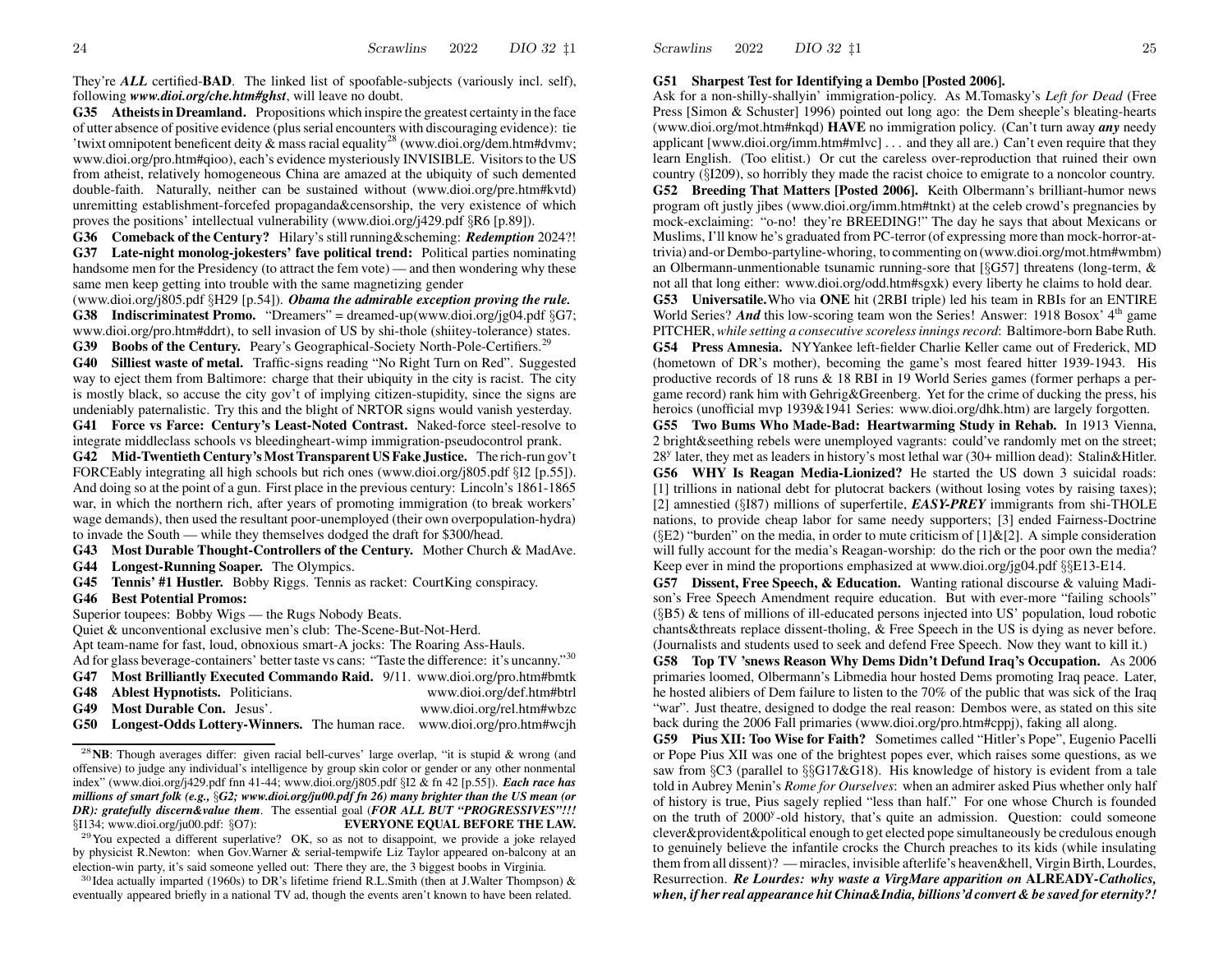26

### **H Contemplations**

#### **H1 Optimism.**

The secret of DR's optimism is his daily attitude or motto, namely: "What's Next?'

**H2 Saving World-Savers.** It's disappointing to see so many give idealism <sup>a</sup> kook name. (So more-pragmatic folk can just scoff at "world-savers": www.dioi.org/pro.htm#pcgg.) This, by improvidently pursuing — regardless (www.dioi.org/imm.htm#ffvf) of evidence unthought-out paths-to-nirvana chimeras, thereby squandering (www.dioi.org/mot.htm#sszs) their idealistic energy on unlikely, grossly inefficient (§A26; www.dioi.org/j429.pdf fn 44), ultimately counter-productive, or even outright-impossible sisyphean projects.

(Instead of applying their talents&drive sensibly, to wards realistic goals.)

### *Suc h tragic waste can only help idealism's enemies.*

### **H3 god&Circuses.**

What're virtually the 1<sup>st</sup> nonessential public buildings planned by founders of a new city? Churches&stadiums.Perpetual systematic societal exploitation is no accident.

#### **H4 Appreciating the Wonderful Ordinary.**

Wisdom epitomized by an old United Kingdom legend about the speaker in Hyde Park [where one was supposed to be able to say anything short of attacking England's monarchy] who announced to <sup>a</sup> big audience that he's going to conduct <sup>a</sup> sex-frequency survey. He starts with:

"Ho w many of you have sex once <sup>a</sup> day?"

A fe w proud hands go up.

"Every other day?" More hands.

"Twice <sup>a</sup> week?" Slightly more.

"Once <sup>a</sup> week?" About the same.

"Every other week?" Fewer.

"Once <sup>a</sup> month?" Almost no one.

"Two months?" Zero.

"Three months?" Zero.

"Six months?" Zero.

Finally, to perfunctorily close out the experiment, he asks if there's any unfortunate on hand who gets it only once <sup>a</sup> year.

All are amazed to find that, yes, there's one such guy in the back.

And even more amazing: he's admitting it — actually openly advertizing his deprivation — by raising his hand.

But, far from downcast, he's not only waving his hand, he's cheerily jumping up&down, with <sup>a</sup> huge smile on his face.

Speaker: "OK, you poor slob, we see you. But what the hell are you so happy about?" Reply: "**TONIGHT's THE NIGHT!**"

This can remind one of <sup>a</sup> precious perceptive passage in Lucretius' 50 BC *De Rerum Natura* Book 2 (Penguin ed pp.90-91 transl. Ronald Latham):

there is nothing so mighty or so marvellous that the wonder it evokes does not tend to diminish in time. Take . . . the pure and undimmed lustre of the sky and all that it enshrines; the stars that roam across its surface, the moon and the surpassing splendour of the sunlight. If all these sights were no w displayed to mortal vie w for the first time by <sup>a</sup> swift unforeseen revelation, what miracle could be recounted greater than this? What would men before the revelation have been less prone to conceive as possible? Nothing, surely. So marvellous would have been that sight — <sup>a</sup> sight which no one no w, you will admit, thinks worthy of an upward glance into the luminous regions of the sky. So has satiety blunted the appetite of our eyes.

Scrawlins 20222 DIO 32  $\sharp$ 1 27

### **I Defynitions**

**I1 Bunny Rawlins.** 1<sup>st</sup> princess to marry her court jester. www.dioi.org/bunny.htm **I2 National Borders.** Segregation. §I126

**I3 American-RevolutionVillain British King George III.** His era's Abraham Lincoln, war-murdering to preserve the original bigness — "Union" — of his own property ("nation" or "empire": §F51), to stop a slaveholders' section from shrinking it by seceding. fn 56 **I4** Slavers as Rulers. Of the 1<sup>st</sup> dozen US presidents, 2/3 owned slaves. The US' capital is named for the nation's ever-hallowed (www.dioi.org/pro.htm#bfwk) First Slaveholder.

**I5** Woke P.C. Terror so totalitarian that few dare name it true.  $\S$ A17

**I6 History-of-science.** Toomuch innumeracy, criminal archons, rigmominds, plagiarism, misconsenses, sucks, fear, *haters*, omertà, degreeing burglars:  $\pm 11$ ; www.dioi.org/ns.htm; www.dioi.org/tar.pdf; www.dioi.org/jhb.htm; www.dioi.org/jm00.pdf pp.3, 33-41, 49-69. (All happily mini-ameliorated by ‡10 §A.) *And academe prefers it that way*: ‡8 belo w. If academe had any principles left, it would waken the cult's brains with <sup>a</sup> boot-in-the-glute.

**I7 Full-Court-Length Basketball Shot Drains Through Net.** Swish Fulfillment.

**I8 M.Wilson Assents to K.Burns' Dream.** Ditto.

**I9 Baltimore's Already Seen What's Gonna Happen.** Nancy Pelosi croc-tear-pitching Mercy (§F62) = *predictably* bringing to the whole US the blessings<sup>31</sup> her Mob-tied Baltimore family's visited upon that Dem-run, mostly-black city, no w (2020) drug-besotted, ratinfested, national murder-capital. The money-owned (www.dioi.org/jg04.pdf §§E13-E14) Mainstream Media won't blame Dems (for anything bad) & won't hold blacks responsible (not responsible for anything at all: §B5; www.dioi.org/ju00.pdf fn 23). **SO WHO IS? I10 "Prejudice":** More often actually postjudice.

**I11 Aggrievy-Train Industry doing something useful?** The term "American" no w universally if unthinkingly (§I46) used as synonym for US citizens? Which INSENSITIVELY-EXCLUSIVELY implies that Canada, Mexico, Central&South America aren't really as American as those who happen to live within US borders. DIO has been using "USer" for years, in place of "American". Others may have better alternate suggestions. **I12 Civil Rights & Civility.** DIO 16 ‡4 §G5: When civil-rights "progress" is Mediumly boasted of, it is invariably, narrowly measured **entirely** by ethnic-diversity stats achieved, never by whether general society has *thereby* improved in net civility, culture, safety, drugfree schools, happiness, **intellectual** diversity, and (§E2) *free speec h*: DIO 4.2 ‡9 §G **I13 "Massacre-Shootings".** Minor fraction of urban murders = under <sup>a</sup> millionth of the population/annum. Acceptable collateral damage? For protecting folks' selfdefense-right

in <sup>a</sup> violent nation where cops can't ge<sup>t</sup> to most crimes — incl. massacres — in time.

**I14 Rote Prayer = Plagiarism.** A leftie objecting to Melania praying observed this (2017/2/19). It's always been obvious, but why wasn't it said before?<sup>32</sup>

**I15 Just Addicted to Endless Crusades? Or . . . ?** The US has wasted untold treasure&lives on hopeless crusades: Afghan occupation (army&schools), mass-black-uplift (welfare&social-workers), Prohibition (legislation, police). Never works. But those pushing said follies are either ineducable or profiting. Readers are left to guess which.

**I16 Peace&War.** When the US began engaging in wars around the world, it changed the War Dep't's name to: Defense Dep't.

**I17 Who Ruled Nazi Germany After Hitler&Goebbels Suicided 1945/4/30?**

*Believe it or not, it was*:

 $31$  Thus exploiting the US' automatically-resultant degradation, does mafiaNancy even care that she's achieving wealth&power by expanding mass-MISERY? — one-way dooming ever-more millions of fellow sentient creatures to the torturing hell of eternal poverty?

 $32$  One might check the ironic advice in Matthew  $6$  — just before Jesus provides the lord's prayer as *an example* (not <sup>a</sup> script) for prayer — where he asksthose who pray not to *multiply words*(rote-prayer) *or pray in public*. So: ho w many "Christians" follo w their christ's explicit teachings?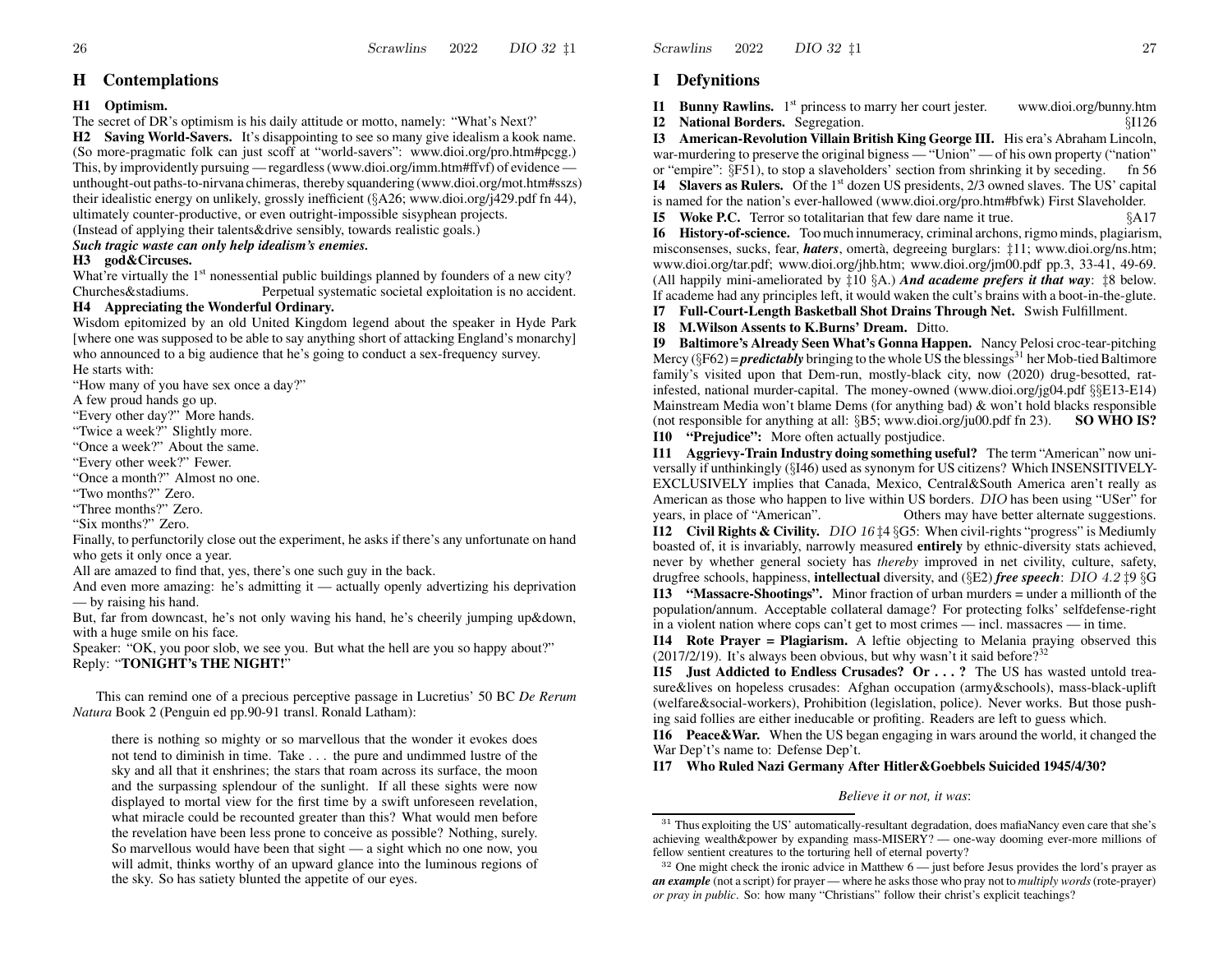# *DUNKIN DONUTS !*

That's right, but you might've misheard it, so let's repeat: Germany's postHitler ruler was

### DUNKIN' DÖNITZ !

As WW2 chief of Germany's Kriegsmarine, whose most effective arm wasitssubmarine corps, Grand Admiral Karl Dönitz, with his wolfpack sub campaign against Allied shipping in the Atlantic 1939-1945, *dunked more ships than anyone in the history of the world*. He then became the last president of Nazi Germany when so appointed by Hitler on his own wedding day to Eva Braun, 1945/4/29. Dunkin' Dönitz ruled the Reich's remains for a fe w weeks and ordered General Jodl to sign in Reims the 1945/5/7 surrender that ended the war in Europe, <sup>a</sup> quietus officially celebrated on VE-Day, 1945/5/8. DR is among the ordmag 1% of the world's 2022 population who can remember that glad longago day.

**I18 How's It Anti-Racist for "Anti-Racist" Paranoids to Call Their Suspects Dogs?** "Dogwhistle" = is itself <sup>a</sup> dogwhistle in that its use by Lib pols, to smear suspected nonLibs as racists, is code-wording not understood by many (for the paranoid pandering it represents); thus, its use is just as sneaky as what it imagines it's criticizing. Current Lib-newsvolk must satisfy their racism-sniffing by imagining dogwhistles, because real race-insults have by now been threatened into virtual non-existence.  $\S A28$ 

**I19 What Libskulls Imagine is Others' Hate:** Peaceful citizens' empirical evaluation of decades of intractably consistent demographical data, and-or resistance to court- (ultimately-gun)-forced, unvoted-upon integration with an alien culture, which inhibits social cohesion by expanding the range of intelligence-differences. Originating sin: pain&degradation by the few who forced slaves into the Americas. **LONG** LONG ago.

#### **I20 Wester n Footbinding.** Slippers = flats.

Unless the shoe in question is one of the Hollywood versions of Cinderella's Glass Slipper, which sports <sup>a</sup> spike that could kill. High heels: gauge of women's rigid defiance of healthy shoes & individualism in favor of puppet-obedience to fashist priorities.  $\S$ §B6&I40

**I21 The Jerk of Windsor. Did He or Wally Ever Once Say Anything Interesting?**

Recall the deft sum-up of Edward VIII's to-this-day inexplicable passion for Baltimore's twice-divorced Wally Simpson: he coulda been Admiral of the Fleet, but chose to be Third Mate on a tramp.<sup>33</sup> Need an update? (Maybe not?) Classy First Lady Melania coulda been Admirable Supermuddle of the Universe — but chose to be  $3<sup>rd</sup>$  Mate on a Trump.<sup>34</sup>

**I22 TheLatest Word-Ban.** The T-Word = Guess Who. A *Nation* reader wants(2016/5/9 Letters) the magazine to stop printing the very name Trump — just <sup>a</sup> T instead.

**I23 Reform.** Old cartoon-pol muses: "I'm upse<sup>t</sup> the people don't believe me anymore. Maybe . . . [try] a different facial expression when I lie to them." www.dioi.org/imm.htm#rlxt: D.Low's Col.Blimp, "Gad, sir, reforms are all right as long as they don't change anything."

### **I24 Black-Lives-Matter [Posted 2016/4/23]:**

[1] Obsession with advancing one's own race. While calling others racists. §F42 [2] Mob-intimidate the press&etc to fear airing words, criticism, or effective solutions, e.g., fewer kids born-predoomed into fatherless slums. §§A18&I31

[3] "Peaceful-protest" brownshirty mobs screaming violence-threats: no-justice-no-peace —waddawe want-dead-cops, etc.

 [4] Calling other people Nazis. Er, the N-word. Er, the now-LESS (!!!) offensive of the now-*two*<sup>35</sup> N-words.

#### **I25 Ladies-Room Trip's New Ambiguity.**

Going to powder-your-nose takes on optional meanings in <sup>a</sup> cocaine era.

Scrawlins 20222 DIO  $32 \text{ } \frac{1}{4}1$  29

#### **I26 What is the chief enemy of Free Expression in the US?** Answer:

The FreesnickerPress daily-dunningly fights free speech & free press at every opportunity.

The FreesnickerPress says you can't discuss that idea! The FreesnickerPress says you can't use that word!

The FreesnickerPress says you can't think that or you're an exilable elitist or bigot!

The FreesnickerPress says you're RACIST if you oppose over-fertile, largely semi-literate, and bunnyrabbit-religion nations dumping their (inevitable) excess population into the US! The FreesnickerPress = self-deified Emily-Post of "Political Correctness", i.e., creators, definers, & enforcers of uniformity, limits, allo wability, & shunnishment — re god, nationalism, wealth, cussword-fashion, art-fashion, music-fashion, ladies' fashion, & most insistently of all (lately, anyway): gender&race&orientation&etc&etc into the next Dark Ages.

**I27 Europe-Wrecker.** Obama-Clinton, the latest US world-cop administration, tried to wipe out (by CIA-fomented "indigenous" revolutions) every West-defying gov't on the Mediterranean Sea, most famously Libya & Syria. But only the Syrian civil war stayed so hot that millions of "refugees" (§I28) fled, mostly to Europe. Why?

Clue: that's the only nation that allows Russia <sup>a</sup> naval base on the Mediterranean. The war goes on because Russia is backing resistance to being barred from the Mediterranean. The US aim since Dulles: Containment. (Extending Britain's Russia-containment policy since the 1850s Crimean War.) Result: ordmag a million dead. And one million "refugee" Muslim guys into Germany. This year. (Couldn't be Europe's capitalists cloak as Mercy <sup>a</sup> thirst for cheap labor?) Resultant ordmag-1% reduction of Syria's over-population. That'll cure Syria's problems fersher; & it would be heartless not then to bring in the families left behind; & Muslim fertility guarantees Germans will remain <sup>a</sup> majority in their own country for days&days to come.<sup>36</sup> [Posted 2016.]

**I28 Muslim Refugees.** Are they totally innocent? Or, to an extent depending on the case: just the latest losing-side in a 1400<sup>y</sup> Sunni-vs-Shiiiiiiite back&forth war.

**I29 Pre-exposure Ronda.** Redo of fixed Indian boxer in 1957 film *The Harder They Fall*  $(\mathcal{Q}45^m)$ , but with armbars instead of chicken-wire, to avoid humilitating fight-dumpers.

**I30 Politician.** Given alliance-choice 'twixt David&Goliath: invariably goes Goliath.

**I31 Reviving US' Traditional WorldNotoriety for Slavery?** Dembo uppercase-Liberal: [a] Blames violence on GUNS — while opposing stop&frisk searches to sweep up GUNS. [b] Blames poverty on children growing up into AWFUL, UNEDUCATED, & FATHER-LESS ENVIRONS, while opposing Chinese-style barring of poorly educated, jobless single women from parthenogenetically birthing kidsinto AWFUL, UNEDUCATED, & FATHER-LESS ENVIRONS, e.g., Darkest Baltimore (*bipartisanly* helped by the Republicans' holy war [§J9] on women's abortion rights), subsidizing the contradiction by paying for this **ultra-CRUEL** hopeless-child *explosion* by taxing skilled, responsible, provident, betterrisk potential parents (*thus ensuring that they can afford fewer children of their own).*

*Effectively feeding too-long-***world-infamous** *UShistory:a permanentslaveclass***by-plan***.* Solution: §I209 (§J21). End policy of effectively breeding-via-AFDC-lure those *least* able to afford kids (predictably dummifying any race's slave-class), thus providently, mercifully *FINALL Y closing the seemingly-eternal,* **PAINFUL** *(fn 31) racial success-gap until it* **DISAPPEARS.** [*Abortion-haters: consult* §*C1 & www.dioi.org/jg04.pdf fn 29.*] **NB.** *NO ONE IN THE "DEMOCRATIC" U.S. GETS A DIRECT VOTE ON THIS.*

 $33D$ o youngsters need to be time-traveled back to when tramp-steamer ships were just called "tramps"? 34 With his own *DIO*-dimensioned sense-of-bad-humor, one doubts Trump will take offense at the foregoing. Except for the tastelessness? Mmmm . . . . Naaaaaaaah.

<sup>35</sup>The *Ne w York Times* recently reported on the Israeli parliament's attempt to ban the word Nazi. It's avoided on all relevant public monuments in much of Europe.

<sup>&</sup>lt;sup>36</sup> Heard the 2016 Western media outrage over Russian "aggression"? Ruskie jets are buzzing US ships in the BALTIC SEA. One of whose ports is St.Petersburg. TV 'snews will never note that the US ships are thousands of miles from home, spying into the backyard of another nation. Empathyexperiment (which needn't imply approval of Russia's gov't), ever-barred from our ever-balanced ever-hypnotic TV 'snews: if Russian ships were snooping around in the Chesapeake Bay, would the US stop at buzzing? It's just as dark-humorous to hear TV 'snews regularly condemning China for building military bases (see www.dioi.org/jr00.pdf p.2 item [1] re Vietnam War stir-up of China) in its own region's South CHINA Sea, while the US maintains armed bases in the nearby Philippines *on the other side of the world* from the US, & China doesn't (yet) have bases in Catalina Island or Canada.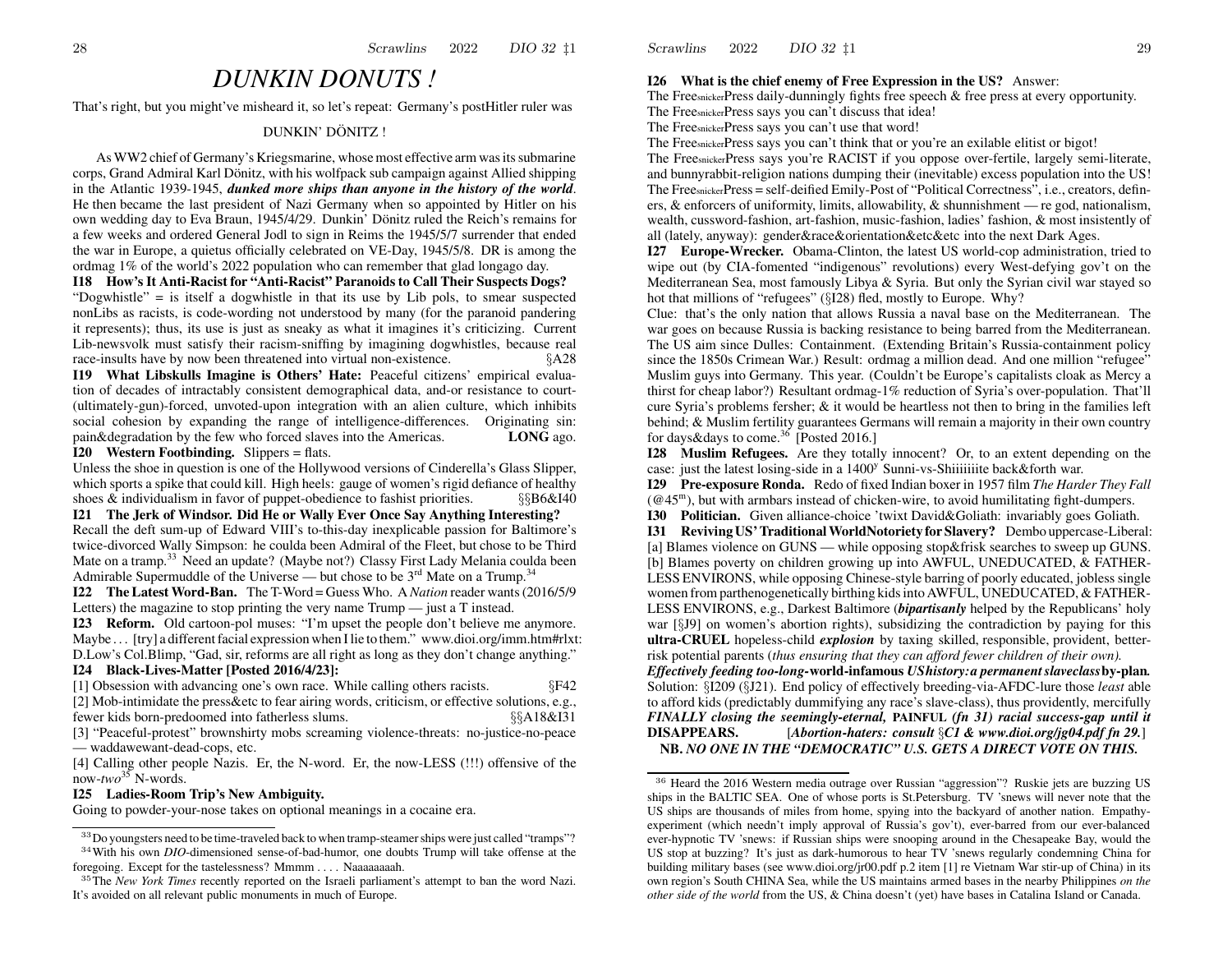**I32** More Better. Anti-birth-control celibate priests = more durable & extreme parallel to the foregoing  $(\S131)$  plan of low-multiplication rulers breeding poor subjects they live off. **133** Lying With Lies<sup>37</sup> Luckily, cellphone-cameras record vivid examples of occasional whitecop-on-black POLICE BRUTALITY which "go viral", & are featured by their droolingest fan-purveyors MSNBC&CNN. But, since BLACK BRUTALITY — 2 words *never* paired ( $\S$ A29) on the cited networks — causes ordmag 100 times more killings-percapita than the former problem, why don't the same cellphones record&viralize black-onblack crime? To help the same Lib networks that are no-doubt eager to push for the same alleged goal (reduction of black killings — neeever just trying to stimulate poor black Dembos to hate police & vote in rage), as shown by running & rerunning & rererunning  $\&$  rerererunning those familiar videos of bad cops, on media owned by the same forces that own the pols who live off the (increasingly race-hate) anger caused by the consistently insistent media picture of blameless  $(\S_{\S}B5\&I9 www.dioi.org/ju00.pdf$  fn 23) blacks abused by racist whitecops.

### I34 Media-Gov't Combine's Idea of: Irresponsible.

[1] Congress' Regular National-Debt-"Limit"-Raiser Media Cheerleading:

It is Irresponsible not to vote the U.S. deeper into debt  $(\S\S167\&150)$ .

[2] News Anchors Away: It is Irresponsible to call illegal aliens illegals.

[The upside-down but inevitable next accretion? Make it illegal to call an illegal illegal.] **I35 AFDC&Foodstamps.** Our era's soup-kitchens but less photographably-embarrassing re foreign scorn & with (to warm mafia<sup>38</sup> chest cavities): **no guarantee benefits aren't spent** on drugs&gambling. As Libs' cure-for-poverty: after decades, HOW'S IT GOING? Better: instead of trusting already-dubious mom, put food directly into the child's mouth. 136 European Union. International LoanShark. Enter Freely and Of Your Own Will. [Dracula to Jonathan Harker.] Inescapable Black Holes: Dracula's Castle and the EU: what's the diff? Dracula didn't entice victims into debt-thrall via low-interest upfront loans.

137 Baltimore Mayor & Her Riot: 2 Examples of Dumb Request for What You Got. Baltimore = voted  $90\%$  for a mayor (www.dioi.org/bum.htm#nfmr) who on 2015/4/26 publicly requested the riot that trashed the part of the city that most heavily voted for her.

**138** Those Who Project Hating Onto Those Who Don't. SPLC = serial smearer as "hate-groups" (twice on the air 2015/5/4 at Pam Geller) those who oppose **audibly**-hating groups intimidating free speech by threat: jihads or loud-rage no-justice-no-peace marches. The Mob's "media" might ask slanderers (like SPLC's Potok) to present evidence of hate (beyond mere opposition to hater-groups) ere relaying such propaganda.<sup>39</sup>  $(It doesn't.)$ **139 Occam Path.** The ornate orthodoxly-conjectured track of the lost Malaysian airliner starts by  $[1] 180^\circ$ -reversing its original direction (c.NE), thereby flying c.SW straight across the Malay Peninsula until encountering Sumatra, then [2] turning rightward up the Malacca Strait,<sup>40</sup> finally [3] leftward around Sumatra's NW tip, thus heading c.SW over the Indian Ocean. But only step#1 is sure: www.dioi.org/pro.htm#mdpm. So: why not plot where the plane would be if weird steps#2&#3 never happened?  $-\&$  it stayed on autopilot straight across Sumatra onto the Indian Ocean, crashing there when its fuel was exhausted.

<sup>40</sup>Malacca Strait: unknown to Ptolemy who mis-fused Sumatra with the Malay Peninsula, innocently creating a false "Golden Peninsula" persisting on maps for 1000<sup>y</sup>: www.dioi.org/j500.pdf fn 64[d].

140 Cameloping as Hot Fashion. High heels  $=$  stilts making women taller at costs of: [1] Looking faketall. (Snow White's high heels enhanced her towering over the 7 dwarfs.)

[2] Walking funny. (Ivanka Trump lopes along like a camel.) Running, funnier yet: §B1.

[3] Looking — and *being* — fash-enslaved  $(\S\S B6[8] \& B21)$ .

[4] Inviting foot-injuries gradual & sudden. (Plus worse from falls.)

[5] Preserving by modernizing Chinese foot-binding, which warps the foot's natural shape. **141 Wars-to-End-Wars.** "Armistice Day" November 11 used to commemorate the 1<sup>st</sup> War-to-End-War, and it was understood to be WorldWar1-Day. But when WW2 ended<sup>41</sup> on 1945/9/2, the plutocrats who run the US already worried that granting the working class *another* holiday (shrinking annual labor-time by less than 1%) was just TOO EXPENSIVE. So Nov 11 has transformed into "Veterans Day" for all US war-dead. One can sympathize with the logic by imagining where subsequent wars would have taken things: instead of the nation with the lowest number of official annual holidays, the US would have most by far. Soon, no USer would have to go to work ever again — either that capitalist-nightmare, or: "Armistice Day" would have transformed into an ever-cheekier mouthful:

"WW1-WW2-Korea-Vietnam-Iran-Lebanon-Gulf-Serbia-Afghanistan-Iraq-ISIS ... Day." 142 PhobiaPhobia. How many Arab millions are spent on propaganda condemning "Islamiphobia"? Distracting from Islam's bloody history of omniphobia re other religions. **143** Universal Pimpery. "pimp" = US term for when (traditionally) blacks enslave white women as prostitutes. (A crime whose toll is featherweight compared to the history of whites enslaving blacks.) In U.K. today, it's usually Russians and/or Muslims doing so. From freer days: some dictionaries still carry the Lib-media-banned term "white slavery" as a synonym for "enforced prostitution" Why not revive the term on the agreement that is broadened to apply to Congress, while the term "pimp" is expanded to include Washington lobbyists?

144 Debt-Pedlars. Banks. Marlowe (Shakespeare www.dioi.org/sha.htm): "I did but seale once to a thing, and I was neuer mine owne man since." www.dioi.org/j238.pdf fn 68 145 Triumph of the Shill. Thrill Up a Network's Leg:  $\S{F42}$ 

MSNBC's round-the-clock love-letter to power. [Posted 2012.]

**146** Surprise Classification. Whaddaya call an Argentinian of Egyptian birth & descent? Answer: An "African-American".

**SO:** what is the point (www.dioi.org#fmvd) of the race-obsessed media's ritual requirement that public discussion *must* (§147) use an *ambiguous* — & tedious — 7-syllable ceremonial genuffection, "Af-ri-can-Am-er-i-can" instead of "black", when the 1-syllable word "black" is efficiently *UNambiguous*? (Recently, Gerry Rivers was auto-referring to a black as an "African-Amer-" when he caught himself — realizing the guy's actually European!)

**147 Bowers to Powers.** The foregoing §146 reference to Genuflection arises out of recognition here of an unbroached but unbreached rule which the US' Free-snicker-Press has adopted — without announcing it anywhere: the word "black" in a news story is (still?)  $OK$  but only so long as the article's 1<sup>st</sup> occasion for identification uses "Af-ri-can-Am-er-i-can" instead of "black". Then, for the rest of that specific article, either reference will suffice.

**148** Literacy Race-Gap Cease-Process & Domestic Terrorism. Free Speech as Insult. **When** will the ongoing, ever-Lib-enraging black-vs-nonblack mass-scholarly-gap CEASE? (I-I-have-a-dreamed-of mass-cessation hasn't yet occurred on any continent, in any century.) US-black-bloc-vote-exploiting rulership's intimidation, of those (including reporters)  $who$ now fear even to ask that question, is nearing the level of the Muslim terror against Salman Rushdie & that notoriously ever-over-shoulder-glancing Danish cartoonist (already almost killed by Muslim axe-wielder), effectively as imprisoned as George Zimmerman. (Muslims murdered: French journal Charlie; a Dutch film-maker.) Rushdie's death-meriting capital crime: same as that of anyone doubting US race-orthodoxy: *insulting The Cause*.

**149 Richard III & Henry VIII.** Ensured 500<sup>y</sup> of no more Brit-royal Richards or Henrys.

<sup>&</sup>lt;sup>37</sup>Ouoting contempt of Joseph Goebbels' ass't Hans Fritzsche, for the crudest class of propaganda.

<sup>&</sup>lt;sup>38</sup> DIO uses words like "Mob" & (nonethnically) "mafia" as compact terms for organized crime. How suspect mob influence on US gov't, lately run by saints like Pelosi (§19), Clinton (mobtown Hot Springs), Obama (Chicago), Harry Reid (Nevada)?

<sup>&</sup>lt;sup>39</sup> SPLC *exists* (& raises funds by mass appeals) to sniff out cases like G.Zimmerman-T.Martin that bolster the lie that mass black failure is due to *being hated* by others, though said failure instead correlates to **hatING** others. Being poorer, too many blacks & even more Muslims are world-top race-haters: the former regularly attacking Chinese (blacks' latest hate-object-of-the-month), the latter especially consumed by Jew-hating. As LBJ's fave philosopher, stevedore Eric Hoffer, emphasized: powerlessness is the engine of hate. (Give MSNBC's Chris Hayes credit for muting the SPLC's libel to merely saying that Geller's group is anti-Muslim, the point that is accurate and relevant.)

 $41$ On board the Missouri in Tokyo Bay 1945/9/2, longtime Rawlins-family friend Dr. George Yeager witnessed the formal surrender, as US power apogeed, never again to attain such a height.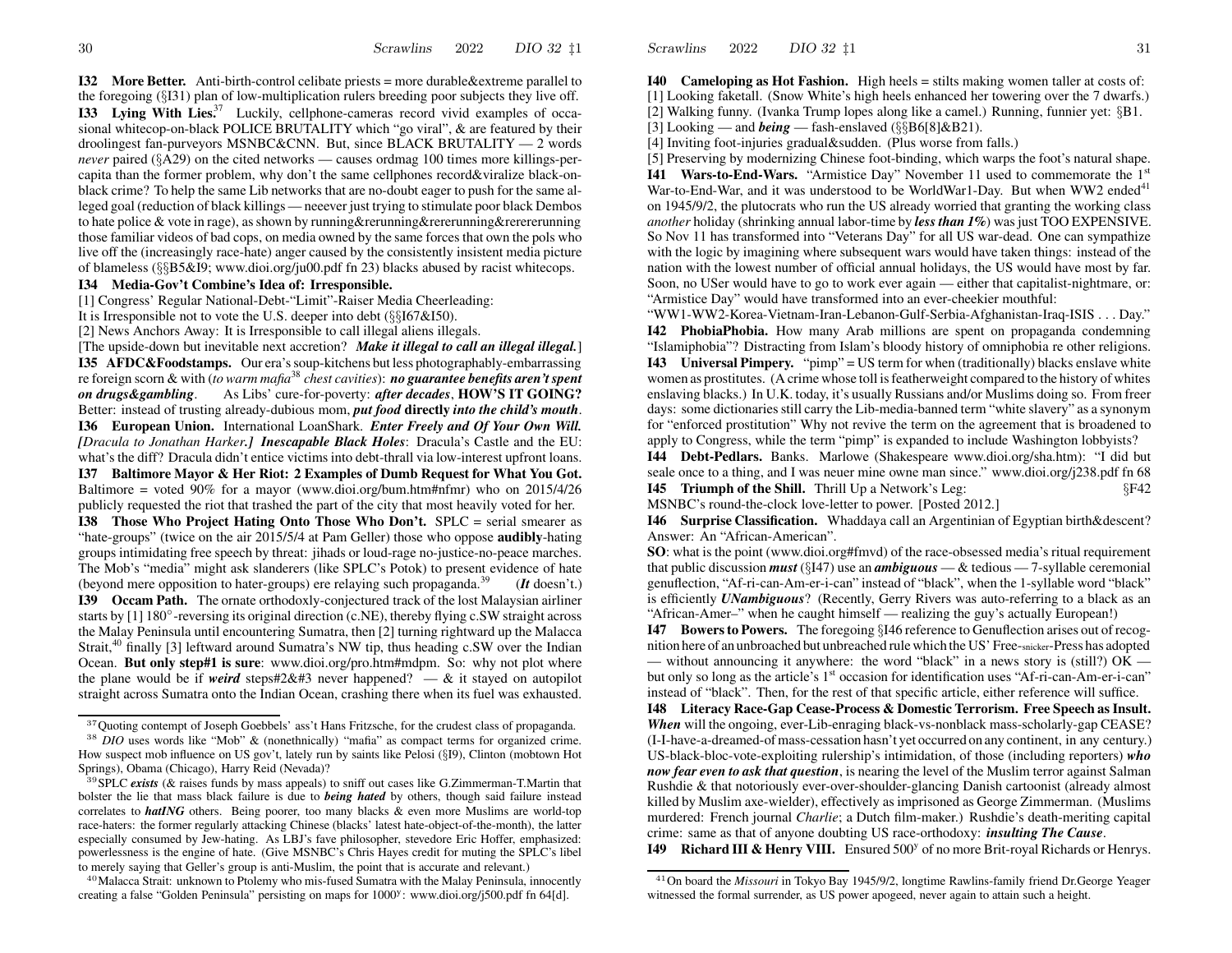**I50 Poe Vision Realized: Descent into the Maelstrom.** Facing up to the US' massive national-debt addiction . . . treading water. Or trying to tread water. Or pretending to try.

**I51 Disguising Exploitation.** US' "Nation-building" = Corrupt-Puppet-Gov't-Building (§I168) — the better to suck the target nation's natural resources for US profit.

**I52 Ad-Versus-Ad.** US political campaign = fatcat-funded brainwashing contest.

### **I53 Product of "Catholic Education"** = Rombot.

Religious "education" = STUFFOCATION.<sup>42</sup> But bad jokes mustn't divert one from seeing that, while the Church issues too many Rombots, it's grown among the greatest Heroes ever: §I148; www.dioi.org/jm03.pdf fn 13; www.dioi.org/jq00.pdf fn 6; the Berrigan brothers; 1683/9/12 Vienna-savior Polish King Sobieski: constellation Scutum = Sobieski's Shield. **I54 Puppet-Property.** Our President = Their President.

[Shouldn't all non-lobbyfolk be referring to JoJoBiden thusly?]

**I55 Is "Suspect" Suspect?** "Suspect" (robber, murderer, whatever) = press-speak, which is governed by the profitable criterion that no one is guilty unless the legal system is paid (www.dioi.org/mot.htm#lmpq) princely fees to determine the point.<sup>43</sup>

**I56** Caesar-Cessations. Ultimate power trip = being a Caesar (Kaiser, Czar, etc). Catch= most of the Caesars died "unnaturally". But that's only fair, since (if we believe Suetonius' *Lives of the Twelve Caesars*), most had lived&loved pretty unnaturally, too.

**I57Too Obvious for Media Attention.** If the US gov't weren't buyable by fello w organized crime & cheap-labor-enslaving corporations, *[a] drugs, & [b] the over-immigration* **that's killing the middle class***, would both have been brought under control decades ago*.

**I58 Rehab.** Our era's alchemic chimera.  $\S E4$ ; www.dioi.org/j429.pdf  $\S P1$  [p.87]

**I59Regulation by Congress.** Kickback-license.  $§$ §B17&F27

### **I60 Three pleasant THEORIES.**

[a] the theory of <sup>a</sup> voting democracy, [b] the theory of insurance, & [c] the theory of legal representation in court. The oft-propagandized attractiveness of the THEORIES tend to so fog the average citizen's mind so as to inhibit his facing their REALITIES in today's US: [a] President&Congress = Corporate-funded acting clinic for performance on TV 'snews &other TV ads, to sway the public into voting as funders wish.

[b] Insurance: frightened by Murphy's-Law-catastrophic nightmares, the public has ended up (voluntarily at first) so enriching <sup>a</sup> cartel that it no w shares control of said public's gov't. [c] Rich criminals ge<sup>t</sup> off, while poor ones stay criminal while circulating in&out of prison (www.dioi.org/j429.pdf §Q [p.87]) to enrich generously-taxfunded "public defenders".

**I61 Election Jokers.** Tammany-veteran George Washington Plunkitt (1906):

"I don't care who does the electing as long as I do the nominating." (E.g., §B4.) Among possible defynitions of <sup>a</sup> US election: if <sup>a</sup> kindergartenkiddyparty-level magician asked his infant audience to choose between two cards — both being jokers — you'd consider it <sup>a</sup> pretty primitive illusion. But what if you kept trying the same trick every two or four years and most of the kids moronically never caught on?! (Kept hope-expecting that THIS time the shiniest-looking card mightn't a joker.) Welcome to the US electorate.<sup>44</sup>

 $44$ Since any third-party candidate (in the US at least) who has a chance of getting adequate TVadfunding (and protection from smears via TV 'snews, SNL, & TVad-hits) will be just another tool of

**I62 Shakespeare (1564-1616)** = Christopher Marlowe (1564-1623?), Cantab extraordinaire (www.dioi.org/sha.htm). See inductive masterpieces by Calvin Hoffman (1955) and http://books.google.com/books?id=5VLvQVRk6j8C&dq=marlow+shakespeare+connection Samuel Blumenfeld (2008). And the update-enlightening web posting http://marloweshakespeare.blogspot.com/2009/06/philip-yordan-modern-day-shakespeare-by.html byRos Barber. [Also her groundbreaking and entertaining 2012 book.] And DR speculations, of varying limb-remoteness:

[a] Should we vie w Shakespeare as <sup>a</sup> poseur? Or <sup>a</sup> protector? Or both?

Scrawlins

2022

[b] Marlowe, like other great creators (Scott, Wagner, Twain), labored under debt, <sup>45</sup> an affliction reflected in *Doctor Faustus*, *Jewof Malta*, *Henry the Sixth* (§I44; www.dioi.org/j238.pdf = DIO 2.3 [1992] ‡8 fn 68 [p.114]), *Merchant of Venice*, & *Timon of Athens*.

[c] It is not original to wonder if the character "Shy-lock" was loosely modelled on the balding, vise-like money-lender who (fortunately for us) fronted-for and may have helped fund Marlowe, namely: the real William Shakespeare.<sup>46</sup>

**I63** Pollutocrat Channel. Climate Change vs Profit-Über-Alles: Fox Network.

**I64 Academic Power Operator.** So frantically obsessed with controlling money & opinion that creativity & scrupulousness atrophy, even while — curiously *but invariably* craving rep for wisdom not just power; eventually settles for caring more about prominence among non-expert wider public, than about genuine experts' snickers. Among patron saints: fellow Mennonites Izzy Bowman (www.dioi.org/cot.htm#qspb) & Owen Gingerich.<sup>47</sup>

**I65 Stimulus.** Pols robbing public to fund broke bank-insurance combine, so it can afford standard-issue public-conning, bank-serving pols ye<sup>t</sup> again.

**I66 Puritan.** Hates hedonistic pornography more than slums' painful poornography. Mencken on puritanism: the haunting fear that someone, somewhere is having <sup>a</sup> good time. **I67 U.S. Debt-Limit.** Limitless. §I34 **I68War.**

Catastrophic inevitability due to states' disinclination (www.dioi.org/def.htm#zwfr)to share & some religions' pushing [a] overpopulation & [b] non-cross-communication (§I131).

 $45$ Blumenfeld p.85: "In those days, a dramatist sold his play to the actors' company for a sum of a few pounds. Once sold it became the property of the players' company. A much-performed play could make an actor-manager wealthy while its author lived in poverty. . . . the leading actor-managers [a fe w select theatre celebs] of the time . . . became quite rich and often lent playwrights money at interest."

<sup>46</sup>The 2010 book of James Shapiro creditably cites the well-known Shakespeare-doubters (also sneering at Hoffman in passing) but shows his inability to answer the Marlovian case by not even citing Blumenfeld's 2008 opus. Shapiro smears all skeptics by extensively and contemptuously attacking the feeble and oft-zany cases of the Bacon and Oxford cults but devotes virtually no space to the only candidate with: [a] <sup>a</sup> known record as <sup>a</sup> dramatist (and <sup>a</sup> powerful one, using "Shakespearean" blank verse before Shakespeare); [b] an irrefutable, non-speculative reason for anonymity throughout the span of Shakespeare's publications (1593 on). By the way, it's odd that Shapiro doesn't realize that he inadvertently undoes the prime public convincer that WS wrote the plays, namely, that his name appears on their publications. At pp.254f, Shapiro buys into the newly fash theory that the late plays were collaborations. But if the theory is true, then Shapiro has created <sup>a</sup> problem for himself: since none of the putative collaborators' names appear on the published pages, the authorship pages are deceptions; thus, Shakespeare's name there proves nothing. On <sup>a</sup> planet where ghosting, plagiarizing, fronting, and celeb-appropriations have al ways been common, this should not be news. But it is helpful that Shapiro himself has innocently signed onto this truth.

<sup>47</sup>See www.dioi.org/dr2.htm & www.dioi.org/j236.pdf  $\S F$  [pp.94-95].

 $42$  Catholic or Muslim or Mormon "education"?! Merriam-Webster Dictionary: "educe" = "bringing out of something potential or latent" — which does not resemble <sup>a</sup> process of isolating <sup>a</sup> child from dissent in order to stuff his skull with evidentially-baseless superstition, suffocating his resistance to mental tyranny. Which may provide <sup>a</sup> clue to honest Notre Dame Univ President Theodore Hesburgh's mystification decades ago: "Where are the Catholic Einsteins?" §F62

 $43A$  test of the theory is easy to find. Lee Oswald was a "suspect" for only two days. But when Jack Ruby shot him to death (1963/11/24), there was no need any longer to keep up the pretense, even in a disputed case — because <sup>a</sup> dead man can't sue. Oswald was never convicted in an official court. (Though, V.Bugliosi & G.Spence did <sup>a</sup> mock trial much later that made it obvious that Oswald had shot JFK.) So the excuse that such official conviction is the criterion is disproved. It's *nothing* but fear of suit that causes us to be treated regularly to <sup>a</sup> tedious media joke-ritual of calling even the most undeniably guilty party <sup>a</sup> "suspect".

the usual mega-wealth forces, the sole remedy is: Voters' Strike. See www.dioi.org/j805.pdf <sup>=</sup> *DIO 8* [1998] ‡5 §B3 [p.46].

When one considers the US election scene, with, e.g., all "Serious" candidates slutting for their megafeline Contributors, and with the Electoral College (www.dioi.org/mot.htm#rlcg), etc, lurking as an ultimate fail-safe guarantee for the establishment's immortal lobby-cartel (www.dioi.org/mot.htm#pmzp), one must finally confront an essential question: has the ever-accelerating fraudulence of US elections reached (long since?!) the point where voting in them *AT ALL* merely pseudo-certifies their fake legitimacy? I.e., **has NO T voting become the only way left to us, to not "waste" our vote?**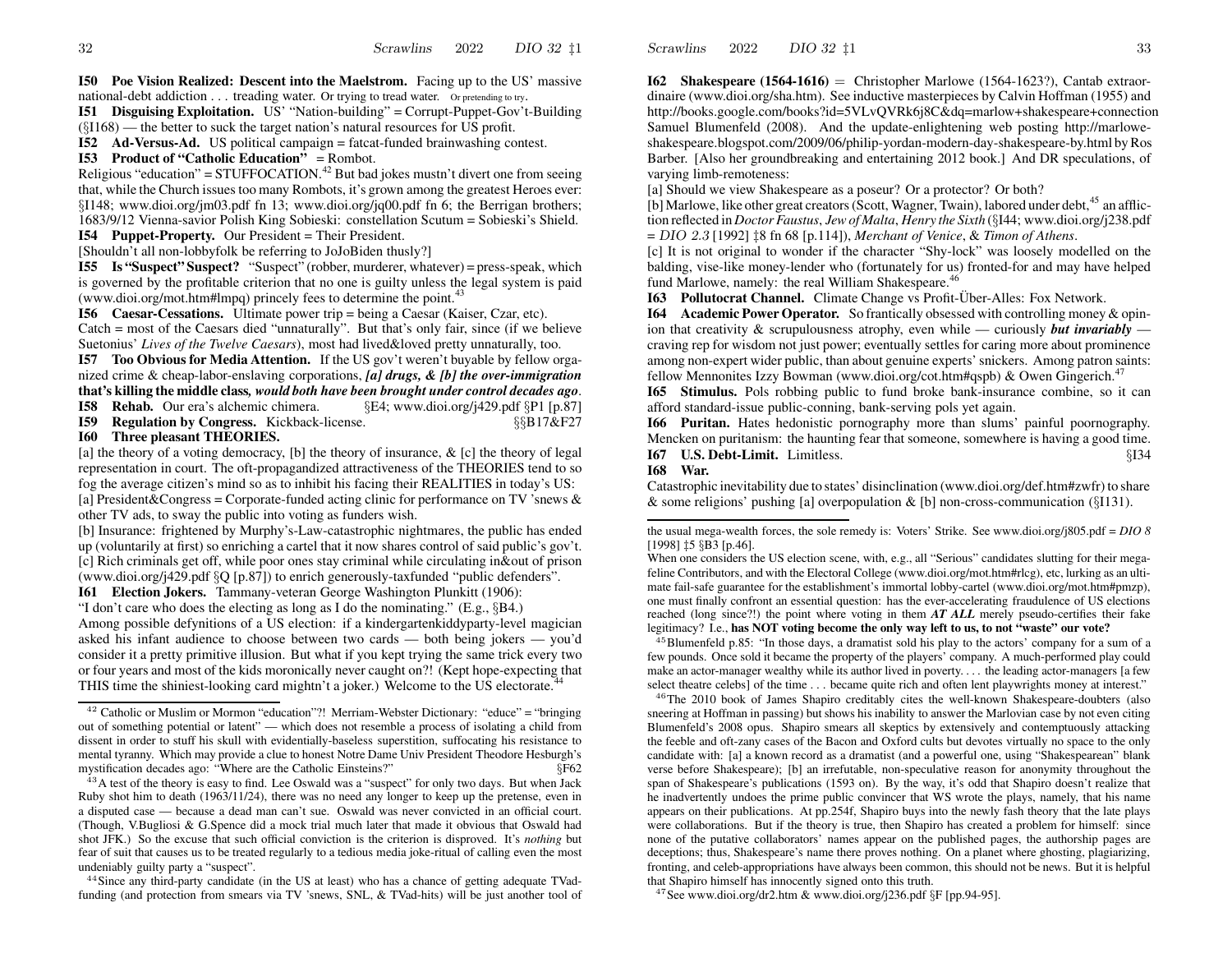DIO 32 11 Scrawlins 2022

### 169 "Spoiler"

www.dioi.org/bes.htm#lfcf

Candidate unbacked (www.dioi.org/def.htm#hbtw) by fatcat parties  $(\S J7)$ . In all recent elections, ordmag 1% of the non-billionaire citizens who voted chose the non-billionaire-funded candidates. Whatever its former legitimacy (New Deal, etc), is *current* US "democracy" the greatest psychology experiment ever faked?  $[Trump = semi-exception?]$ 

I70 Why's the Whoresrace So Often Neck&Neck? www.dioi.org/jg04.pdf §G6 WHY SUCH CLOSE ELECTIONS? An only partly paranoid explanation, of US elections' peculiar (in world context) tendency to be close, is that both ultra-rich contending forces use polling to track likely results. The richest one will almost (?) always outlast the poorer (who when out of money is doomed) and will spend until his pollster guarantees<sup>48</sup> he's a lock - BUT HE SEES NO POINT IN WASTING FUNDS BY OVERDOING IT. The usual safety-gap is just a few percent (that's how precise polling has become), thus the statistically-naïve public remains under the perennial illusion that elections are "close" when they actually aren't since one side usually has an invisible insuperable fiscal edge.

171 Faking Close Sports Finales. Just as fake are network sports events' down-to-thewire climaxes; one-sided games that Howard Cosell called "yawnas" have become extinct, esp. in championship games where the networks desire&acquire maximum edge-of-seat attention to bigbucks ads ( $\S$ [211). DR 1<sup>st</sup> noted this decades ago in a *Balto Evening Sun* 1984/11/14 op-ed, as soon as TV-beer-ads became prime MLB income: [1] World Series longer, [2] doubling of 7game Series, [3] ludicrous jump in Series 0-2 comebacks. [MLB has long barred players from sharing in profits past 4<sup>th</sup> game. No such rule for beer companies.] Also: basketball's pioneering in postseason interminability. (Where at gamemiddle one team gets ahead by 20-30 points, but by the last  $5<sup>m</sup>$  the gap near-vanishes into nip&tuck.) For football&basketball, referees are the instrument of manipulation: calling ambiguous penalties in favor of trailing team; baseballs's umpires massage the strike-zone for same goal. Apt&timesaving reaction to such monumentally greedy sham: simply skip  $1<sup>st</sup>$  90% of contests & tune-in for just the last few minutes' inevitable cliffhanger drama.

**I72** Establishments. Often productive but unrelentingly and Acton-inevitably corrupt, devious, ruthless (www.dioi.org/cot.htm#bzgm), utterly unprincipled (www.dioi.org/tar.pdf, www.dioi.org/pre.htm#bcvv), elaborately pretend-Respectable (www.dioi.org/pre.htm#sppl) via totalitarian censorship, 100.000% power-prioritized (www.dioi.org/cot.htm#ntgb). (How do you think establishments become established? And stay so?)

The just-discussed  $(\S170)$  every-election-a-close-one modern-illusion phenomenon is useful

in one respect: it is a stark gauge of how completely big-money has taken over a country.

173 Embassy As Military Base. If it's in Iraq. Whyelse would the oil lobby build the biggest embassy (ever, anywhere) in Baghdad, unless it was preparing to set up stay-in-Iraqpermanently puppetpols there and here  $-$  from McCain<sup>49</sup> to (www.dioi.org/pro.htm#dcnw) Obama — who can run for office while pretending to merely want a long-term presence (McCain), or who can run while claiming to be for stopping the occupation (Obama) even while slyly saying but oh-yes the US must have an "embassy" there indefinitely.

**I74** GLOBBY. Lobby-combine (www.dioi.org/pre.htm#opsg) coagulating for synergistic globalist power-enhancement.

**I75** The American Sheeple. Whydya think DIO 8 dubbed 'em so?

(See www.dioi.org/vols/w805.pdf  $\S$ H29 [p.54].)

US version of "Independent" voter: votes for homogeneously-globalist Dumbos or Dembos 90%+ of the time, since TV 'snews has circularly used selective polling at outset thus handicapping honest candidates by not listing them AT ALL in early polls, waiting until establishing near-50-50 split between usual corrupt-pair of rulership-approved candidates, until wider-ballot polling reflects dominance of pre-selected pair so that any other selection would be (www.dioi.org/def.htm#vdwy) throwing-away-your-vote.<sup>50</sup>

176 Patient China. Holy US cringes as the financial world-dominance of our ever-more debt-ridden Christian nation melts away, while pagan China unsurprisingly buys up a nation where everyone is for sale (www.dioi.org/pro.htm#tnhg).

177 Adbreaks&Addicts As US mean IQ falls, adbreaks have become Adchasms. In TV's early days, ads took up under 10% of airtime. Now it's often c.1/3. Many TV dramas open each part by mini-reprising the previous chapter, since viewers' memories fade during the chasm. BlackEntTV put at least 42% ads onto 104<sup>m</sup> Catwoman 2022/1/9 16h-19h EST.

### Can 50-50 be far behind?

I78 What If They Gave an Election & Nobody Came? **Voters Strike.** 

TV'snews'<sup>51</sup> definition of "independents": those whose (www.dioi.org/pre.htm#ntvc) swings back&forth have the privilege of determining whether Dumbos or Dembos win.

One would think that this bit of typically sneaky anti-3rd-party brass (using the classic what-*isn't*-said technique) would enlighten even the slowest (www.dioi.org/def.htm#vmcr) US voter, but there's little sign yet that voters (if not going for Nader or another non-whore) have realized that the most powerful vote they can cast may be DON'T — a Voters' Strike (www.dioi.org/j805.pdf = DIO 8 [1998]  $\sharp$ 5 §B3 [p.46]).

179 BoreBall. Baseballs, Players, & Fences: Juiced, Moosed, & Reduced. BigLeague BeastBall-era homerun (www.dioi.org/dhk.htm#cbbb): Chemically-Spanked Rabbit Flees Playpen. [NB: the majority of World Series runs are now oft scored on HRs.] To reverse baseball's decline: heighten walls to keep the ball *much* more often in the park. Even HR-king Hank Aaron notes: the most exciting hit is the triple. (Or inside-the-park HR.) WHY's an overfence 4bagger called homeRUN when the one activity it cancels is RUNning? If fans scoffed at "home**TROTS**", could it embarrass the homerun craze into retirement? (See www.dioi.org/j805.pdf fn 15 on hometrot champs, & *ibid* §F on WW1's sole benefit.) **180** To Die For. *Equality*.<sup>52</sup> [Independently-Declared, 1776]: what US soldiers die for. While paid less than 1% of war-profiteers' income.

In a nation most of whose savings are inherited;  $& 99\%$  of whose land value is owned by ordmag 1% of its citizens. Whose many workers are paid about 1/10 of a percent as much as the few corporate (and other Mob) CEOs who own the nation's "leaders".

### **I81** Is There a Cartoonist in the House?

Quickdraw-gunslinger-wannabe Bush re Iraq = ended up shooting himself in both left feet. **I82** Unnamed & Unmanned Iraq-Occupier. China = funding the Iraq occupation.

Our special-president couldn't print the troops-support money unless China kept buying up the US including helping take on the debt.

I83 PhilAdolfia. Ecstatic 1938/3/12-14 Vienna.

**I84** Those Least Able to SPEAK Freely in the P.C.-terrorized US: SPEAKERs. Namely, those who reach the most citizens  $\&$  thus influence them: newsmen, pols, profs. **I85** Most of All Possible Candides. Voltarian Salute from DR, Male Lesbian. LGBQetc's hefty Andrea Dworkin = the Lesbian Earthquake. www.dioi.org/rel.htm#sqqk **186** Sex-Addict. Best illustrated by morality-skit,<sup>53</sup> as guy & gal leave cinema-theatre. Gal: Why praise just physical parts of women in films? Don't you care about their *acting*? Guy:  $ACTING$ ?! Puleeease — you know I hate fake orgasms.

 $48$  There was a shock-miscalculation in the 2016 Presidential election. Establishments are determined that this poll-blunder remain ever unique.

<sup>&</sup>lt;sup>49</sup>Re BObama-gov't's spending, McCain jibed: "Don't tell Obama what comes after a trillion."

<sup>&</sup>lt;sup>50</sup>Note that, as elections approach, even Independent-viewpoint TV-hosts don't invite-on independent candidates, instead adhering to the notion that independent voters' power should lie only in tipping the balance between Dems&Dims. Since ALL newsmen of the networks' FatCat-owned TV (FCTV) are acting likewise as election-day approaches, it seems undeniable that FCTV has a hidden rule barring alternate candidates and thus herd-channeling the tooboisie into just two rich-controlled "Choices", which equal (www.dioi.org/def.htm#nlvs) One: Oligarchy.

 $51$ Origin of our term "TV 'snews" for the hypnotic Medium: www.dioi.org/j112.pdf §E.

<sup>&</sup>lt;sup>52</sup> Declaration of Independence on man's equality-creation, etc: "whenever any Form of Government becomes destructive of these ends, it is the Right of the People to alter or to abolish it."

<sup>&</sup>lt;sup>53</sup> Recall that our definition of cranks likewise just used examples: www.dioi.org/j117.pdf §A1 [p.68].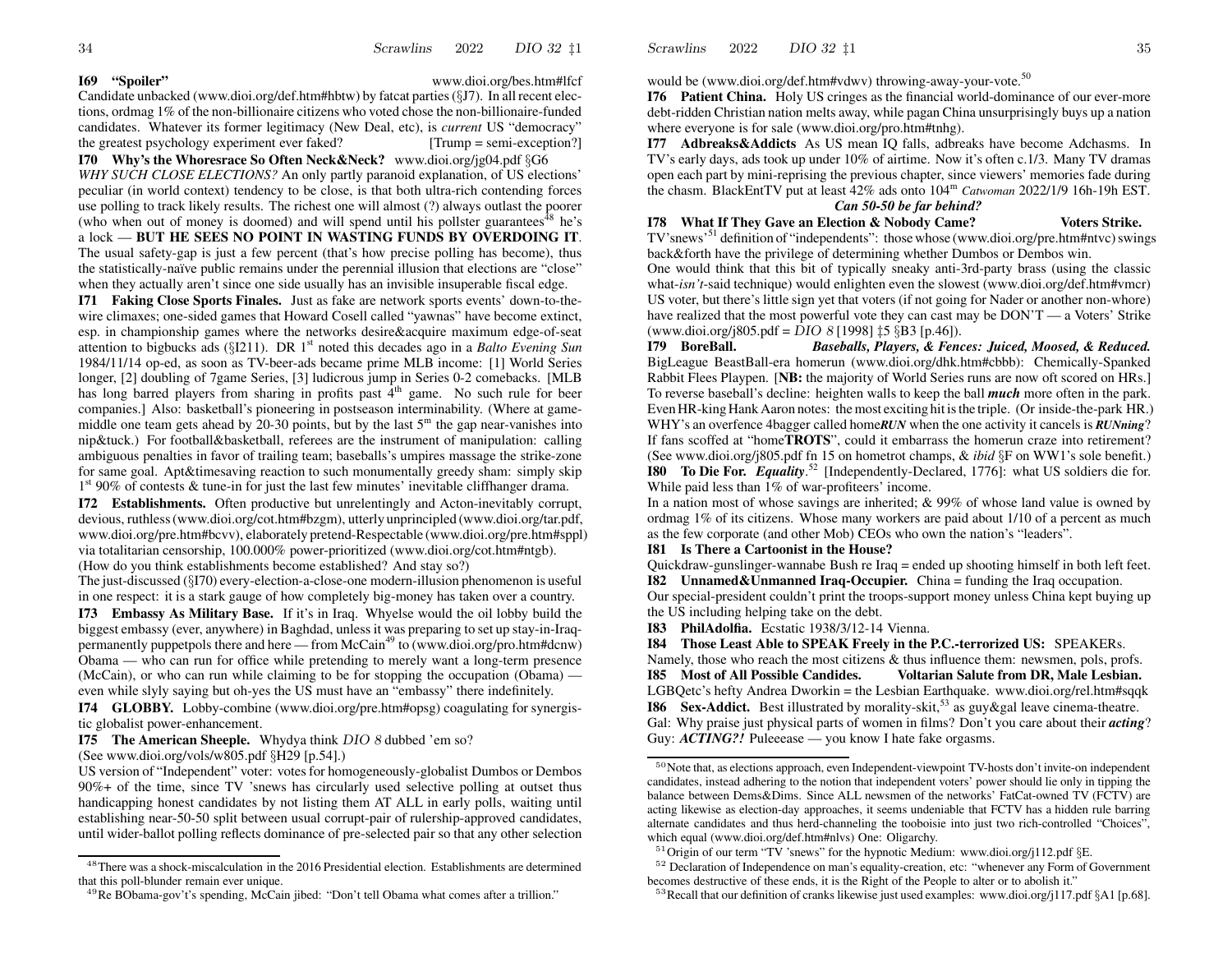#### **I87 Mob-Connected Republican Reagan Defending High US Culture.**

In 1986, pleases cheap-labor-exploiting funders by amnestying millions of ill-educated illegals — on promise to henceforth close border. *Guess which half go<sup>t</sup> done.*

**I88 Hollywood-Film Kissing.** Mid-20<sup>th</sup> century: looked like greeting a grandparent. Today: like two long-starved pythons trying to swallo w each other.

#### **I89 Foodhugging at the State Fair.**

Allday ultimate widemouth, nonstop stream-of-gluttonous-pie-eating contest = PieThon.

#### **I90 Iraqing Their Brains.**

"Western-Intelligence": about as much intelligence as <sup>a</sup> "spaghetti-western" has spaghetti.

**I91 MuslimFeminism.** Can you sho w higher respec<sup>t</sup> for <sup>a</sup> woman than owning her? (*Especially 4 at <sup>a</sup> time*.)

**I92 Steepery Slope:** The resemblance of addiction-slavery, whether to booze, cigaboos, coke, fame, sadism, or (www.dioi.org/imm.htm#jcxl) slavery itself, to <sup>a</sup> greased metaphorical hole where (www.dioi.org/stb.htm#fspt) the deeper you ge<sup>t</sup> into it, the steeper it gets. E.g., every puff <sup>a</sup> ne w smoker inhales makes him require the next cigarette all the more. For addictive drugs like tobacco, each hit is really at least two hits: the presen<sup>t</sup> puff and the future puff(s) ensured by the former's production of ever-more-desperate cravings, which will leave an addict quivering with cold-turkey misery if he doesn't keep destroying his lungs, on the way to: wrinkles→disease→pain→orphaning one's children (www.dioi.org/smo.htm#tclh). What a bargain. Faust went to paradise.

#### **I93 Why Do Most Professors Back the Party CRUELLY Destroying US Cities?**

Answer: who's funding the universities that'll fire anyone defying the Dembos' P.C. tune?Or globbies' promise to deliver world prosperity by exporting jobs to the 3<sup>rd</sup> World and importing their desperate poor (www.dioi.org/pro.htm#ktst & www.dioi.org/pro.htm#nblc) & seeding US cities' own fatherless poor. But there'll be just <sup>a</sup> teensy delay re projected prosperity, during which you'd best ignore the illusion we're getting filthy-rich while the rest of humanity is losing ground. **And US cities fall to miserable debt-enslaved poverty.**

**I94 Rulership = Wealth.** www.dioi.org/pro.htm#lgdp; www.dioi.org/smo.htm#lgpp The brighter&corrupter the society, the tighter the correlation.

**I95 Bunco Bunker.** Bush White House = Green-Zone west.

**I96 Shift As Distant Memory.** Automatic-gearshift car = shiftless.

**I97 Most Wonderful Journey of Them All.** Your never-to-be repeated life — and mentally-traveling your unique accumulated memories of it.

**I98 Bipolar Disorder.** Courtroomshrinkese (www.dioi.org/dou.htm#ktpg) for the late Mary Kay LeTourneau's monopolar disorder.

**I99 Oligarchical Deep-State Dictatorship.** Perennially posing as democracy

(§I61; www.dioi.org/def.htm#fscv; www.dioi.org/mot.htm#spsg): any election lacking <sup>a</sup> none-of-the-above option (www.dioi.org/two.htm#lrgv). See inevitable Disqualification of candidate celestially named "**Nun of the Above**": www.dioi.org/j112.pdf §G4 [p.14].

Voting in US national election: in-denial of the reality that one isliving under <sup>a</sup> dictatorship.

#### **I100 Ballots As Co-option.**

Voting = assent. Comments: [a] If, for decades, <sup>a</sup> nation becomes ever more corruptly ruled — real mean wages declining, jobs less secure & more spirit-crushing, citizens evermore-desperate to keep their fiscal heads above water, and its elections increasingly rigged (www.dioi.org/pro.htm#qptn) — then: why should its citizens continue to assent?

[b] When citizens vote for <sup>a</sup> gain from politicians, they innocently enter into <sup>a</sup> bargain —*A RELATIONSHIPWITHPROFESSIONALCON-MEN* (www.dioi.org/mot.htm#kvbc). Does the innocent voter today know *nothing* of the history of con-men's promise-keeping? Does Ms.Voter (www.dioi.org/dou.htm#vtrc) imagine that, if the vote's implicit agreemen<sup>t</sup> [i.e., if the public weal wins, then the losing establishment just steps aside] someho w happened to come out in her own favor, the other party would honor it?! This is assumed, even *while* she already knows that politics is massively corrupt. *Classic* con-game victims: the typical mark thinks she will benefit from the proferred relationship; but, when the smoke clears, all the chips are instead in the hands of the con-man. Surprise?  $\S$   $\S$ F16&F88

**I101 New Evidence for god's existence? And she's <sup>a</sup> nanny-Democrat!** Does sneezing sho w god thinks man such <sup>a</sup> ninny he needs help even to blo w his own nose? **I102 Congress=Lawyers.** US politics has become little more than courtroom theatre. Understand EXACTLY what this means, beyond the already-well-noted obvious (that [a] Congress is mostly lawyers, and [b] US lawyers tend to be smart, plausible, devious, & avaricious): [1] Just as each of 2 lawyers is well-paid by his side to argue <sup>a</sup> legal suit — regardless of whether he actually believes what he's arguing — the 2 US political parties and their bellowing pols are well-paid to POSE as advocates for their clients — i.e., their voting constituencies. [2] But, while <sup>a</sup> lawyer in <sup>a</sup> real court-room may actually be trying to win for his client, in Washington Theatre it is far more likely (given this show's consistent Mega-Feline prime "contributors" and prime-beneficiaries, for decades) that the average legislator-orator is no longer <sup>a</sup> real lawyer but is just playing-one-on-TV — to convince the gullible & ever more insecure public that it has genuine, articulate, and primarily (www.dioi.org/j805.pdf §K) revolution-denecessitating "representation", even while said Representative is naturally getting paid by — i.e., is the hireling of — corporate interests.

**I103 Platypus.** Otterly entertaining DaffyDuckbill: inventively jolly-playful.

Showbiz-wise, duckbills do not disappoint (www.dioi.org/mus.htm#bcfk). They are so odd — a duck-lookalike face on a beaver-like body — that  $1<sup>st</sup>$  reports of them to Europe were initially suspected of being hoaxes. B&DR's visits to 3 platypuseries in 1999 were the high points of their only trip to Oztrollya.<sup>54</sup>

**I104 Stand Your Distance.** Two tyrannosauri in-love <sup>=</sup> the TYs that bind.

**I105 Larf.** Upchuckle.

**I106 Handkerchief.** Honkerchief.

**I107 Pugposter.** Muhammed Ali, longtime smart-A = later poster-boy for two brands of brain-damage: pugilism & religion.

**I108 Circular Jewish NonWisdom Vengeance.** An eye for an eye.

**I109** Circular Scrambled Eier. German-breakfast foodfight = ein ei für ein ei.

**I110 Circular PeaceTreaty.** An aye for an aye.

**I111 Circular-NonReality's Reality.**

Imaginary-number magic<sup>55</sup> (www.dioi.org/odd.htm#qwti):  $i$ -to-the- $i$  = REAL 0.20788 ...

**I112 Circular LifeSnuffing.** Capital punishment for murder = an I for an I.

**I113** Spherical LifeSnuffing. WORLD War One = 5 million I's for 5 million I's.

**I114 Capitalist&Mob WetDream-CumTru Transformation of Organized Labor.**

Tsunamigration into the US: Goodbye workers' bargaining power. Hello street-gangs, cross-border drug-channels & disease & viruses. Soon: <sup>a</sup> Nation of Color. Which might be defiantly called: <sup>a</sup> Colored Nation. This is the sacred goal to which the nation's Rulership has striven, as living standards have declined in virtually every US city that's gone Colored.

**I115 Flock of Ages.** Middle Ages = insulated-Roman-church PC for the Dark Ages (www.dioi.org/j805.pdf §P4 [p.61]).

**I116 Dark Ages.** Christianity's dream-of-total-dominance come true: 500-1400 AD.

**I117 Dork Ages.** Two terms: 2001-2009.

**I118 Beelzebubba.** Whipping-boy B.J.Clinton as GOP's Great Satan.

**I119 DreamRoads to Peace.**

Hippie Peace-Plan: Plant More Flowers.

Israeli Peace-Plan: Plant More Muslims.

Islam Peace-Plan: Plant More Jews.

<sup>54</sup>Frank Baum's *The Wizard of Oz* was published in 1901, the very year Oztrollya was invented. <sup>55</sup> From Euler's Equation,  $e^{i\pi/2} = \cos \pi/2 + i \sin \pi/2 = i$ ; this to the  $i^{th} = e^{-\pi/2} = 0.207879576...$ (An infinitude of other solutions may be generated by adding integral multiples of  $i\pi$  to the exponent.)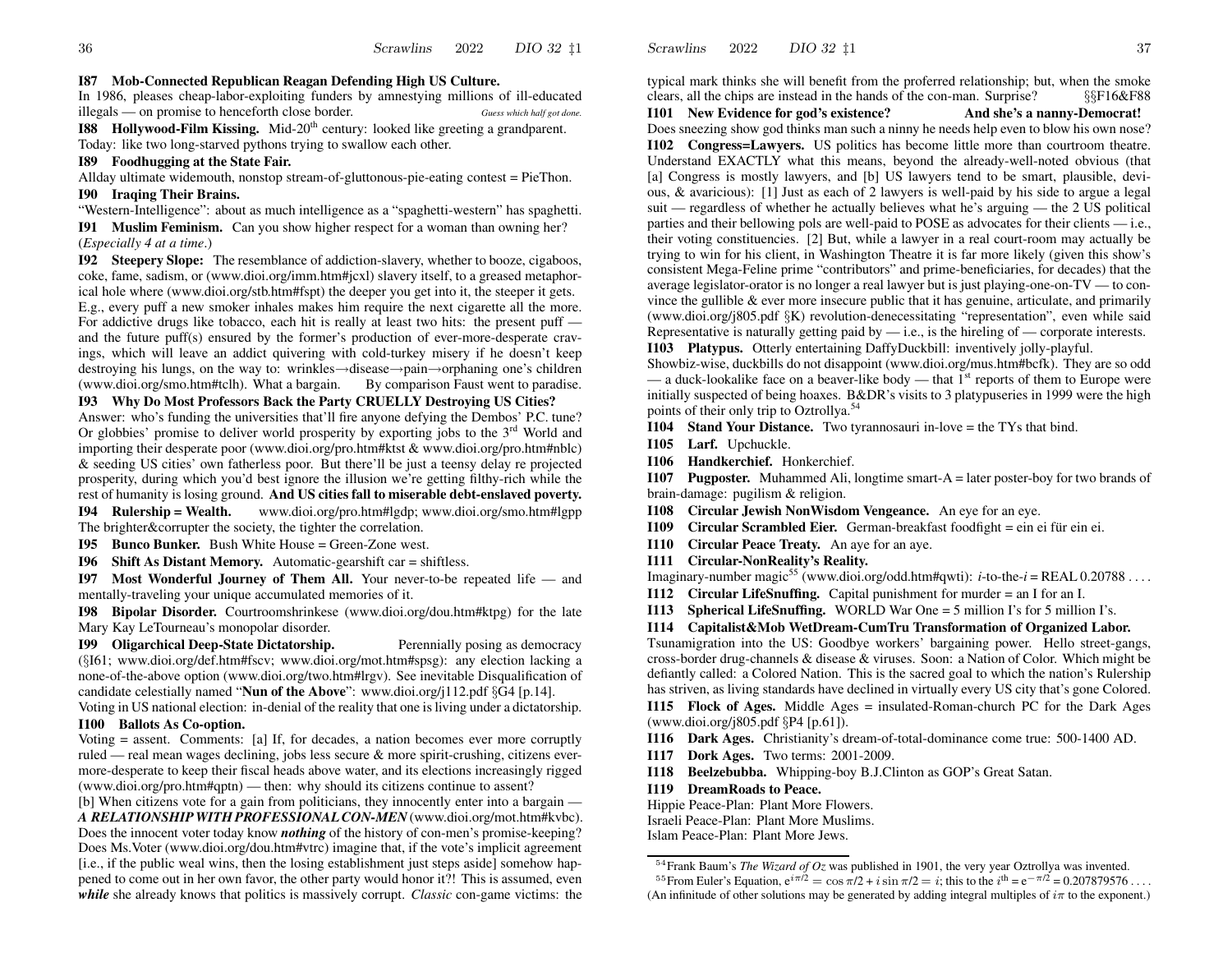**I129** The Media. The medium.

**WWW.dioi.org/j211.pdf** fn 38 [p.11]

**I130 US Elections as Delusion Contests.** US voter = actually believes that at least one of two megabucks-produced candidates is primarily interested in the average citizen.<sup>58</sup>

### **I131Faith [&** §**C].**

Faith [Def.1] (www.dioi.org/mot.htm#fstg) = one syllable, corporate-media-sacred word for throwing away the one human capacity that separates brights from mental robots: <sup>a</sup> mind that thinks for itself instead of just insisting on believing what it was brought-up on — or is being Authoritatively force-fed.

Faith [Def.2] = reverse-pejorative for the improvidence of belief without reason or evidence. **Thus, Faith and/or Guns are what get resorted-to when someone's losing an argument. I132 Youthful "Rebellion"** = CONFORMing to youth-"cool"ness:

e.g., smoking, boozing, doping, tattooing, &www.dioi.org/pro.htm#pbmf **I133 Lincoln's War.**

What the 1861-1865 War Between the States SHOULD have been called from day-one. Northerners call it the Civil War. Distracting from the vileness of slavery, South'ners often refer (entirely accurately) to: The War of Northern Aggression.  $\S$  §§F51&G18 **I134 "Level Playing Field".** Tilted playing field = racist-paranoia-inspired Affirmative-

Action-Thumb-on-the-scale. www.dioi.org/pro.htm#mlvf **I135Foreign Aid and Unrecognized Nation-Building.** Gov't welfare to the ghetto.

Just another pre-doomed, insider-winked-at pseudo-try at Nation-Building.

### **I136 Happy Retirement, Pardoner: Gerry Ford.**

Couldn't pardon Richard NotEitheraCrook Nixon and ge<sup>t</sup> re-elected at the same time.

**I137 Reading John Stuart Mill Dyslexically.** A.Coulter (www.dioi.org/pro.htm#dmrv) = greatest number for the greatest good: §C13. [It must be acknowledged that Ann's justlytitled later book, *Adios America*, is one of the most informative of its type.]

#### **I138 Didn't Lincoln Stress That Civil Liberties Can Contradict Each Other?**

Liberal (www.dioi.org/imm.htm#plc): [1] civil-righteously welcoming tens of millions of desperate peon-immigrants whose kids (www.dioi.org/pro.htm#fvcf) can end up imbued with resentment of slave-wages and poverty, [2] civil-righteously objects to booting the potential bombers (e.g., Muslims) inevitably created by such conditions, & [3] can't understand why the gov't thus no w insists on spying on phonecalls & emails, killing privacy traditions&regulations. *Keep in mind that Privacy was the basis of Roe-vs-Wade.* Capital-L Liberals contend that all immigrant-tsunami problems can be solved by socialworker-style programs to alleviate, e.g., "alienation". (Similarly, the Roman church pretends that any rate of inundation can be handled by faith-based humanitarian programs.) No matter ho w many consecutive deferred-hope poverty-depressed decades go by, the upper-case-Liberal mind dreams on.

**I139 Freedom.** The privilege-gift which the most liberal nations squander on smokingrates disgracefully higher than that of the unliberal U.S. www.dioi.org/smo.htm#tczc **I140 Immigrant Cheap Labor.** The Ne w Slave Industry.

Desperately-poor immigrants just-seeking-a-better-life. www.dioi.org/imm.htm#tmii **I141 • Humans→Things.** "Cheap Imports" used to mean cars. Will it soon mean people?

**I142 Senility.** When one is forgetting more brain-lodged data than one is learning.

**I143 "Peace Process" & Integration-Process** Eternal failure of unmixable elements' forced harmony (knowingly-obscurantist-media-translated as "Process" decade after decade) has failed in Middle East, and domestically has become capitalism's quickest, slickest, sickest (*but irresistibly-profitable*) killer of free speech and workable socialism.

But it gets the union-busting job done in <sup>a</sup> jiffy. www.dioi.org/j112.pdf §G3 [p.14] Meanwhile, the alleged goal of peaceful harmony forever remains an enragingly out-ofreach chimera, a classic **DIVIDE&CONQUER** swindle (§A14)— of the naïvely exploited non-rulership population. www.dioi.org/j429.pdf §G3 [p.80] & fn 25 [p.86]

but you imbibe it anyway.

www.dioi.org/j805.pdf §C2 [p.46]

because he spen<sup>t</sup> so much time on the canvas.

**I126** Patriotism. Same as *Nationalism* (www.dioi.org/pro.htm#hnpl) — the worst and most bloodspilling of all bigotries (www.dioi.org/imm.htm#gspt), "Nazi" being its most

familiar&notorious contraction. Nationalism is less logical & rather more murderous than race-hate (and the combination is more lethal than either: www.dioi.org/j805.pdf fn 42 [p.55]), <sup>a</sup> ratio modern *nations* are naturally at drumbeat-propagandistic pains to obscure.

**I120 Ice Hockey.** The 12 Stooges. There's <sup>a</sup> sports-violence oldie about the disappointed guy who went down to the Sports Colosseum to see <sup>a</sup> fight, but <sup>a</sup> hockey game broke out. **I121 Cigs & Inculcated Religion: Just-a-"Habit" or Oneway Addiction-for-Life?** [1] Addiction: When it says on the package that <sup>a</sup> product will kill you in cancerous agony,

[2] With nods to Marx&Tom Lehrer (&apologies to none): pontiff <sup>=</sup> The Old Pope Pedlar. **I122 Affirmative Action.** [1] Institutional validation of the same paranoid envy that historically has caused pogroms: mass-murder of Jews. [2] Eternal-affirmative-action =eternal-poverty. Such programs are often promulgated by pols and priests who someho w al ways stay well-off while their poor believing wards stay poor. Jesus was no different.

**I123** Prothonotary. Ultimately, Soviet-spy Alger Hiss' 2<sup>nd</sup>-least-favorite warbler. **I124 Tiffany Chin.** Why did <sup>a</sup> late 20th century ice skater name herself for pug-vanwinkle Floyd Patterson? Reminds one of Bob Hope's crack about his days as <sup>a</sup> pugilist officially known as "Packy East". But his nickname or *nom-de-doom* was "Rembrandt"

**I125** ShockStart-Facing — to Phaseout Bunny Jungles. Baltimore advanced inevitably from US #1 teen-pregnancy city [tho 1/2 aborted] to poverty that made it 2020's #1 streetmurder-rate city. **At least 90% of these murder victims are black** (§F5): **one per** *DAYin Darkest Baltimore* **vs one per DECADE** *in Baltimore's unblack Roland Park area***.** *A RATIO OF OVER 1000-to-1.* Pols don't care re the ongoing mass-misery, **parental bereavements**, since ghettos are their power-enabling vote-farms (§I209) — *deliberately, cruelly cultivated.* If a group's BUNNYrabbit-improvident pregnancy-rate keeps transforming one city after another into lethally-poor-JUNGLEs (www.dioi.org/ju00.pdf §O11), it's inviting return of an **AWFUL** nickname, which'll no w be less <sup>a</sup> macroaggressive-insult than *historical&biographical FACT***that oughtn't be censored** *IF* **BLACK LIVES MATTER**. [JBBriggs: Fat folks stay fat because PC calls them "weight-challenged" or somesuch, instead of bluntly: "FAT".]

Nations must have borders. Borders = segregation (§I2). European =Turkey in EUese.

Ukraine (incl. Crimea) nonRussian<sup>56</sup> in USAese (Crimean War not Russian?!): so joining NAT O unless Russia invades? Atlantic = Afghanistan in NATOese.

NATO, the North **ATLANTIC** Treaty Organization, has been trying to transform Afghanistan (which shares <sup>a</sup> border with China) for over 2 decades, though Afghanistan is *farther from the Atlantic than from any other ocean on Earth*: Arctic, Indian, Pacific.

**I127 Son-of-Danzig-Strip.** Israel. [Eye-opening perception due to Barbara Rawlins.] **I128 Globalists.** Gated-community billionaires (www.dioi.org/mot.htm#wdcg) who ge<sup>t</sup> groups together. Except themselves and ordinary folk. Crowding-by-merging disparate ethnic or national peoples serves rulers' purposes. Lowering wage-costs, sowing division among the non-rich, easing exploitation. In the "Holy Land"<sup>57</sup> by ensuring a permanent *West*ern "peacekeeping" presence in the Middle*East*, which by complete&utter&unplanned accident has armed globalists on top of the oil situation. *From the other side of the planet*.

<sup>56</sup> NATO&H.Biden want to move in on-long-Russian Ukraine. Hmm. If Confederacy or Canada were armed by British or USSR empires, resp., & tried to merge with same: would US just stand by?

<sup>&</sup>lt;sup>57</sup>Isn't "Holy Land" kinda clumsily overironic (even for TV 'snews-propaganda) for a region notorious for hate, intolerance, & greed — thus a 1000<sup>y</sup>-long history (§C3) of mass-bloodspilling?

<sup>&</sup>lt;sup>58</sup> It does occasionally happen, e.g., FDR; also possibly (ultra-ironically) ultra-egoist Trump.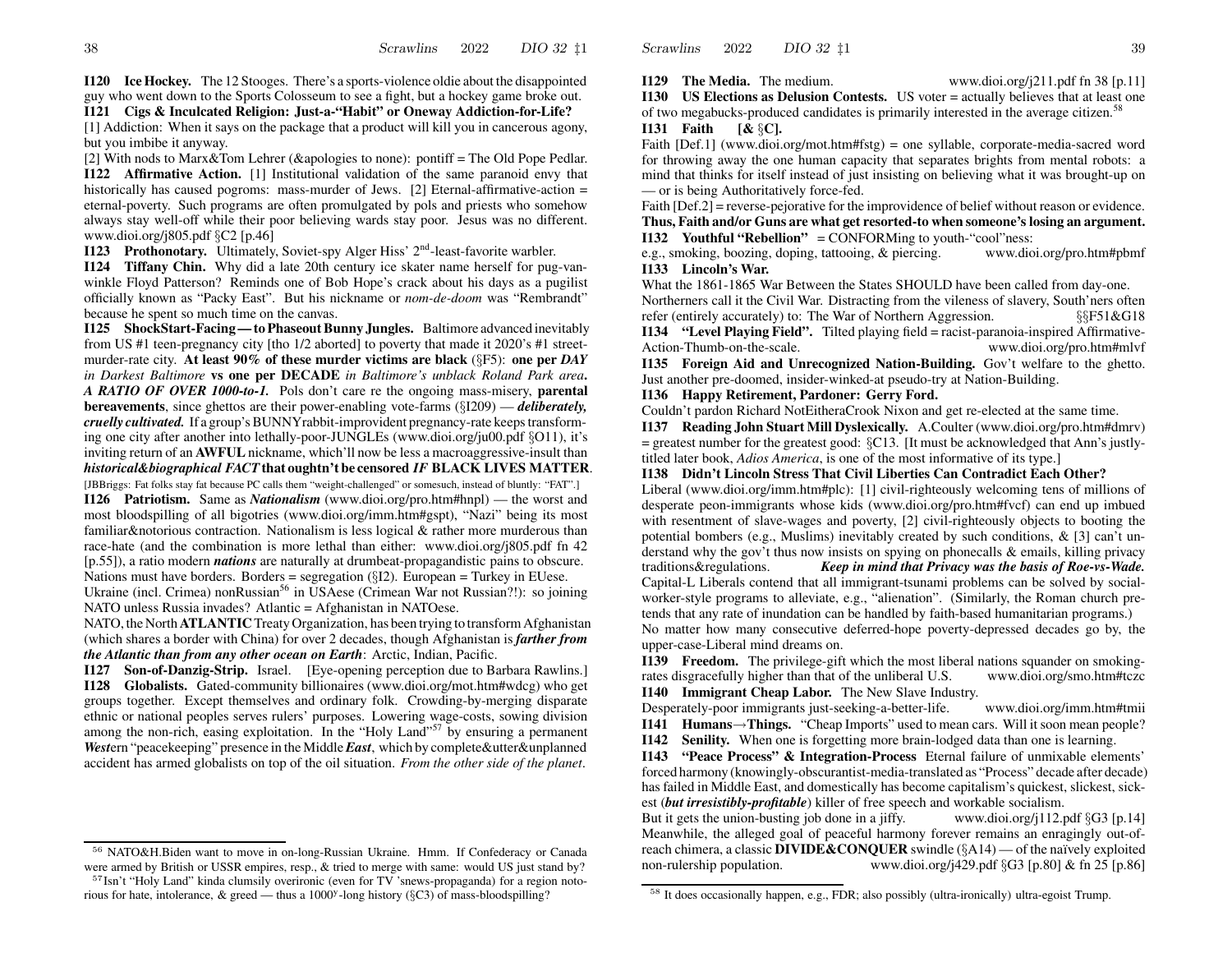### **I144 Economists.**

Tools of employers not employees. Like pollsters. www.dioi.org/sur.htm#hllm **I145Trust Us.** Establishment media: tell truth in small matters.

To gain trust — trust to be cashed-in (www.dioi.org/pro.htm#wgpx) when deceiving on whatever major issues and schemes rulerships care about. www.dioi.org/mot.htm#gtbx **I146 Islam.** Hydra with 1.2 billion heads.

**I147 Shrubya Wisdom.** George W. Bush: "Ishlam Ish Love."

**I148 Joan of Arc.** Last person (15<sup>th</sup> century) to hear "voices" which told the "receiver" to do something noble? Like killing Englishmen? Confusing.

### **I149 You Wonder Why New York Is Conceited?**

Progress: in 1921-1956 (& occasionally later), NYC had over <sup>a</sup> dozen "subway" baseball World Series, i.e., where 2 New York teams play each other. In 2008, will we have a "subway" presidential election?

Will 2000's Hilla-runs-Rudy-out-of-local-race triumph be flipped in 2008, paralleling the (Illinois-vs-Illinois) Douglas-vs-Lincoln 1858-to-1860 turnabout? [A DR 2005 doublemisvision which (like www.dioi.org/jb24.pdf §G) is preserved in print here to encourage DR humility.]

**I150 Earthly God: Can Affect You, But You Can't Affect It. Fairness & Imbalances. US GOVERNMENT**: can wiretap but not be wiretapped. www.dioi.org/two.htm#vccj That gov't: overbloated further-enrich-the-superrich tool for tax-fanging its middle-class wards' paltry surplus cash.

Bans citizen-possession of serious weapons, while stockpiling huge weapons funded by citizens' taxes.

Habitual liar— more accurately *routine liar* — that severely outlaws lying to itself.

Controls kids' minds on their parents' tax-tab via "educational" brainwashing — even while often turning those offspring against their creators.

Administers skills-tests for all jobs but its own leaders'. www.dioi.org/mot.htm#svvk

**I151 Royal Family.** Ultimate celebrities — famous for being famous.

And for being able to afford the most expensive p.r.

**I152 "Liberal" Gov't Magic.** *Spirit of St.Louis* = 1927 world glamour plane; city US' 5<sup>th</sup> largest in 1950: productive near-million. Now 1/3 that, mostly crime&drug ridden slum. **I153 Finn Malmgren.** Swedish meateorologist of goal-successful but ill-fated 1928 *Italia* N.Pole expedition, led by DR's brilliant&versatile friend (www.dioi.org/ja00.pdf Fig.10) Umberto Nobile via dirigible. [After the unprovoked mass-murder German-Italian-Romanian invasion of Stalingrad turned *ninety-nine percent* of that city into rubble (Wm.Craig *Enemy at the Gates* 1973 Penguin 2000 p.385) and wrecked ordmag <sup>a</sup> million families, the invaders were suddenly cutoff&trapped by Zhukov's troops 1942/11/19 & gave up in early 1943. German&Italian prisoners-of-war were c.100,000 each, mostly doomed; but the Italian prisoners outsurvived the Germans by over <sup>a</sup> factor of 2 (*ibid* p.397) by again, as in 1928, resorting to cannibalism (*ibid* pp.390-392), maybe less popular with Germans?]

**I154 Sudan.** Syllable-saver for "perpetual-crisis".

### **I155 Beautifully-silk-robed KKK Grand Dragon.** Grand Dragster. §I162 **I156With Amiable Double Apologies to Inimitable Alfonso Bedoya (1904-1957).**

Opponents of Wisconsin University football team might be tempted to chant:

"We don't need no steenking Badgers."

**I157 Clinton's Immigration-Control.** [See *Treasure of Sierra Madre* 1948 @1h07m.] Since "Democrat" Clinton gutted Border-Control: we doe-need no steenking green cards.

**I158 Immigration-to-save-"refugees" from shi-Thole (**§**G38) nations.**

Cure-a-plague-by-importing-its improvidence (www.dioi.org/imm.htm#pscy).

### **I159 What's the Press' Favorite Dance? The Twist.**

The press has (§I162) displaced priests as the champion (www.dioi.org/pro.htm#rwnm) Judas-goat — less by fantasies than by leading the citizenry along devious paths approved by & aimed at enriching its rulership-owner, by selecting & manipulating truths to that end.

### **I160Twistory.**

2022

Scrawlins

US mass-media (www.dioi.org/def.htm#hgwd) have convinced citizensthat the US' Founding Fathers were Christian and Hitler wasn't. §C5 or www.dioi.org/j936.pdf fn 75 [p.142] On cable-TV's MSNBC (Most-Sacred-NBC, B.Rawlins calls it), during an argumen<sup>t</sup> about rightists' fantastic allegation (obviously contrived in total isolation from department stores . . .) of <sup>a</sup> "war on Xmas": www.dioi.org/def.htm#vspc) — <sup>a</sup> vision pairing hysterical psychology & hysterical humor — Christopher Hitchens had the-galls to mention the non-Christian deism of George Washington & Benjamin Franklin. The reply was simple and revealing (2005/12/1 22h EST): he was instantly gang-interrupted and smothered-talkedover by the emcee and another standard-Christian-fanatic. Projectively pretending that CH was the sole interrupter, the emcee told CH he will never again be invited onto his sho w. This makes explicit <sup>a</sup> long-implicit reality: anyone who dares to go outside the tacitlyunderstood censorial US-media-limits (§B6) knows he risks self-toobicide by banishment from said media. Fe w will dare it. This is <sup>a</sup> prime mechanism of the US' seemingly soft-subtle but precisely ruthless censorship (www.dioi.org/pro.htm#rrwp) — which is as cleverly invisible as the theologians' god, but [in itsrestrictiveness & consistency] is plainly more powerful.

**I161 Vampire-Failsafe: 2 Fangs Surer Than One.** Multi-tusking. *Couldn't resist. [Shoulda.]* **I162VatCity Social Security Creates Dazzle-Gowned PopeStar.** Why doesTV 'snews' idea of (www.dioi.org/def.htm#gdzs) Zmas&Easter fixate so exclusively upon VatCity's pomp — as if no other Christian but the PopeStar owns those festivals?

And VatCity pomp is ever-reliably Jesus-defying: ostentatious garb (contra Luke 12.24), prayer in public (contra Matt 6.5-6), rigidly rote-performed (contra Matt 6.7) — note highest possible irony at Matt 6.9-15 (fn 32; www.dioi.org/pse.htm#vpck). Answer: pope is THE old-reliable (www.dioi.org/rel.htm#pdcb) Judas-goat — though eclipsed for-no w by the press (§I159) — when it comes to convincing workers (www.dioi.org/def.htm#rpff) passively to tolerate their terrestrial exploitation by plutocrats, since it's *Church-guaranteed* that you'll ge<sup>t</sup> back your genuine wage-value (or worth-equivalent) and then some, when you arrive at heaven. Hey, it's god's-own Social Security! You're piling up [invisible] "treasure" (Luke 12.33) in [invisible] heaven.

Like any other Wall Street investment counsellor, pope knows that classy threads inspire confidence.§I155; www.dioi.org/jq00.pdf §D3; www.dioi.org/pro.htm#pfbz

Ho w can you go wrong following the advice of <sup>a</sup> guy berobed in designer-silk raiment? **I163 Is the "Art" Market <sup>a</sup> Perpetual-Bubble Machine? The Emperor's New Hos.**

Has Any Chain-Letter Gone On Forever? Art "criticism"= too-often artfully pumpingup-peddling trash as treasure. As for the glam

mega-sales, that are dutifully ballyhooed by art-presstitutes: are most even real?

### **I164 A Market That Never Goes Down.**

Brokers' song: buy&hold. Don't-break-the-chain. Buy or trade but don't sell in-toto. Why? If money goes into the market & doesn't leave, the DJIA goes ever upward. When it starts seriously leaving, that can become infectious.

**I165 Christian god.** Dwells in invisible someday-skypie mansion, Heaven. But created visible inferior quarters (Earth) for his wards. Who gratefully worship him in surety of their post-death mansionhood future. Though never having met anyone (of billions of visibly-dead humans) who're supposed to have actually lived in said invisible mansion. . . .

**I166 Prime Faith?** If folks **REALLY** believe in heavenly paradise, why's the US so munificently funding doctors who keep them out of it just as long as humanly possible? (*See www.dioi.org/j43d.pdf* §*G5.*)

**I167 Narcostate-Mexico's overpopulation-dumping-ground.** JoJoBiden's US.

**I168 Uppity-Puppety.**

Battista, Shah, Noriega, Saddam. The byebye-thro waway parade continues.

**I169 The Remote Future of the United States Aka UniStan?**

A Gideon Koran

www.dioi.org/pro.htm#rgmh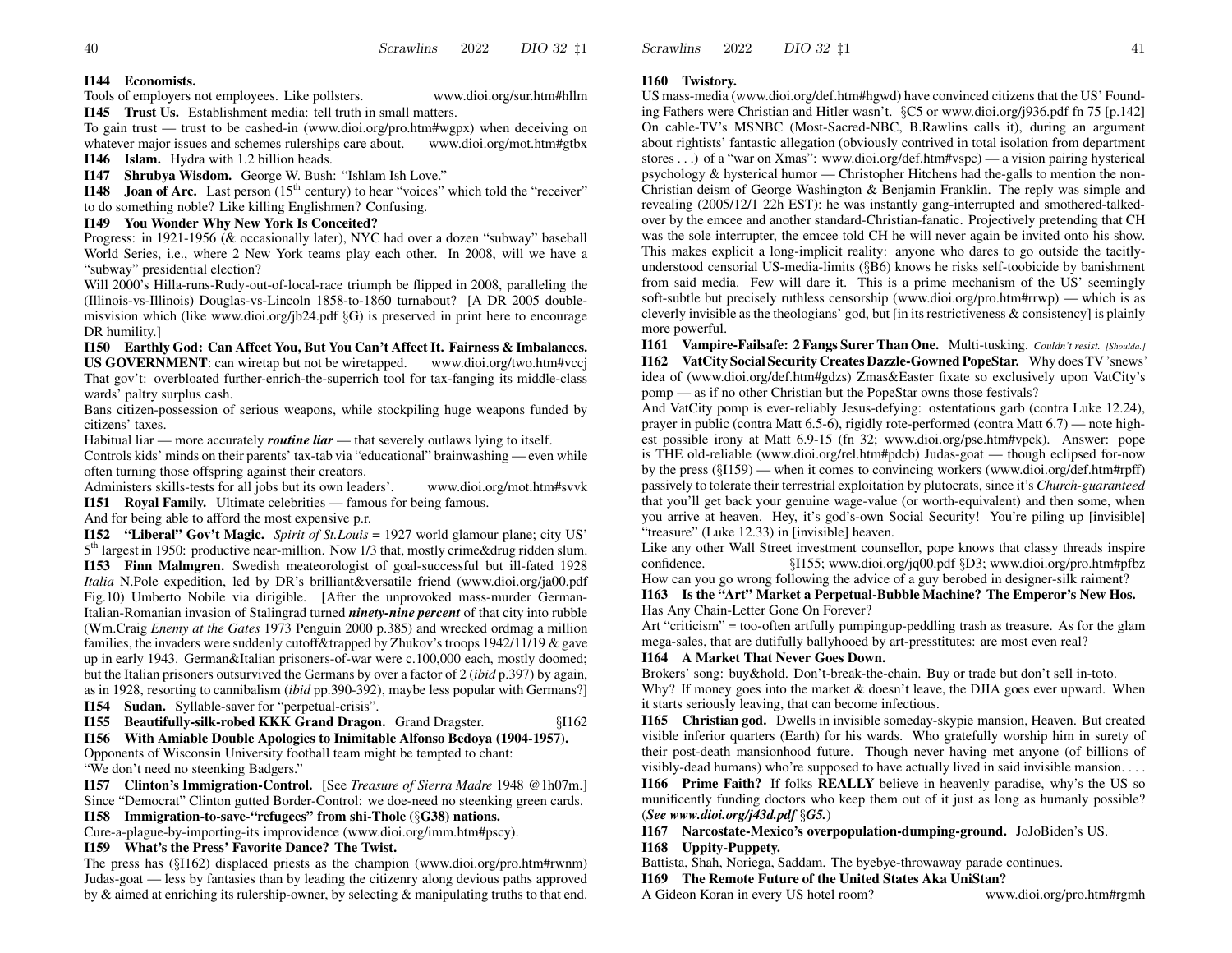[a] meshroom-creed (§I128)  $\rightarrow$ 

[b] mashroom-crowd<sup>59</sup> (www.dioi.org/dem.htm#hsrf) $\rightarrow$ 

[c] mushroom-cloud (www.dioi.org/pro.htm#dfsn)?

**I171** The REAL Meaning-of-Dreams? You're not sleeping soundly?<sup>60</sup>

**I172 Black History.** Nature's cruelly tragic perennial prank on egalitarianism.

**I173 Rockstar.** Wilful, pampered wealth-elevated — professionally pretends to lyric expression of romantic emotions for fans whom his atypical life  $\&$  isolation renders him incapable of understanding or even caring about.

**I174 Rackstar.** Trump scorns lip implants, but weds silichests & nails stormy rackstars. (To nonseptagenarian rackfans: slimness signals youth, & which heats lust: youth or age?) [But today's baldshaven-mons fashion overdoes it, risking increases in child-rape statistics.]

**I175 1930s FleshcineMogul Cecil B. DeMille vs Puritan FilmCensor Will Hays.** Cec&Desist.<sup>61</sup>

**I176 Censors' History&Ethics. Progress.** When young, DR took the Vatican *Index of Prohibited Books* for <sup>a</sup> recommended reading list. Before every film in Baltimore's theaters, he sa w on-screen the name of <sup>a</sup> distant cousin, the local "Dirty-Movie-Lady" who headed the "Board of Censors" of the Catholic-founded state of Maryland (ultimately <sup>a</sup> national joke as the last state to drop such <sup>a</sup> guardian-body), deputed to preven<sup>t</sup> cine-sin from corrupting Youth. Another cousin later imparted the information that she go<sup>t</sup> the job by sleeping with the governor. Today, the *Index* is such an old embarrassment that the only book no w in-effect prohibited to modern US Catholics is the *Index of Prohibited Books*.

**I177 FCC as Dirty-Movie-Monitor.** Pseudo-puritanical money-disdaining FCC's measure of apocalyptic societal moral-degradation: display of erogenous epidermis on any television sho w. (Unless the otherwise-hellbound viewer has endured penance — in the form of paying<sup>62</sup> a hefty subscriber-fee.) Why give away for free (as Europe's everyday television does unblinkingly, both in programs & ads) something you can charge enough lucre for, to protect <sup>a</sup> monopoly by "influencing" gov't officials? Whether such priorites are defensible is <sup>a</sup> separate issue from whether they should continue as undiscussed as they are. Doesn't the anti-nudity rule hold even on the homosexual channel? — which is ad-supported. If so, then there seems to be an unwritten rule (www.dioi.org/rel.htm#fbcn) that, while the US advertising community is OK with something as risky as homosexuality, it won't permit something as box-office-popular as nudity. Just another refutation of the lie (www.dioi.org/mot.htm#bxcb) that the state of public fare merely reflects the public taste. Ultimate disproof is based on the original pacific Olympic ideal that all athletes should compete non-nationally: shall we poll the US tooboisie on whether or not they'd prefer <sup>a</sup> *national-uniformless* ancient-Greek-brand of Olympics, with every athlete nude?

**I178 Makeup Kit.** Face-in-a-case.

**I179 Titanicized-Trifle-Terror.** Death: it's really nothing. So, too many people spend their lives fearing zero (www.dioi.org/rel.htm#nwrl). Why? Perhaps <sup>a</sup> clue is embedded in one of the cruelest of jokes, delivered by the Earl of Errol in the film *White Mischief*. Errol's question (www.dioi.org/pro.htm#rcfj) is intended to be terrifying to its target gender: what happens to <sup>a</sup> woman when her looks go? Yet his pseudo-comforting answer is simply:

#### Nothing.

#### **I180 Ultimate Throwing-Away-Your-Vote.**

Voting Republican or Democrat — that is, asking for rulership by those parties' billionaires, who also own the very "press" (and its sheeple-manipulation-by-polls) that convinces you that NOT voting Republican or Democrat would be throwing away your vote.

**I181 Gov't Protection Racket.** Forced taxation for arms.Yet: imagine US fate without. **I182 Amelia Earhart.** Amelia Airhead. Seen by air community as mainly pretty&brave. She almost took our friend Brad Washburn as navigator instead of Fred Noonan, on her 1937 fatal try at <sup>a</sup> 'round-the-world flight. (If she had, she'd've died in bed.) Later asked what the cause of her disaster was, Brad just summed it right up: "pathological overoptimism."

**I183 Dem-vs-GOP.** TweedleDembos-vs-TweedleDumbos.

**I184** Stockbroker. Stocktout. Brokers act like they could easily grow you 10% a year. If so, they'd get rich by investing not commissions. At  $10\%$ /year, after  $40^{\circ}$ , they'd have 45 times initial stake, since  $1.1^{40} = 45$ . (And wouldn't need to charge anyone for anything.) **I185** When Bolshies took over Russia in 1917, Britain&US&allies launched armies from east&west to strangle-the-satanic-baby-in-its-cradle. In vain. Curiously, Russia soon ended up ruled by <sup>a</sup> paranoid. Which is why it prepared so massively for & survived the

### **I186 Several Free Lunches.**

Free TV = total corporate control of public communication.

West-encouraged (Liddell-Hart p.8) Nazi 1941 invasion.

Free Trade = US labor competing with Asia's cheapest sweat-shop serfs.

**I187 FREE SPEECH.** A dream so vanished on most US media that its lack's causes cannot even§§B2&G57;www.dioi.org/mot.htm#gvtp.

**I188 246 IQ.** Needed for an allegedly 245 IQ kid like Nate Leopold to remember not<sup>63</sup> to bring along <sup>a</sup> loose pair of glasses when committing The Perfect Crime.

**I189 Bella Donna 1**st **encounters Jude** *the Obscure***.** Cute meat.

**I190 Mature beefcake Rossano Brazzi <sup>1</sup>**st **encounters maturer vamp Kate Hepburn.** In 1955's *Summertime* in Venice. Coot meet.

**I191 December 8th 1941: <sup>a</sup> Date That Will Live inFamy!**

Way across the International Dateline, the Japanese were darned proud.

**I192** Wicked Wicket. Holy Church's view of woman.

**I193 One-Drop Rule: Old South's Bigotry.** Re-emergent as modern black-lobby's desire to include all black-white mixed heritage folk as black.

Patron saints: John Calhoun, Al Sharpton, Heinie Himmler, B.O., Van Jones (former Obama team-player and typical CNN race-professional). Indeed, VJ has re-confirmed that one drop is all it takes: CNN 2015/10/7 22:10 EDT. (Which elevates DIO Publisher DR to unmitigated blackitude.) We racially-mixed folk thank Van for showing ho w frantic the black lobby has become *not to lose anyone to what used to be its alleged goal: integration.* Can execution-for-apostacy — à la Aquinas&Islam — be far in the future?

**I194 Zero-Drop Rule.** Black celebs' marriage-selectivity.

(See under Simpson at www.dioi.org/j605.pdf §A2 [p.49].)

<sup>&</sup>lt;sup>59</sup>Congress: invites mashroomed US cities, to avoid national identity card that could endanger its business-worldfunders' precious cheap immigrant laborpool.

 $60$ No matter how much you pay them, Freudians won't hint at that possibility. Maybe since they're napping themselves during their patient's sessions? That's the least known sneakiness of Siggy Fraud. (See Frederick Crews *Memory Wars* NYRevie w Books 1995 p.37.)

Which may explain why the traditional couch is oriented so the victim isn't looking at the shrink.

 $61$  Hays was nemesis to DeMille's carnal versions of biblical epics. The "Hays Code" bordercollied Hollywood-films' eroticism 1934-1968.

 $62$ This item is a touch obsolete (since IFC changed its policy c.2010), but worth preservation.

 $63$  Which he and Dicky Loeb surely bungled when, in 1924 Chicago, they randomly picked out Bobby Franks, murdered him just for fun, and buried him with the kind of respectful ceremony that reflected their remorse: hurriedly stuffed the body into <sup>a</sup> country drainage duct. But the tear-ducts of the amiable judge at their trial were unstuffed to the point of full-flood at the hideous prospec<sup>t</sup> of hanging "boys" whose dads were super-rich enough to fix judges. (OK, OK, sorry: twenties-Chicago was so uncorrup<sup>t</sup> that it couldn't happen.) Instead of death by the rope, he gave <sup>a</sup> couple of homosexual kids a sentence worse-than-death: he pu<sup>t</sup> them in Joliet with LOTS of other young men. When in the same jail (off and on), he and Loeb go<sup>t</sup> together plenty. They are not known to have shed tears over Bobby Franks, but when Loeb made <sup>a</sup> pass at <sup>a</sup> different con and go<sup>t</sup> murdered for it, Leopold's duct-tsunami matched the judge's for empathetic effusiveness. Leopold was sprung in 1958, and was extolled by the murderer-hugger crowd as <sup>a</sup> model of rehab. He even visited Chicago and didn't kill anyone there again. As far as we kno w. The extent of his shame for the original 1924 murder may be gauged from <sup>a</sup> simple fact: he kept <sup>a</sup> big photo of superman-thrillkill partner Dicky Loeb — not victim Bobby Franks — on the wall at his home for the rest of his life. What <sup>a</sup> softie.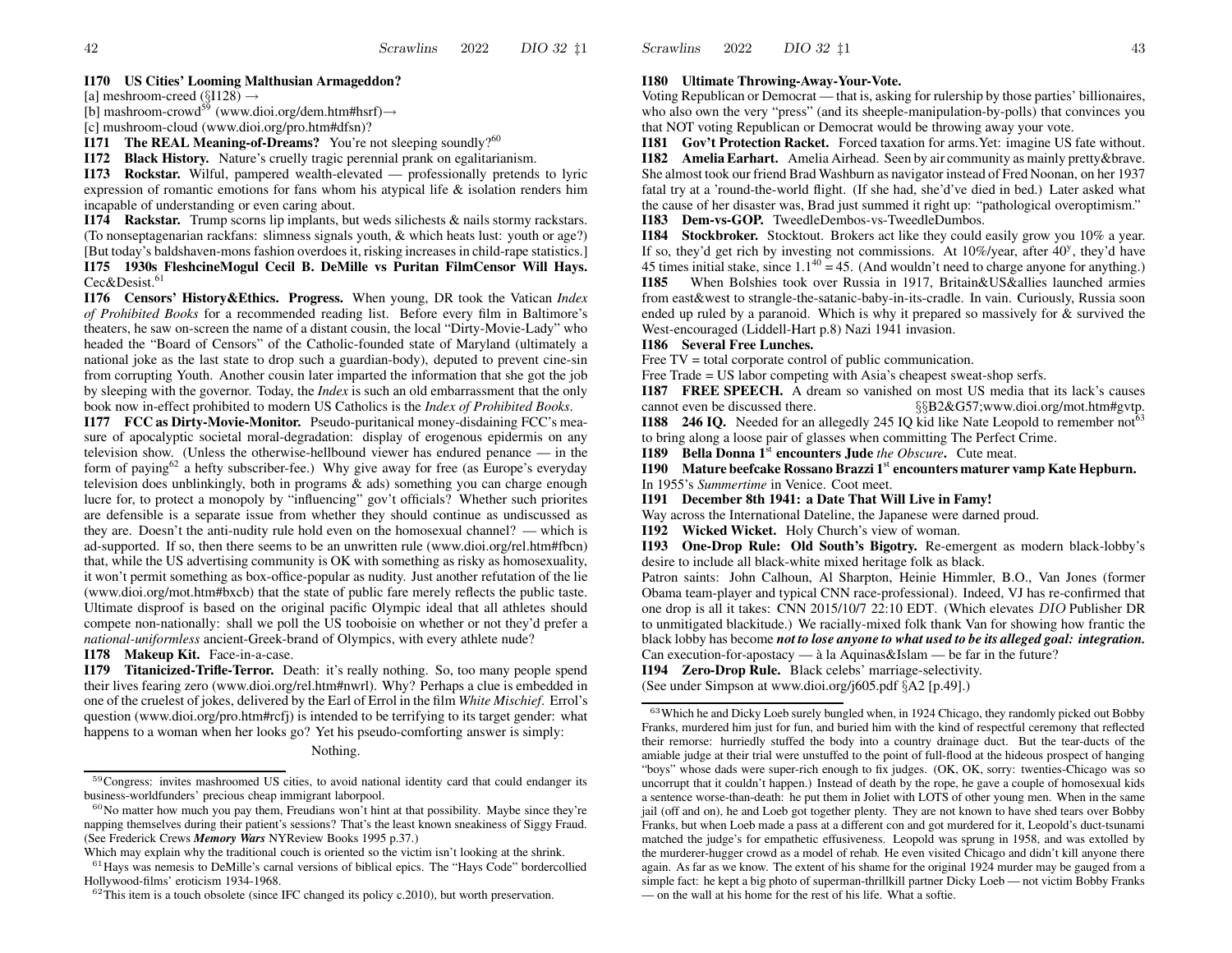#### **I195 Correctnesses.** Political correctness = hating inherited wealth

while loving inherited racial-debt reparations. Conservative correctness = reverse. **I196 US 2-Party Election-Trick.** The true Rulership's ingenious numerical illusion, which convinces at least half of the public that we-the-people control the gov't roughly half the time. (*See under our Skinnerian <sup>2</sup>*nd *& <sup>3</sup>*rd *pigeons*: www.dioi.org/j429.pdf §S; www.dioi.org/j236.pdf §C; & www.dioi.org/pre.htm#tpfc; www.dioi.org/pro.htm#wcpv; www.dioi.org/j805.pdf §K.) The US, where elections almost (fn 58) al ways come out as the Rulership *pre-determines* (§I61), is no w under the illusion (www.dioi.org/def.htm#frtp) that a gov't is democratic because it *appears* to follo w most parts of the electorate's wishes at-least-some-of the time. This is <sup>a</sup> model psychology-test hoax (paralleling magicians' standard card-force): a  $2<sup>nd</sup>$ -pigeon confusion of a random connection with a causal one. **I197 Half-Truth.** Half-Falsehood.

**I198 Racial Profiling.** Bad name for what's Good if it's Affirmative Action.

**I199** White Privileges. Wealth & (Europe) civil society some whites worked to create. **I200 Black Privileges.** Quotas, extra S.A.T. pts for genes&skinshade, wordbanning, pseudocontrol of big US cities thru high-multiplication&slavish-bloc-voting, much automatic (if stingy) child-support paid by hate-object-group (via taxes weakening own breeding). Black-Privileges' basis: ALL whites' debt for <sup>a</sup> FEW whites' transAtlantic-tradeto-slaver-America; ye<sup>t</sup> nonsharing debt by ALL blacks (a FEW of whom participated in slavery on land in Africa) is just due to blacks' inability to navigate the Atlantic then.

#### **I201 Race-Prejudice** 6<sup>=</sup> **Race-Hatred.**

For a mixed society to ge<sup>t</sup> along, citizens must suppress superficial attractions & repulsions. Racism's (www.dioi.org/imm.htm#nwfr) inextinguishability is due to its natural biological advantage. Obviously, it must be <sup>a</sup> key ingredient in evolution: if survival-positive mutants did not systematically prefer their kind sexually, their evolutionary advantage would be swiftly melted away over succeeding generations.

**I202 Women's Softball League.** Beshemoths & Wannabehemoths?

**I203 Billie Jean King. Women's Tennis Assoc. Founder. Fello w Lesbian.** Backs cheating women athletes by inserting men into contests, thus endangering survival of women's sports. After earlier bedding tobacco industry to make <sup>a</sup> buck promoting same.

**I204 Establishments Cheat Women.** "Inequity Inequity" (www.dioi.org/j236.pdf §D) has sly examples. It's encouraging to note that some of this 1992 critique is no w obsolete.

**I205 Castro.** Cuba Poobah. www.dioi.org/j805.pdf §E3 & www.dioi.org/j428.pdf fn 24 **I206 Lie-Detecting Sans Machinery.** Labeling polygraph "Lie Detector" is itself <sup>a</sup> lie.

**I207 Atheism in Practice.** Talking to yourself (www.dioi.org/rel.htm#vvdc).

People who really think there is <sup>a</sup> god, will talk to that god instead of to themselves. When you find that, even in stressful situations, your interior conversations are only with yourself, then: you kno w you've chucked the god-crutch.

**I208 Fatal Weekness: Drug-Erased Sense-of-Proportion.** Smokers = folks who aren't willing to suffer <sup>a</sup> *WEEK* of withdra wal-pangs, to save **THE REST OF THEIR LIVES** from an accelerating curse of painful chronic illness, usually followed by early, often hideously agonizing&degrading death.

**I209 GOP Abortion-Opposition's Unspoken Racist Motive.** Pushing tyranny<sup>64</sup> over women's reproductive-control = GOP obsession (since Bush1),<sup>65</sup> pretending it's "Pro-Life". No. With birthcontrol available: the improvident naturally out-breed the provident, frightening GOP by expanding Dem voter numbers, turning ghettoesinto voter-farms, whose crop increasingly outswamps opposition. But instead of FO X serving *scared GOP's hope for a breeding-race* vs Dembos (§C13), replace AFDC with <sup>a</sup> *RACE-BLIND* rule common to relatively slumless oriental megacities: **no kids for those who can't afford them**. Family cohesion not gov't-welfare helps the poor (§§I31&§J20-J21; www.dioi.org/ju00.pdf §O11).

### **I210 Blame-Game Causal-Genealogy: Infinite or Truncated?**

"TroubleD" kids used to be less bleeding-heartily called: "Trouble".

Does the semantic trick here presen<sup>t</sup> us with one similar to the same D-insertion that lies at the slick heart of the First-Cause proof of god's existence? Where the universal-passivity premis is: all things *[except god]* (*thus negating the premis*) that move are moveD by another [entity]. Aquinas' First-Cause proof (www.dioi.org/rel.htm#qrfc) credits all activity to god, <sup>a</sup> Roman church fave ploy, until we ask (www.dioi.org/ju00.pdf §A2; www.dioi.org/rel.htm#fgpc) for evil's First-Cause: www.dioi.org/jg04.pdf §F8. Every army go<sup>t</sup> organized by <sup>a</sup> nation that had (www.dioi.org/pro.htm#crpm) been armieD (attackeD) by another. So is anyone (but the putative First Trouble, or First Mover, or First Army) responsible for anything. . . ? Given the West's pushy record of doing whatever it takes (§C12) to suck oil out of the Middle East, an Iranian diplomat responded (during the hostage standoff) to an accusatory US "journalist" by perceiving (emph added): "You are *start*ing in the *middle* of <sup>a</sup> history."

**I211 Playoffs.** Eternal Augustinian redeemability: forget regular season. DR *Baltimore Evening Sun* 1984/11/14 (www.dioi.org/cot.htm#bfpz) on post-1954 Boysball →Bizball's jump in World Series comebacks: §§F98&I71. Dave Barry on men's ultimate loyalty; guys may *say* they love their wives; the trouble is: their wives will never make The Playoffs.

#### **I212Political Press Agent.**

Scrawlins

2022

A creature whose very existence establishes the press' ongoing corrup<sup>t</sup> state (parallel: overlapping lobbyists in the political realm) — and its connivance in the very System it so earnestly pretends to protect the public from. www.dioi.org/pre.htm#bmvg

**I213 Obama.** Highwater-Mark of the anti-Confederacy? The latest Lost-Cause? Or: harbinger of <sup>a</sup> ne w New-Order?

**I214 Cult-Celerity.** Military efficiency <sup>=</sup> Sir-Yes-Sir instead of Yes.

German efficiency <sup>=</sup> John Friedrich Wilhelm Herschel instead of John Herschel. Religious efficiency <sup>=</sup> Sister Mary Chastity instead of Chastity.

**I215 Male Ladybug.** Ladybugger.

- **I216 GrossParades.** Grunge-Parade = Merdi Gras. Mensa-parade = Smarty Gras.
- **I217 Baby Red-Kangaroo.** Rooskie.
- **I218 Ultimo-Prolific.** Bach = baroquen record (www.dioi.org/jg04.pdf §A2).
- **I219 Predictability.** [a] science-theory best test-criterion, or [b] pre-Beethoven music.
- **I220 Berlioz** *Wreckuiem* **Op.5.** Noise.
- **I221 Smirking-Gov't Band-Aids for Gov't-Connived-In MegaDisasters.**

Public posters reading "Teach Tolerance" can be unloosely translated as: local streetcrime and drugs are soaring. Alternate translation: fiscally desperate workers are all seeking the same (www.dioi.org/pro.htm#pmgb) deliberately-scarce jobs in interethnic environs.

Public Posters ironically reading "Drug-Free Zone" can be unloosely translated as: ditto.

#### **I222 Who's Crazy?**

Insane = one who acts so crazy that he's punished with free room&board and shrinks&other handholders, in <sup>a</sup> cozy nut-hatch.

Sane = the rest of society, which keeps paying the bill & watches a fraction of "insane" killers thespianly get-off  $\&$  head back-to-work if so inclined: www.dioi.org/cen.htm#mvkq. Our 2 most effective dramatic-talent clinics are: Congress and prison. They differ in that: good acting gets you into one and out of the other. www.dioi.org/j236.pdf §A3

### **I223 Clarence Thomas.** Orrin Hatchling.

**I224 Stealing.** "Looter" = TV 'snews-ese for poor kid who, in hot blood, steals <sup>a</sup> TV during <sup>a</sup> riot. "Statesman" = TV 'snews-ese for rich pol who, in cold blood, skims <sup>a</sup> million in kickbacks from backing funding of needless weapons.

**I225 Starter Building-Block for Creation of <sup>a</sup> Dedicated Cynic.** Idealist.

#### **I226 The Lovable Late-1990s-Era "Pro-LIFE" Republican Party.**

Proclaimed aborting <sup>a</sup> microscopic, pre-pain zygote is murder. Butregarded those who hook teenagers on LIFE-ruining, torture-death-dealing tobacco as: useful campaign contributors (www.dioi.org/smo.htm#tbcf).

<sup>&</sup>lt;sup>64</sup>GOP tries to FORCE pregnant women's births even *while* scoffing at DEMs' nanny-state programs!

<sup>65</sup> *Very* respectably-dressed lady at 1991/11/3 prochoice rally carried sign: "Bush: Stay Out of Mine."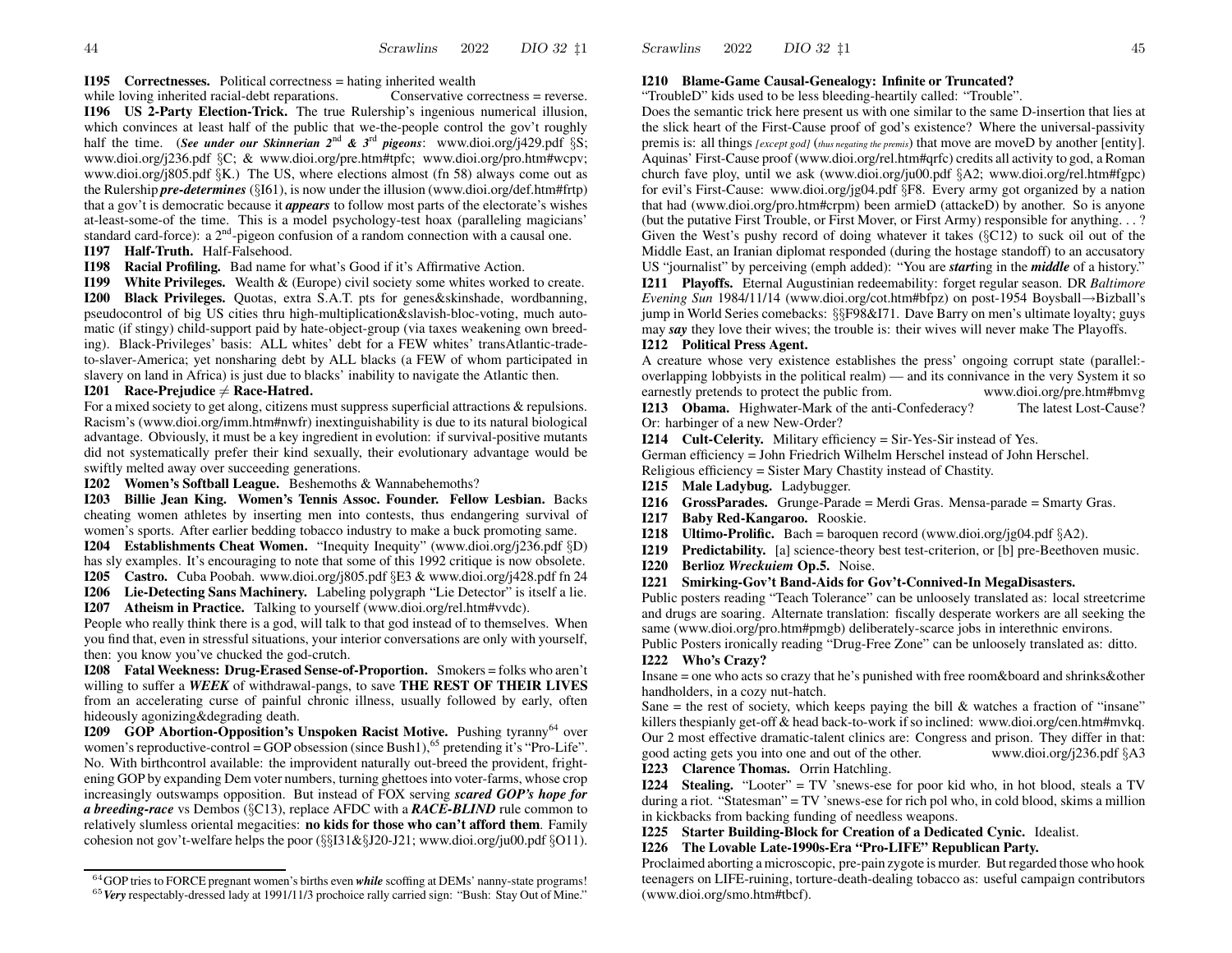**I227 Astrologer = Backseat driver for the feebleminded.** *SkInq 2.1* [1977] p.72

Stockbroker = ditto (§I184). Shrink = ditto (§F60). Priest = ditto (§C14).

**I228 "Integration".** TV 'snewspeak for *forced* integration.

When force is (even implicitly) admitted, it's phrased as: "court-ordered".

[If an action is court-ordered, non-compliance means that the constabulary will convince you — or jail you — at the point of <sup>a</sup> gun if you resist.] Comment (§I131):

When you have to pull out a gun you've lost the argument. www.dioi.org/bes.htm#psmx

**I229 Forced Ethnic or Racial Integration.** Only media-permitted arranged-marriage.

**I230 Equality's Unfaced Fetal Flaw.** Fairness = all starting life with equal wealth, equal schooling, etc. Insuperable problem: zygotes' equal potential-IQ cannot be levelled by fiat.

#### **I231 Cheating at Scholarship.**

An implicit admission of one's inadequacy, which (whether in academe orsome other sport) no self-respecting person should ever make.

Many examples at www.dioi.org/jm00.pdf ‡3, including the Editor of the *Journal for the History of Astronomy*.

### **I232 Marriage.**

[a] One's life-center.

[b] The hope of simultaneous death.

#### **I233 US Free Elections.**

The US public distrusts & loathes the ordmag 1/10 of <sup>a</sup> percen<sup>t</sup> of its citizenry that are lawyers, ye<sup>t</sup> keeps electing them to Congress so reliably that this body has long been and will remain almost entirely composed of lawyers, who stay in office longer than the rulers of virtually all the world's§I102; www.dioi.org/bes.htm#bljg

**I234 Politicians' Favorite Self-Slander.** "Experienced".

**I235 Democratic Party: Motley Mix.** Professors, blacks, Jews, mafia, feminists.

#### **I236 White House.**

Ultimate country-club prison: can't walk streets, can't act contra puppet-string-pullers, etc.

#### **I237 ATraditional Piece of Harvard Snobbery.**

Which DR (class of '59) has been crass enough to toss at Yalies on occasion:

Eli Yale was one of Harvard's most illustrious graduates.

**I238** Yet Nobody Worships Chimps. Chimp  $= 1<sup>st</sup>$  known proof of reasoning outside humanity, while there's certainly no evidence that <sup>a</sup> god has exhibited any.

#### **I239 Max-Rigidly Media-Programmed PC-Lib.**

[a] Rates racist Affirmative Action programs as of higher importance than killing off poverty. [b] Cannot turn away any immigrant.

[c]Can't agree that capital punishment has any deterrent effect(www.dioi.org/cen.htm#pvcu). [d] Won't admit thatJews or homosexuals have even <sup>a</sup> slightly (www.dioi.org/bes.htm#cqdp)

disproportionate influence in the US media. (This, even while benefitting from said influences' creation of greater societal tholing dis-

sent & minorities — DR's fello w atheists being among the prime beneficiaries.)

[e] Won't recognize any genetic factor in blacks' long history of intercivilization difficulties. [f] Cannot see that the above stone-set attitudes (some meritorious in non-extreme versions)

— all of which are daily-drumbeat-dunned into the tooboisie (or tacitly assented-to via rigorous non-mention) by the "Mainstream" media owned by the super-rich — might

[1] be aimed (www.dioi.org/pro.htm#blzp) at aiding the super-rich not the middle-class, or [2] have the slightest bearing on Libs' own decades of frustration at the world's sinister political direction. (A direction for which those with influence — if wishing credit for claimed benign effects — may bear some share of responsibility.)

**I240 Miranda Decision.** Cops forced *by-LA W* to be admen for lawyers. DIO has repeatedly noted ho w perversely anti-scientific (www.dioi.org/sno.htm#trfy) the *liar-coddling* Miranda Rule is: www.dioi.org/j739.pdf fn 15 [p.88]; www.dioi.org/ja00.pdf fn 141 [p.64]. **I241 Rock and/or Rap.** Evoke both advantages of being Helen Keller.

**I242 Christmas.** Holiday celebrating charlatan's non-winter birth at the astronomical pit of winter, the solstice: celebrated as holy by numerous cults (www.dioi.org/rel.htm#tndz) at least since that of the "god", Zoroaster; see also pagan emperor Julian the Apostate's  $4<sup>th</sup>$  century AD "Hymn to the Sun". Modern Zmas = holiday-from-work which has been converted (by well-paid local TV 'snews stations) into non-stop-shopping as work.

#### **I243 Arrest Room.**

"Rest Room" where if you linger to genuinely take <sup>a</sup> rest — you could suffer arREST. [Reminds one of the oldie: why do you park in <sup>a</sup> driveway, and drive on <sup>a</sup> parkway? Elsewhere (www.dioi.org/mus.htm#ehfh): DIO's own contribution to such perversity.]

#### **I244 Old Age's Arrival.**

[a] Accumulation-rate for ne w memories becomes less than rate of fading-loss of pas<sup>t</sup> ones. [b] Loss of flexibility and drive begins to exceed the advantage of experience's wisdom.

**I245 Leaders' 1**st **Draft Choice inWar:**www.dioi.org/rel.htm#rwgw

**I246 Leaders' 1**st **Draft Choice inPeace:** satan.

#### **I247 Dracula as MassTortureKilling's Ultra-Efficient AssemblyLine-HenryFord.**

Vlad-the-Impaler's mass program of goosifixion: streamlining old-inefficient crucifixion by dispensing with the cross-bar and popsicling the victims (www.dioi.org/pro.htm#blfz). Abraham Van Helsing was(www.dioi.org/mot.htm#xcdr)Bram(Abraham) Stoker's Draculastaker in Stoker's 1897 book, *Dracula*. (Note: its cervical umlauts tend to be hot&het: Victorian-era fiction's only permissible erotic penetration.) But the real Dracula (Vlad) was staker not stakee. Applying Fairness Doctrine to 2 once-persecuted religions: if Christians can wear crucifixes, why can't modern (www.dioi.org/def.htm#brrg) Europe-swamping Muslim descendants of Vlad's victims wear stark-stake goosifixes just as proudly? §C12

#### **I248 "Beauty Parlor":** Club Medusa.

**I249 "Gay" = Hetophobic?** DR objects only to lobbies' slogan-smears & censorships. Those who intolerantly try to wipe out homosexuals are but <sup>a</sup> tiny fraction of citizens who don't agree with all planks of the homosexual lobby's platform but whose "phobic" percentage could be less than that of homosexuals themselves. We can try to preven<sup>t</sup> either fraction from getting anywhere near <sup>a</sup> majority.

#### **I250 Ultimate Leveraging. Pyramid-Power & Comparative Certainties.**

Undiscussed in public media, but absolutely THE underlying-bedrock-magic upon which national rulership & survival is reared: www.dioi.org/mot.htm#sfdk. In practice, <sup>a</sup> mere dozen gov't ministers pay <sup>a</sup> fe w dozen top generals to (via thousands of sergeants) threaten *millions* of soldiers (the public) with the **entire-certainty** of execution by <sup>a</sup> firing squad of a dozen rifleman if those *millions* of so-easily-cowed soldiers don't obey orders — ranging from marching all day, to charging into enemy fire — risking *NO T-entirely-certain* death. And this process is paid for by taxes raised by <sup>a</sup> dozen top gov't officials arranging <sup>a</sup> similarly-leveraged terror-system to scare the public into paying up every April 15.

**I251 Addiction.** Any obsession so time-grabbing that you miss out on The Good Life you're sure it's essential to.

#### **I252 On <sup>a</sup> Finite Planet, Limited Space & ProActivity Require KILLING Life.**

[a] If VatCity *really* believes in protecting *all* life, it must have <sup>a</sup> **HELL** of <sup>a</sup> roach problem. [You never kno w if <sup>a</sup> dead roach's progeny *would've* over eons evolved into saints or genii.] [b] What if my mom had aborted me? Same as if she went nun: either way I wouldn't exist.

#### **I253 Is Anti-Segregation Unpatriotic?**

A nation without borders isn't <sup>a</sup> nation. And borders are segregation.

**I254 "Disarmament" = Gun Control.** The Medium tells us disarming the US gov't would be naïve. while telling us disarming US citizens is wise.

#### **I255 Division of Labor.**

Pimp = has the guns&brains; his employees do all the work (www.dioi.org/bes.htm#cxmc). So why does the capitalist-US-Gov't-Medium Rulership scorn pimps. . . ?

**I256 "Controlled Substance":** Any drug that's wildly out of control.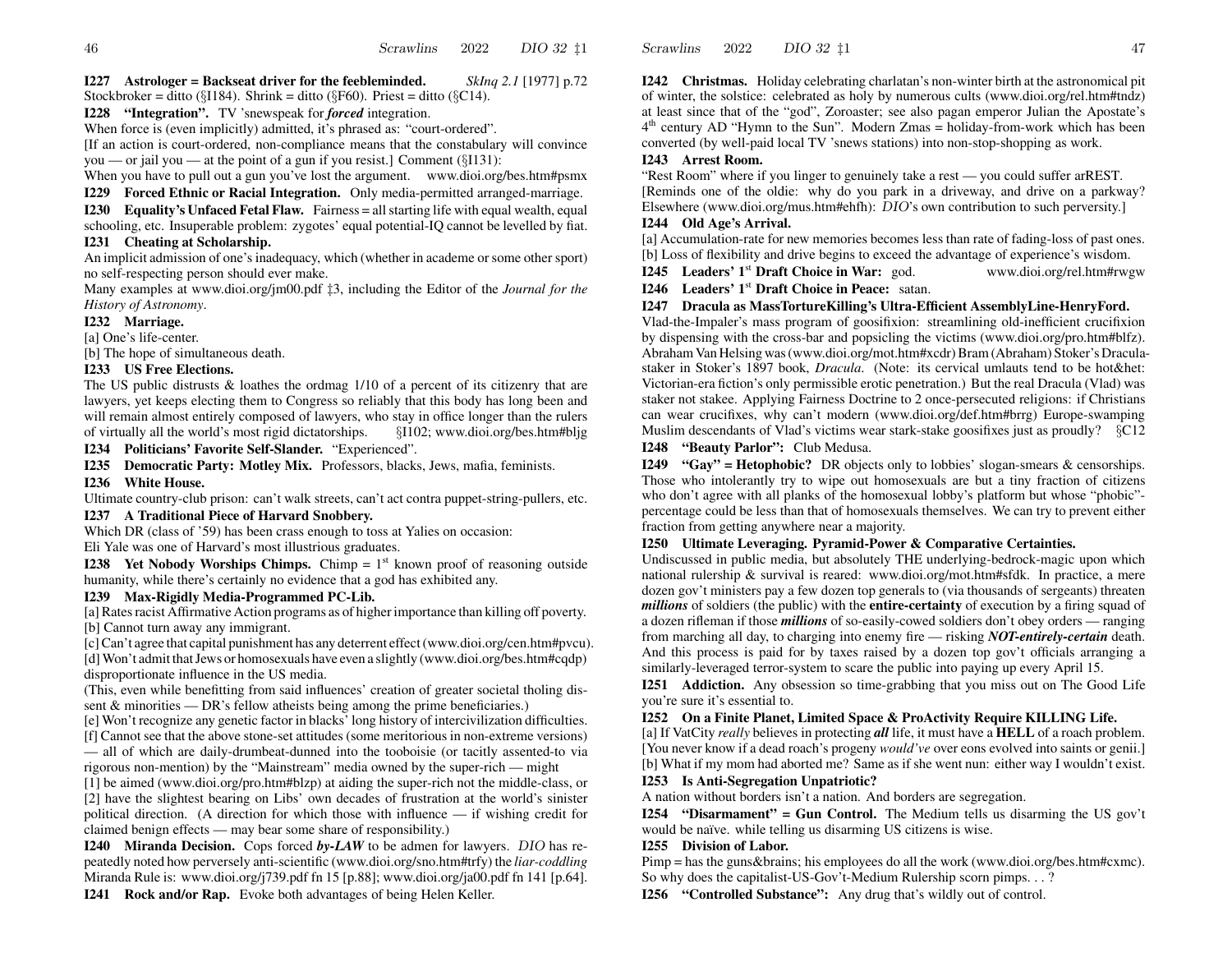#### **J PoisonPolls WE'LL NEVER SEE: Sub versi ve Sur veys.**

Why Haven't These Obvious Polls Been Done? Even If —Would They Ever Be Reported? A Sampling of Not-Ready-for-PrimeOrAny-Time-News Surveys:

**J1 Popular Placement.** Where should the US Army be: Iraq or the Mexican border? What's it say of the US' leashed establishment "Free Press" that it can go years in a row dodging or ameliorating the obvious here? www.dioi.org/cen.htm#mtfw

### **J2 Public Servants? Or Private Servants?**

Have Shrubya, Obama (Bush3), JoJo been working more for the US public or for others? **J3 Drug-Profits, Contributions, & Congress.**

To what degree is border-drugflow-impotent-Congress underwritten by the drug cartel?

**J4** Threefer? The 9/11 airrorists attacked Wall Street, the Pentagon, & perhaps Congress. Has anyone got the galls to poll the public on the  $2<sup>nd</sup>$ -thoughts question:

what fraction of the public half-wishes the Arabs would finish the job?

**J5 ReNew Deal?** Should the income tax (www.dioi.org/pro.htm#cffd) soak the rich, to inhibit self-feeding <sup>→</sup>accelerating institutional (www.dioi.org/pro.htm#pchs) corruption of society by wealth-imbalances? — soak as of yore, under the Ne w Deal.

**J6 Recipe for <sup>a</sup> Nation of Poverty.** Should illegals' very occasional kids automatically become US citizens, which has long been not seriously challenged as US legal tradition?

**J7 Demographic&Mental Density.** Which ought to be of most concern to TV 'snews (www.dioi.org/bum.htm#dkjc): over-crowded neighborhoods or over-crowded jails that regularly excuse release (§E4) of dangerous criminals? DIO's counter-bumpersticker:

### **DO THE CRIME — DO THE CRAM**

**J8 Rural Guns.** If Switzerland and rural Georgia towns have ready gun-availability and minuscule crime rates, does the NRA have <sup>a</sup> point?

**J9 Saying No to Just-Say-No.** Ho w does the GOP intend to curtail poverty while opposing abortion & even trying to bar the gov't from paying for a pregnant woman's abortion, <sup>66</sup> *tho years of [inadequate] gov't-support for her unplanned child'll be far more expensive?*

**J10 SCARIEST Question.** Will reversing US decline require less racism? Or more? **J11 MobDream Come True.** Dems reject jailings&cops⇒US awash in violent crime,

and what cops remain can only rarely ge<sup>t</sup> to so many crimesites in-time to protect citizens. Ever-puzzled Dems keep asking the defenseless public why it keeps buying so many guns. **J12 Integrity?! What Newspaper Would Even Care?** Ho w many times have you seen a prez-race poll asking not who you're planning to vote for but (www.dioi.org/poi.htm#kstv) instead simply: who's the most honest?

### *AND LISTING TULSI GABBARD &NADER WITH THE USUALS.*

**J13 Rightists Unappreciative of California's Bold, Neat Educational Experiment?**

California's ne w la w will rank <sup>a</sup> robbery as <sup>a</sup> misdemeanor if the arithmetic sum of the various stolen items is under \$950. FO X assails the la w as an invitation to crime when its actual aims are obvious&admirable. [1] A thief is taught providence: he is encouraged to case-out a store, and [2] sum up *correctly* the total worth of the planned swag, which **better be** under \$950. So, by the threat ofjail(if he goofs), he isstimulatingly educated to correctly add & substract. (He&ghetto are already extremely experienced in multiplication&division.) Who can argue with the advancement of civilization that such laws are *plainly achieving*? **J14 Glamour.** Try polling today to see: would Roman-church kids rather have an en-

counter with celebs Brad P, Taylor S, Tom C, *et al* — or the BVM?

**J15 Credulity-Gauge.** Do you believe Mary was a virgin?

**J16 For Hubby or Self?** You want your wife to wear nail polish? Plastic chests? Spikes?

**J17 Media-Hidden.** Which nation won Berlin's notorious 1936 Olympics, when Jesse Owensfamously beat German competitors? [Germany by far: www.dioi.org/pre.htm#jwgv.] **J18 Unelected Trump Card.** Is it right that in the US rulership's media, the race-card trumps (§I204) the gender-card? Don't women even care?!

Is it not demeaning for women to fawn on <sup>a</sup> party thatstreet-riots regarding race not gender? White women sho w at BLM riots — ye<sup>t</sup> ho w many BLMers are at abortion-rights marches? (And ho w many black women? — given the fraction whose income is enhanced by AFDC.) **J19 Unknown Proportions.**

Including murders of civilians and of concentration-camp inmates, what percentage of the total World War 2 dead were German, Chinese, Japanese, Jewish, Russian, Serbian? Ho w many USers would kno w that the top totals were for Russia & China? — and that the US' WW2 dead was ordmag 1% of either nation's total. *And less than Serbia's*.

**J20 Too Outrageous? (And Eternal Mass-Poverty's Torture Isn't?)** §I209 Should multi-generational, stubbornly-persistent poverty&crime-cycle gov't-fed ghettoes be shrunk by the gov't instead requiring parents to have licenses before reproducing?

**J21** Choices. Suppose the gov't decreed that — if unable to afford on your own — you can't have kids, or can't have cars, or can't have women, or can't have booze, or can't have coke, or . . . which would be worst for you?

[The gov't-medium combine insists that your preference is: kids. But: is that true?]

**J22 News?** Do you care if you never again hear TV 'snews talk up:

Whether Olympic gold medals go to USers or furriners? (See §J17.)

Wally and the Jerk of Windsor?

Scrawlins

2022

The mideastpeaceprocess?

The latest pregnan<sup>t</sup> celeb? (See §G52.)

The latest radical-chic celeb?

The latest celeb rehabbing from drug-addiction?

**J23 Washington Deafness.** Do you think the gov't hears your voice or vote?

**J24 You Funding Your Mugger's Mout'piece.** Do you favor the presen<sup>t</sup> policy of handsomely paying (www.dioi.org/two.htm#mgtx) "Public Defenders" out of your taxes? **J25 NonPhonies on Phonies.** Poll all Nobel-prizewinners on "modern" art.

**J26** What It's Come To. Dorian Gray's portrait'd now sell for far more after than before!

**J27 What Do Scientists Privately Think?** Anonymously poll scientists immune from firing: Do you agree with media orthodoxy that all races' mean intelligence is identical? Academe is exiling even Nobelists who don't: www.dioi.org/ju00.pdf §O8.

**J28** Missing Accomplished. Aim of suppressing racist speech = social peace. Sooooooooooo— ah, how's it workin' out?www.dioi.org/j429.pdf §R2

**J29 Fifty-Fifty Flip.** What's the most likely gender-distribution for <sup>a</sup> 4-child family? All-same? Three-one-split? Fifty-fifty? Ironic answer: *three-one*, on which the odds are: FIFTY-FIFTY. (The other odds: 1/8 on all-same; 3/8 on fifty-fifty split.)

**J30 Ho w China Might Archly Poll Culture-of-LifeTrumpsters &Fox Networkers.**

Can <sup>a</sup> nation burdened by burgeoning fractions of improvidents, long stay healthy (§§A10, I252, &J9) without systematic abortion of reproduction-careless indigents' foetuses?

**J31 Trust-US.** Despite some admirably forward-looking exceptions, most black leaders keep dream-asking whites for some variety of Reparations, behavioral or fiscal. Begging from <sup>a</sup> race that kidnapped you from Africa, kept you in chains&filth across the Atlantic & thereafter in bondage for centuries via whips, laws, guns, high-interest credit-cards?! No w, after recent decades of care at the hands of the whites-financed DemParty, check your present state & notice what real-life Reparations keep adding up to.

*Why would provident blacks expect debt-honor from those who keep producing slavers?* **J32 Untaken Path Out of Poverty.** Poll non-pols to learn who realizes: while blacks' population-growth has captured cities, it has simultaneously ensured their mass-poverty. Therefore, DIO (www.dioi.org/j43d.pdf §E5) proposed <sup>a</sup> rewrite of the civil rights hymn:

 $66$  DR's summary of the brilliant insight of P. Thomas S.J. (www.dioi.org/j429.pdf fn 6): "if ensoulment (the moment at which the alleged soul enters the human) occurs right after conception, then, what happens when, in the case of twins, this foetus splits? Does the initial soul go to the left twin or the right one?" [See also §I252.] Message: the issue is less simple than generally supposed.